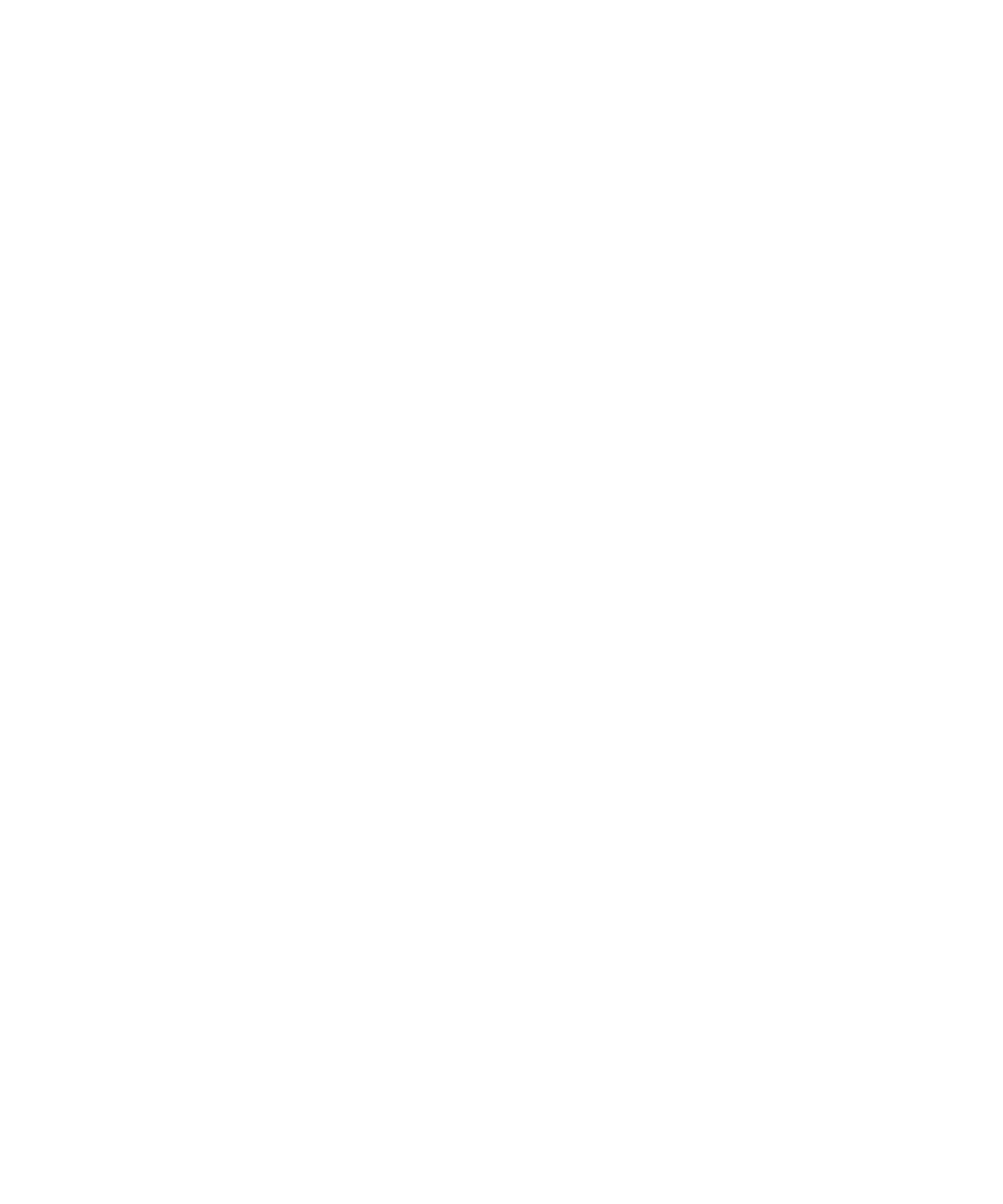# *IBM Rational DOORS Rational DOORS API Manual Release 9.2*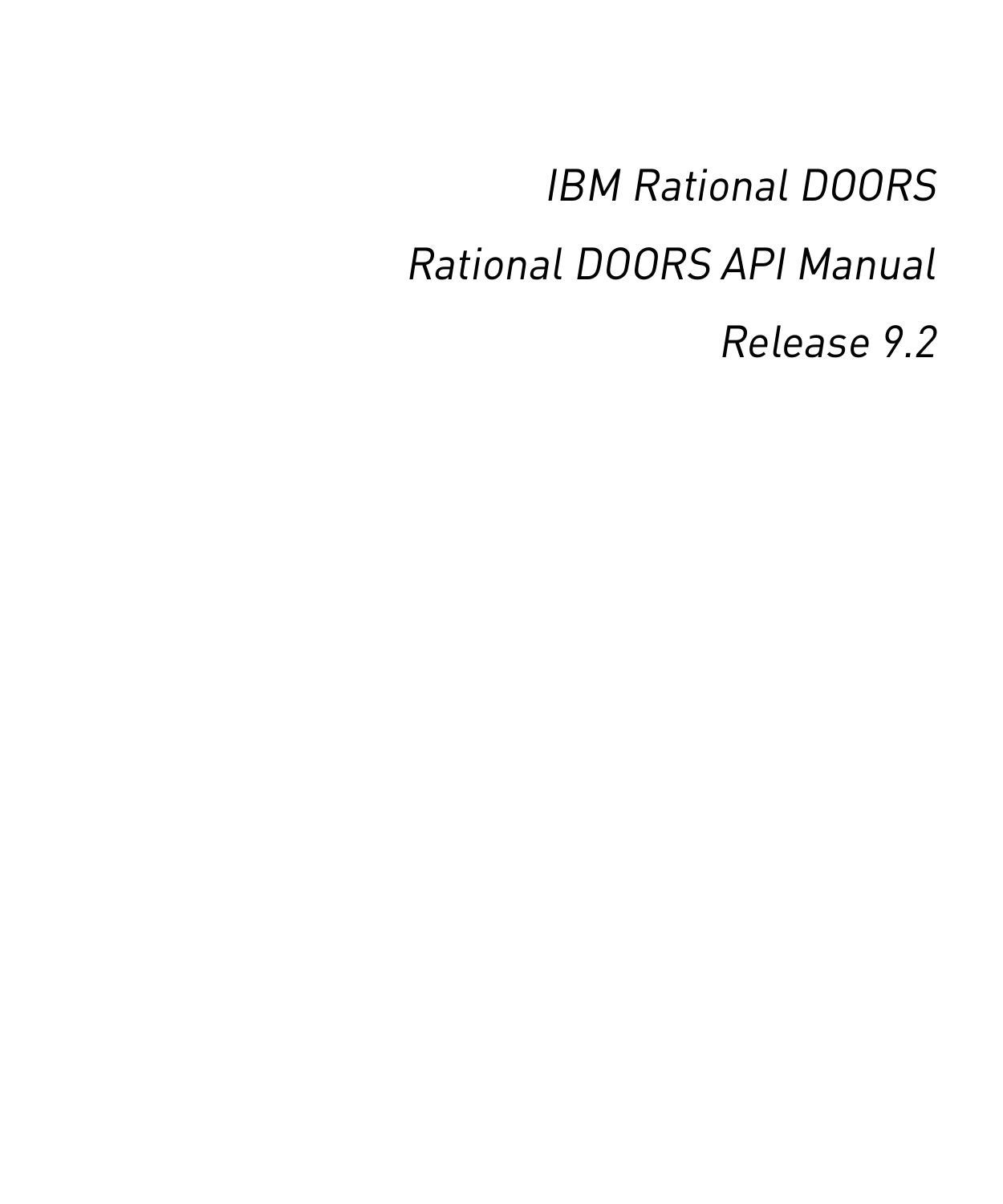Before using this information, be sure to read the general information under the ["Notices" chapter on page 57.](#page-64-0)

This edition applies to **IBM Rational DOORS**, **VERSION 9.2**, and to all subsequent releases and modifications until otherwise indicated in new editions.

#### © **Copyright IBM Corporation 1993, 2009**

US Government Users Restricted Rights—Use, duplication or disclosure restricted by GSA ADP Schedule Contract with IBM Corp.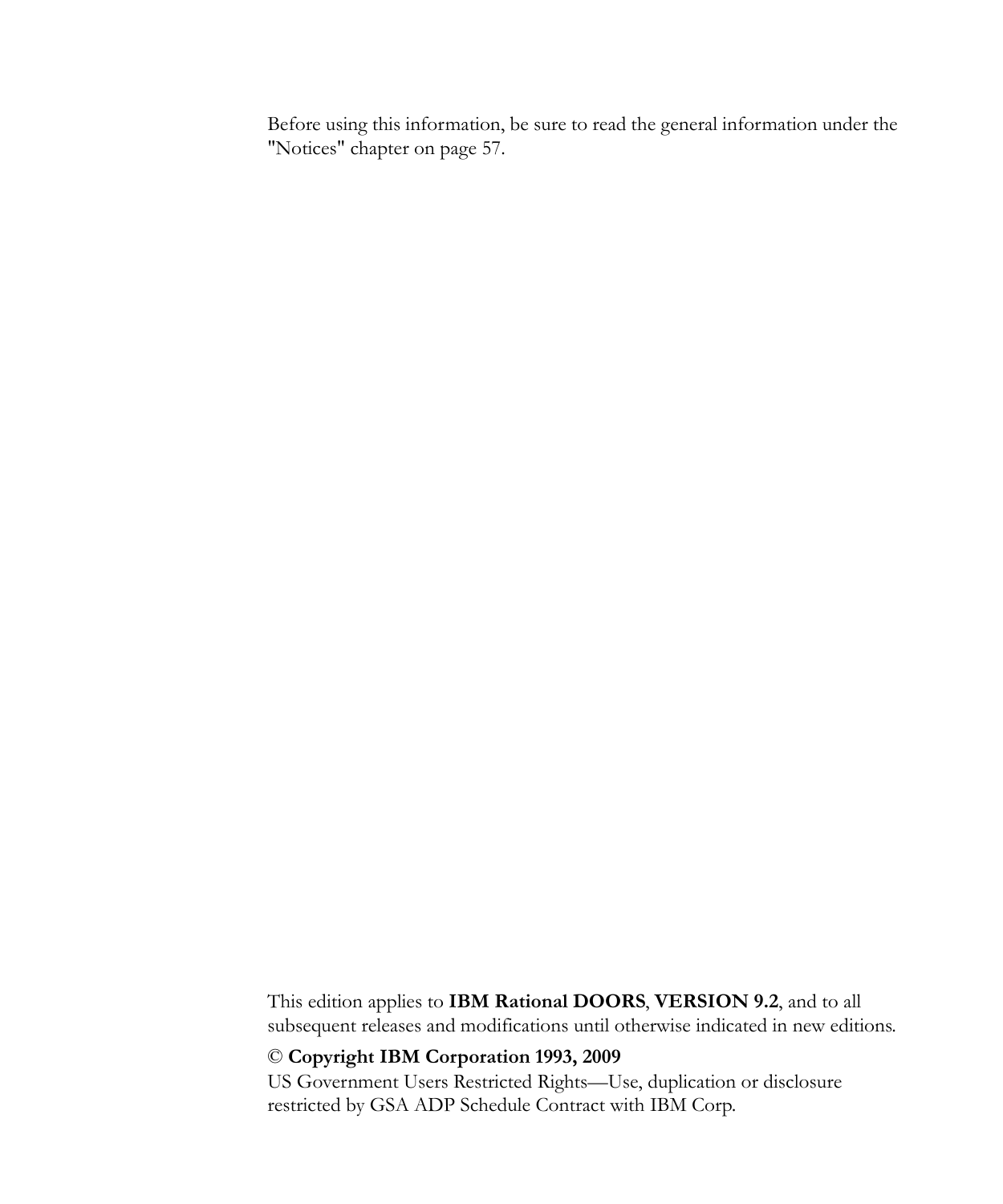## Table of contents

| <b>Chapter 1: About this manual</b>        | 1 |
|--------------------------------------------|---|
|                                            |   |
|                                            |   |
|                                            |   |
| <b>Chapter 2: Introduction</b>             | 5 |
|                                            |   |
|                                            |   |
|                                            |   |
| <b>Chapter 3: The Rational DOORS C API</b> | 7 |
|                                            |   |
|                                            |   |
|                                            |   |
|                                            |   |
|                                            |   |
|                                            |   |
|                                            |   |
|                                            |   |
|                                            |   |
|                                            |   |
|                                            |   |
|                                            |   |
|                                            |   |
|                                            |   |
|                                            |   |
|                                            |   |
|                                            |   |
|                                            |   |
|                                            |   |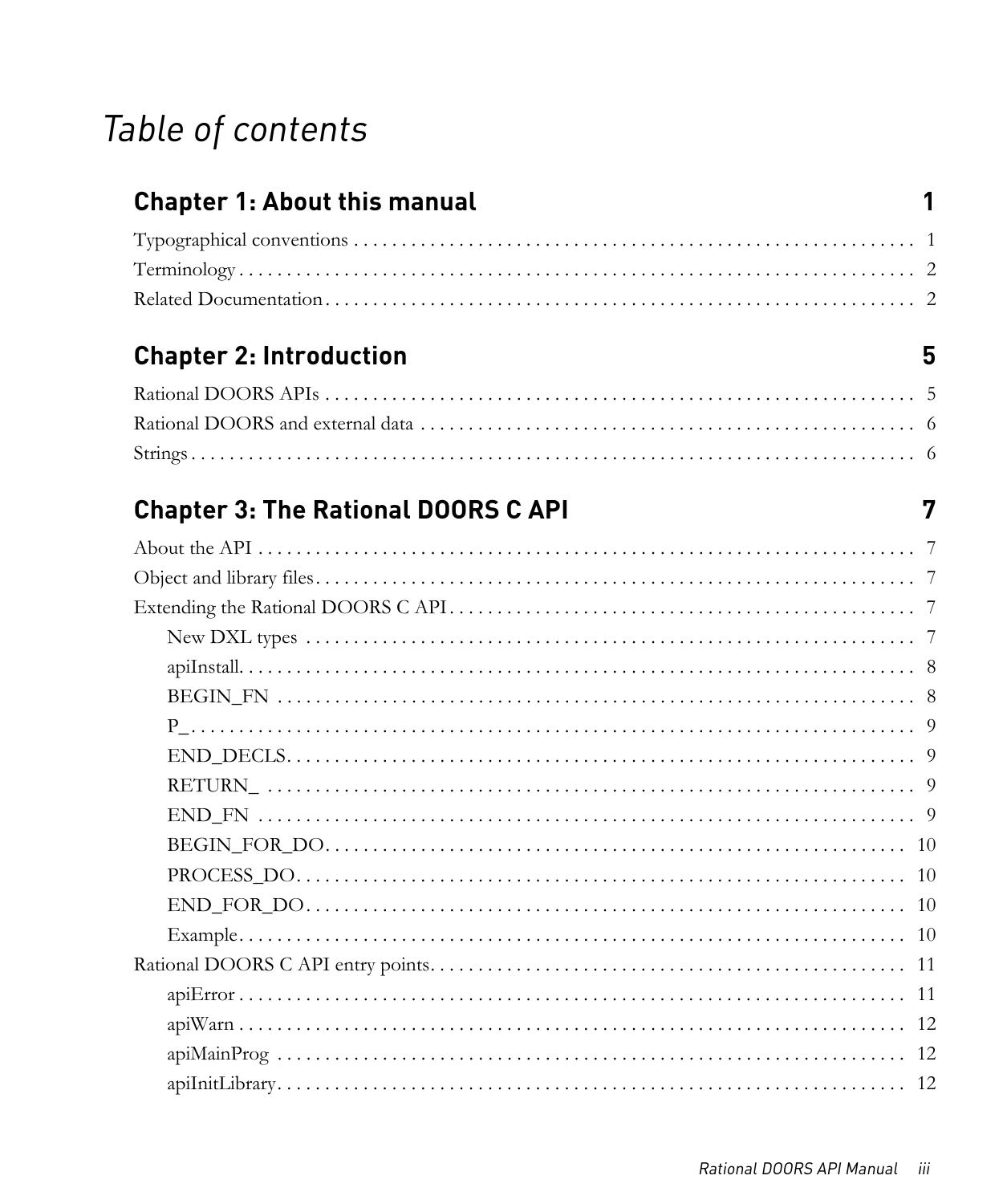## **Chapter 4: Using the DXL server**

 $17$ 

21

## **Chapter 5: DXL API integration features**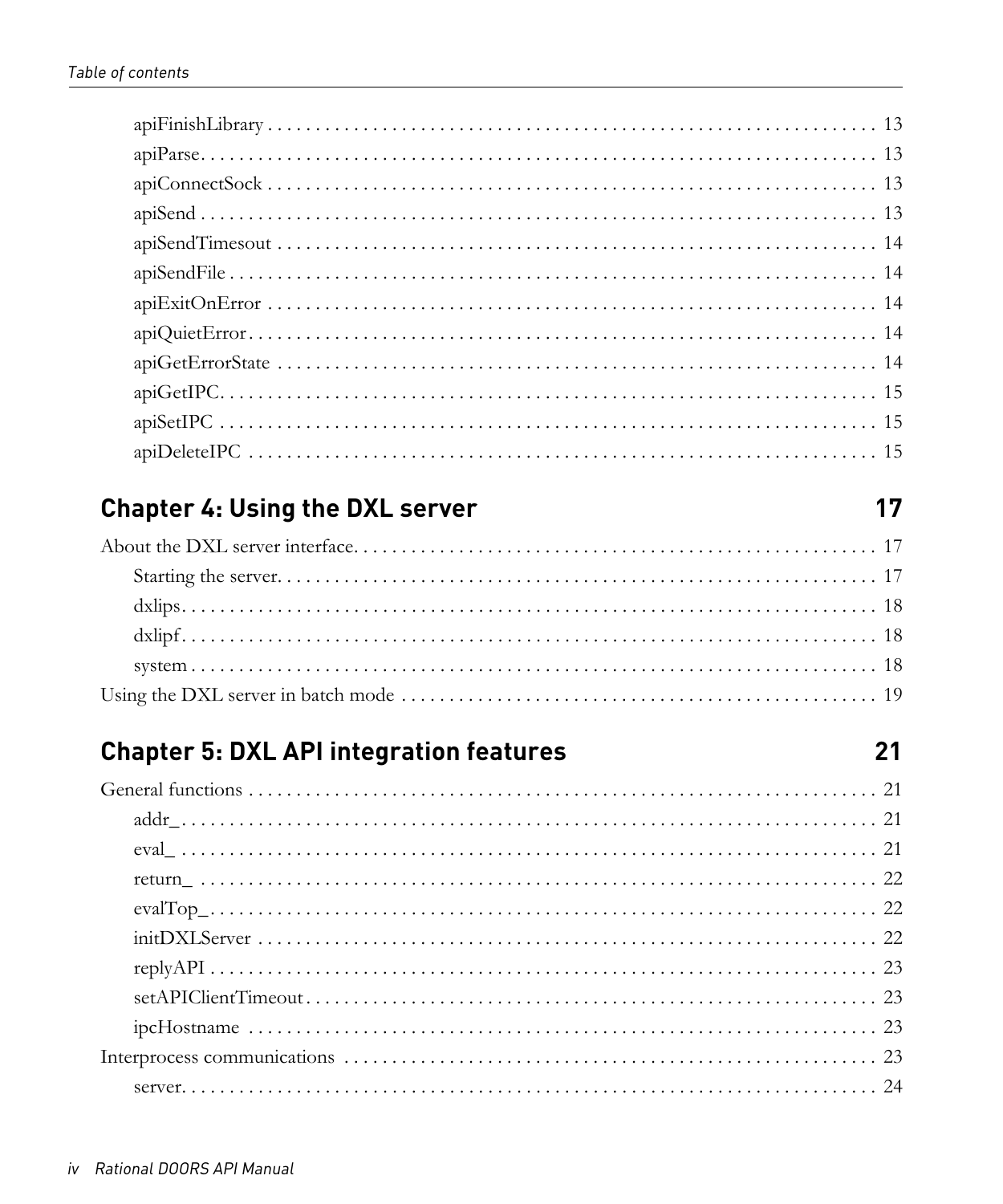## **[Chapter 6: Interactive interfacing with a complex external tool 27](#page-34-0)**

## **[Chapter 7: Contacting support 53](#page-60-0)**

## **[Chapter 8: Notices 57](#page-64-1)**

|--|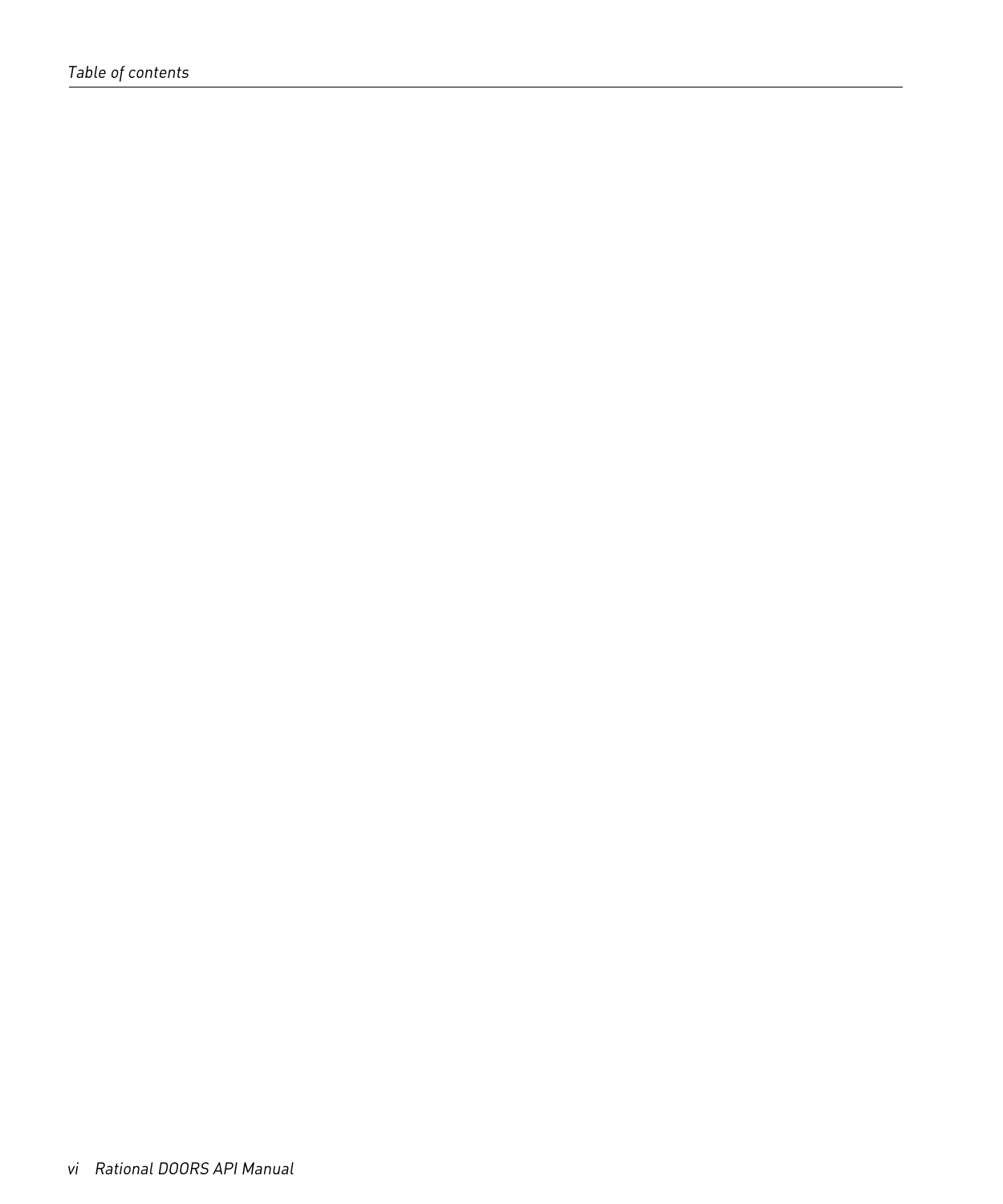## *1 About this manual*

<span id="page-8-0"></span>Welcome to  $IBM^{\circledR}$  Rational<sup> $\circledR$ </sup> DOORS<sup> $\circledR$ </sup> 9.2, a powerful tool that helps you to capture, track and manage your user requirements.

This manual describes how to integrate IBM Rational DOORS with other applications. It describes how you can create links between Rational DOORS and external tools; it focuses on the overall strategy for creating tool interfaces.

This manual assumes that you know how to program in C and DXL (DOORS eXtension Language).

## <span id="page-8-1"></span>**Typographical conventions**

**Typeface or Symbol Meaning Bold** Important items, and items that you can select, including buttons and menus: "Click **Yes** to continue". *Italics* Book titles. Courier Commands, files, and directories; computer output: "Edit your .properties file". **>** A menu choice: "Select **File > Open**". This means select the **File** menu, and then select the **Open** option.

The following typographical conventions are used in this manual:

Each function or macro is first introduced by name, followed by a declaration or the syntax, and a short description of the operation it performs. These are supplemented by brief examples where appropriate.

In declarations and syntax, parentheses (( )) are literal language elements, square brackets ([ ]) enclose optional items; braces ({ }) enclose alternatives, which are separated by pipe symbols (|); and ellipsis (...) indicate that arguments can be repeated. Where square brackets or pipe symbols form part of the syntax they are shown in bold.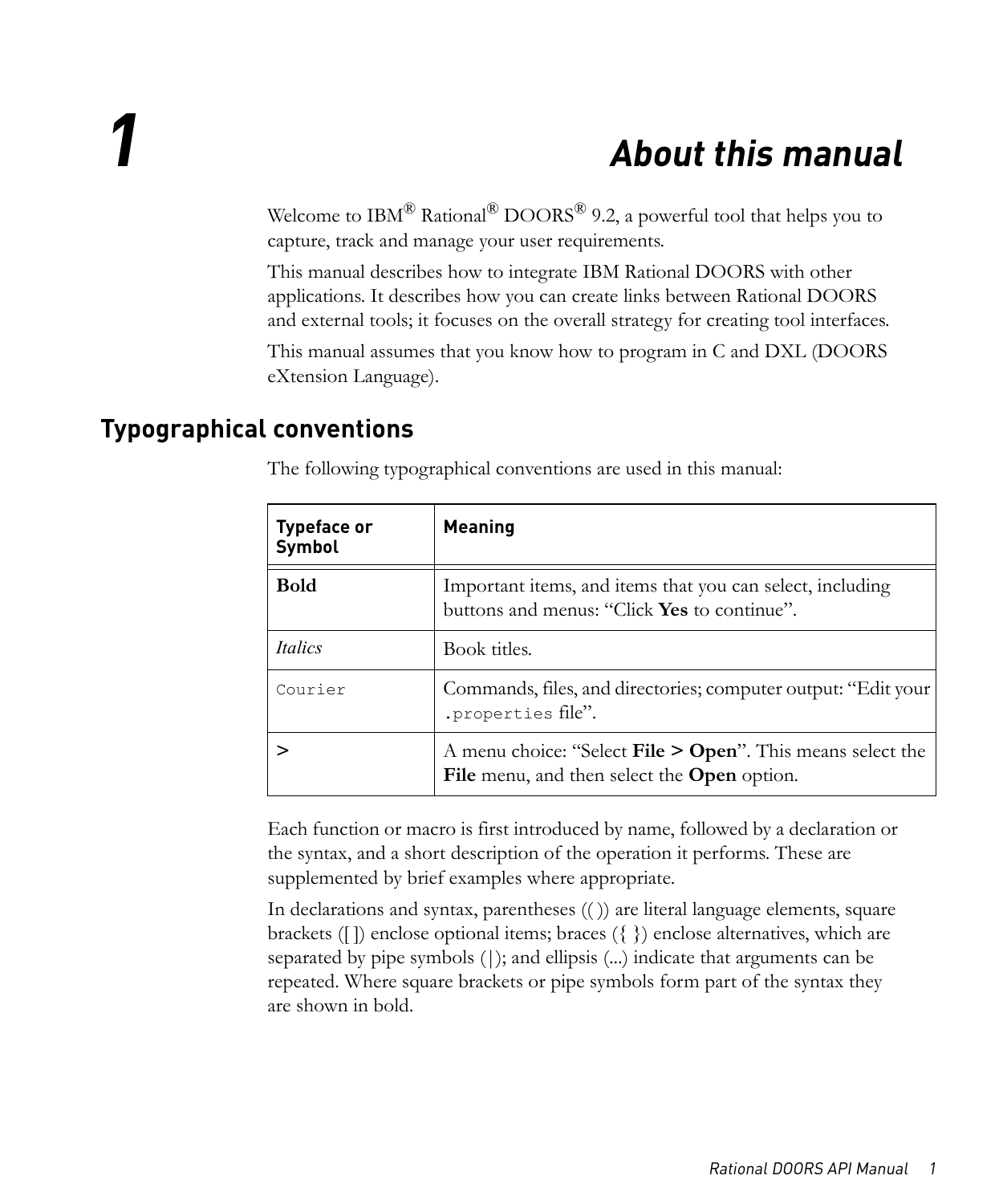## <span id="page-9-0"></span>**Terminology**

| Term                    | <b>Description</b>                                                                                                                                                                                                                                                                                                                                                                                                                                                                                 |
|-------------------------|----------------------------------------------------------------------------------------------------------------------------------------------------------------------------------------------------------------------------------------------------------------------------------------------------------------------------------------------------------------------------------------------------------------------------------------------------------------------------------------------------|
| API                     | Application Programming Interface. Normally a set of<br>functions and data structure declarations provided by an<br>application program as a means of making its facilities and<br>data available to other programs. In the context of Rational<br>DOORS, DXL can often be used to do the tasks for which<br>other tools would need an object library type interface. For<br>tighter integration, Rational DOORS also supplies a C-based<br>API to create a DXL like layer around the target tool. |
| Rational DOORS<br>C API | An API written in C which enables a C program to make its<br>own DXL like language or communicate with Rational<br>DOORS using IPC.                                                                                                                                                                                                                                                                                                                                                                |
| DXL                     | <b>DOORS</b> eXtension Language                                                                                                                                                                                                                                                                                                                                                                                                                                                                    |
| <b>IPC</b>              | Inter Process Communication. A system of message passing<br>between processes, such as between Rational DOORS and a<br>CASE tool.                                                                                                                                                                                                                                                                                                                                                                  |
| TDS                     | Toy Database Server; An example C-based API provided to<br>illustrate the use of the Rational DOORS C API in linking<br>external tools to Rational DOORS.                                                                                                                                                                                                                                                                                                                                          |

The following terminology is used in this manual:

## <span id="page-9-1"></span>**Related Documentation**

The following table describes where to find information in the documentation set:

| For information on                                     | <b>See</b>                                      |
|--------------------------------------------------------|-------------------------------------------------|
| What's new in version 9.2 of Rational<br><b>DOORS</b>  | The Rational DOORS readme file                  |
| How to install Rational DOORS                          | Rational DOORS Installation Guide               |
| How to set up licenses to use Rational<br><b>DOORS</b> | Rational Lifecycle Solutions Licensing<br>Guide |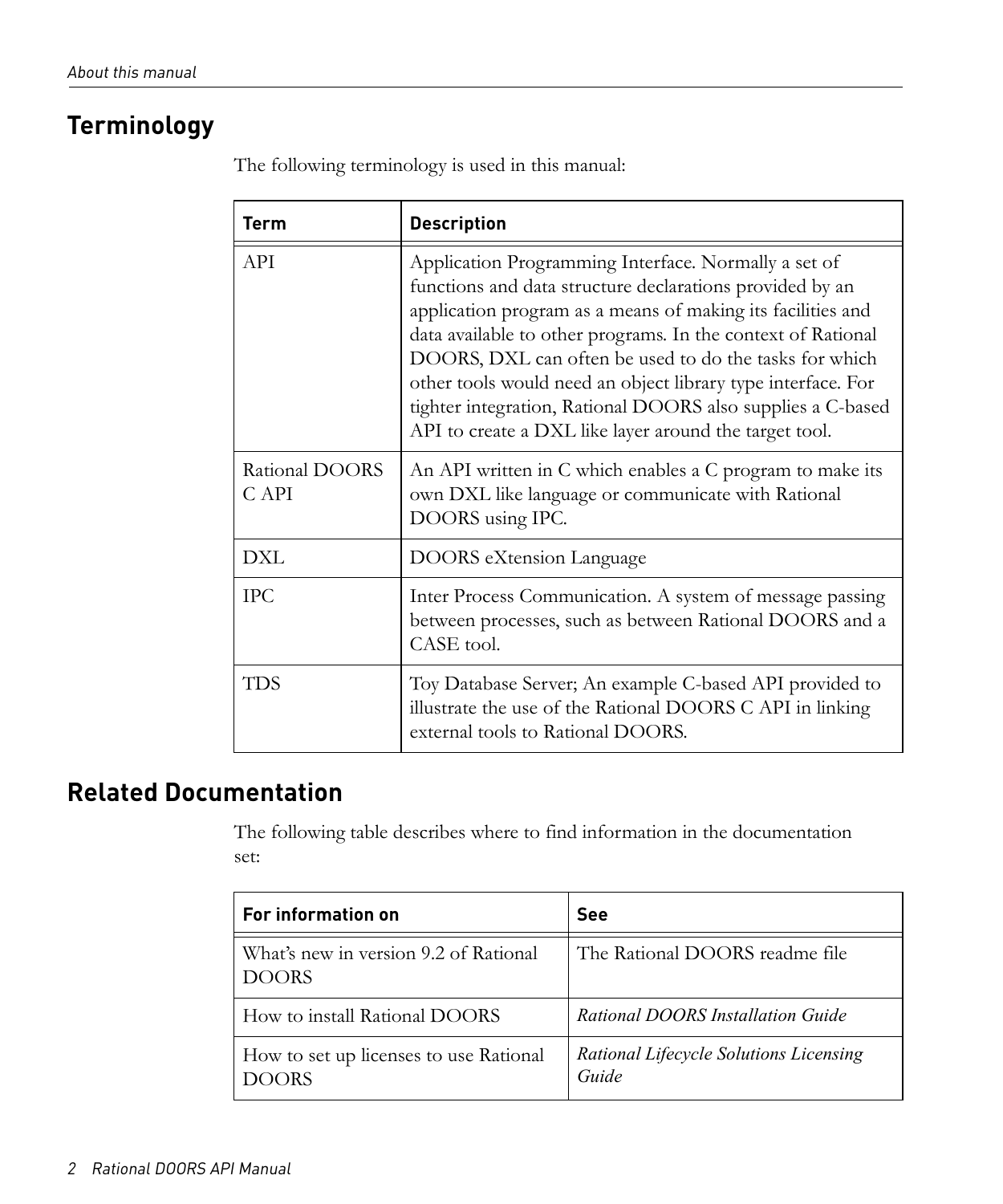| For information on                                         | See                                                         |
|------------------------------------------------------------|-------------------------------------------------------------|
| How to use Rational DOORS                                  | Getting Started with Rational DOORS<br>Using Rational DOORS |
| How to write requirements                                  | Get it Right the First Time                                 |
| How to set up and manage Rational<br><b>DOORS</b>          | Managing Rational DOORS                                     |
| The DXL programming language                               | <b>DXL Reference Manual</b>                                 |
| How to integrate Rational DOORS with<br>other applications | Rational DOORS API Manual                                   |

These documents are on the Rational Information Center at http://publib.boulder.ibm.com/infocenter/rsdp/v1r0m0/index.jsp.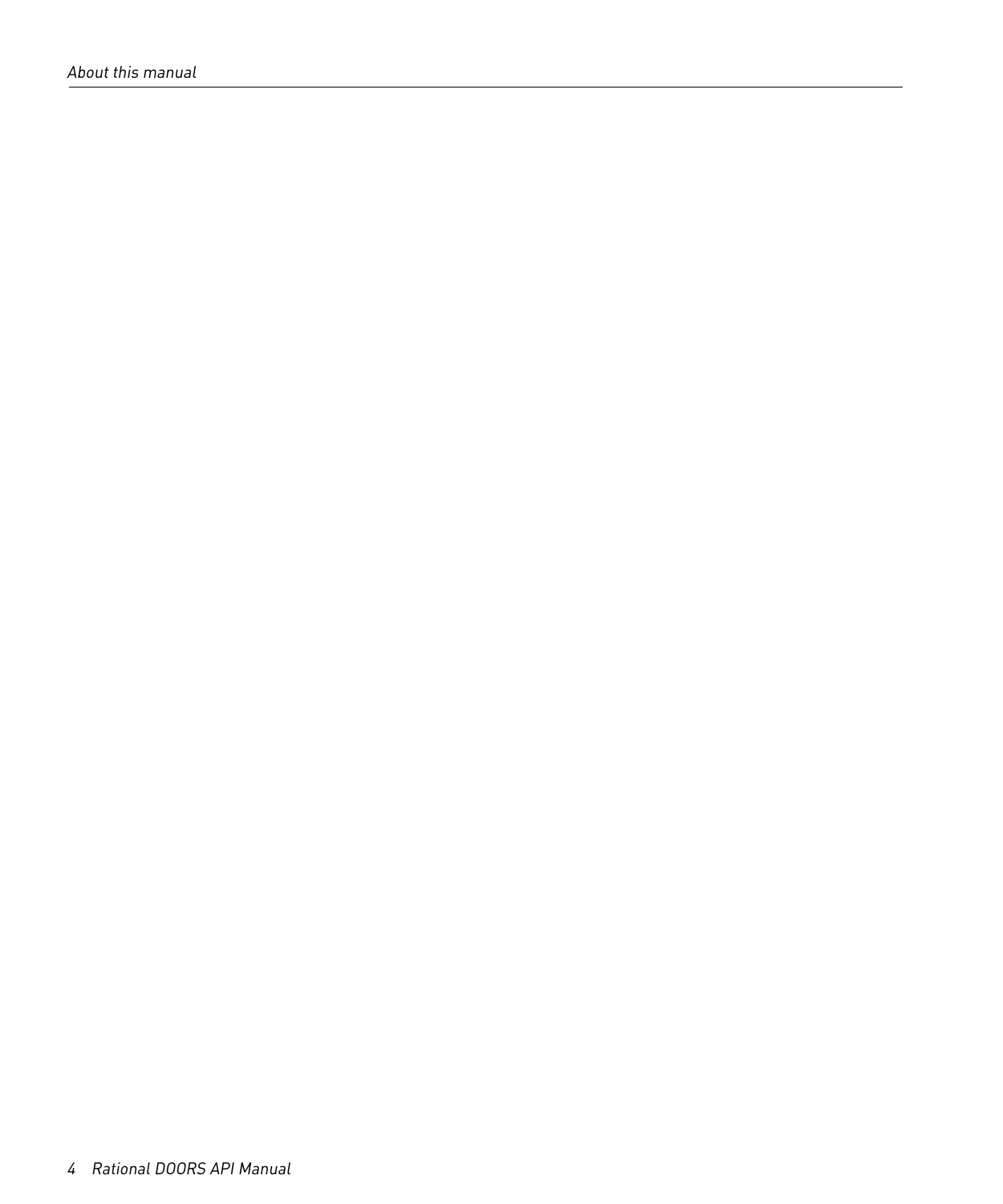# <span id="page-12-0"></span>*2 Introduction*

This chapter outlines how DXL can be used to link Rational DOORS with external tools. It contains the following topics:

- [Rational DOORS APIs](#page-12-1)
- [Rational DOORS and external data](#page-13-0)
- **[Strings](#page-13-1)**

## <span id="page-12-1"></span>**Rational DOORS APIs**

Rational DOORS provides application programming interfaces (APIs) for extending capability, customizing, and linking to other tools. The main interface is the DOORS eXtension Language (DXL).

DXL provides a comprehensive set of facilities for making links between Rational DOORS and external applications, such as CASE tools or configuration management databases. Links can range from simple file format import or export, through to complex manipulations of externally managed data using interprocess communication (IPC). For example:

- DXL can be used to convert Rational DOORS data into the file format accepted by a user's word processor.
- A two way interactive link can be established between a set of Rational DOORS requirements and their realization in a CASE tool database.

The Rational DOORS C API supports multi-platform tool integrations requiring IPC. It also supports the creation of languages like DXL for the tool being linked to.

For integrations that are to run only on Windows<sup>®</sup> platforms, DXL supports OLE automation, both as a client and a server application.

File format import or export can be accomplished with a moderate level of programming experience. The DXL server can be used by anyone able to understand simple DXL commands. OLE automation can be used by those with moderate knowledge of DXL and Visual Basic. Complex tool linkage requires both competence in the interfacing facilities provided by the target system and an understanding of the facilities of the Rational DOORS C API.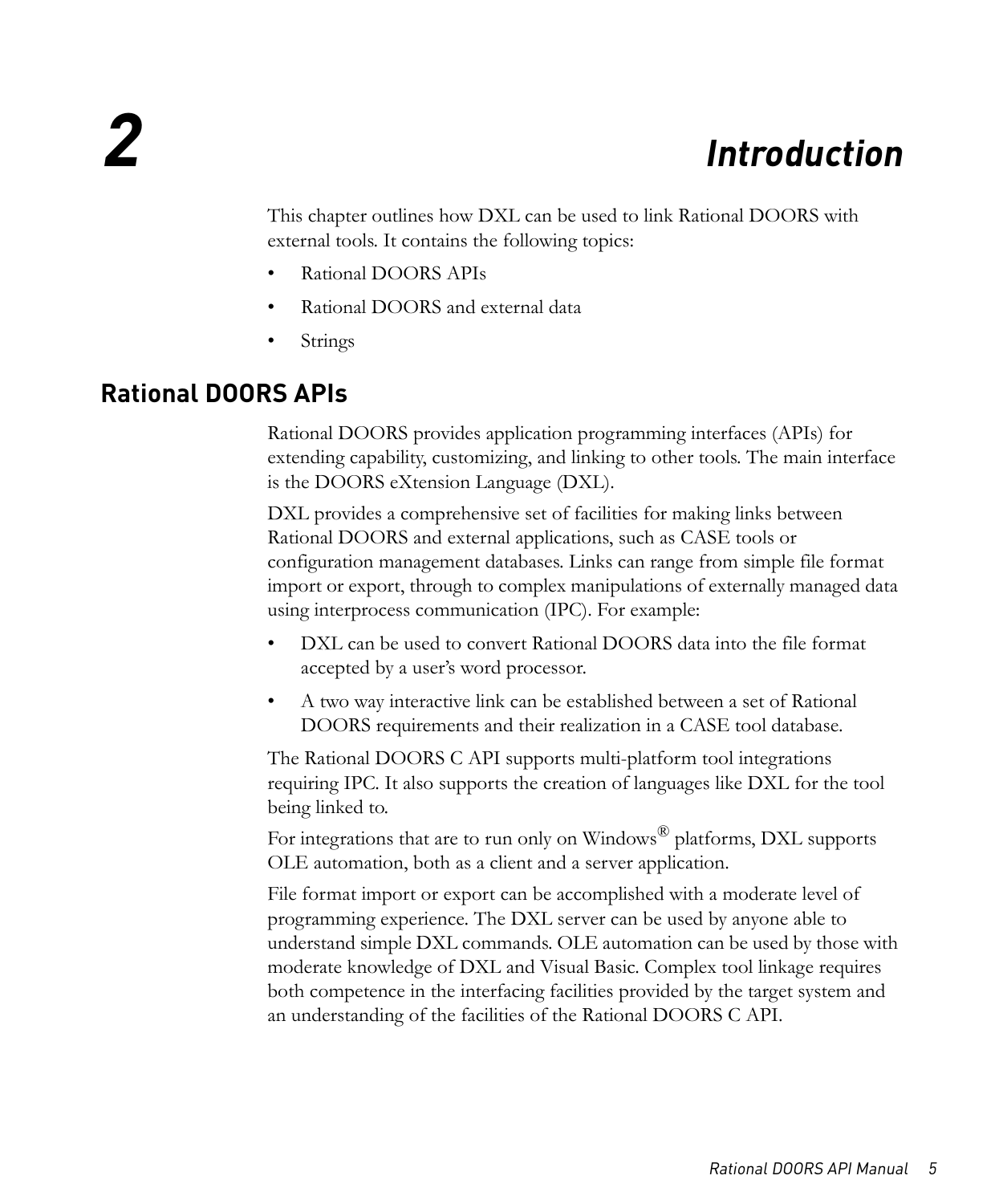## <span id="page-13-0"></span>**Rational DOORS and external data**

Rational DOORS can read and write several commonly used file formats, for example, FrameMaker and Rich Text Format (RTF). However, it is impossible to anticipate and support every file format that might be used.

Therefore, the facilities Rational DOORS uses for file import and export are available to the user; you access them through DXL.

Importing and exporting files is a task whose complexity depends on the complexity of the input format to be parsed. If you already have a parser, you can extend its capability using the techniques described in ["Using the DXL server,"](#page-24-3)  [on page 17](#page-24-3) and ["Interactive interfacing with a complex external tool," on page](#page-34-2)  [27](#page-34-2).

When developing translation programs, you can use the Rational DOORS source code as a starting point. The code is in:

```
$DOORSHOME/lib/dxl/standard/import
```
and

\$DOORSHOME/lib/dxl/standard/export

## <span id="page-13-1"></span>**Strings**

An important aspect of building a successful DXL application, such as an importer, is string handling. Rational DOORS has an internal data structure, called the string table, which stores single copies of ASCII strings used in Rational DOORS. Any string created by a DXL program resides in the string table for the duration of the current Rational DOORS session. You should therefore avoid constructs like:

```
line = line ch ""
```
where line is a string being constructed out of individual characters ch. This is a very inefficient construct because every temporary value stored in line is made persistent in the string table.

Instead of concatenating characters into a string variable, you should use the Buffer data type because buffers do not consume string table space, for example:

```
Buffer Buf
Buf \t+= ch
```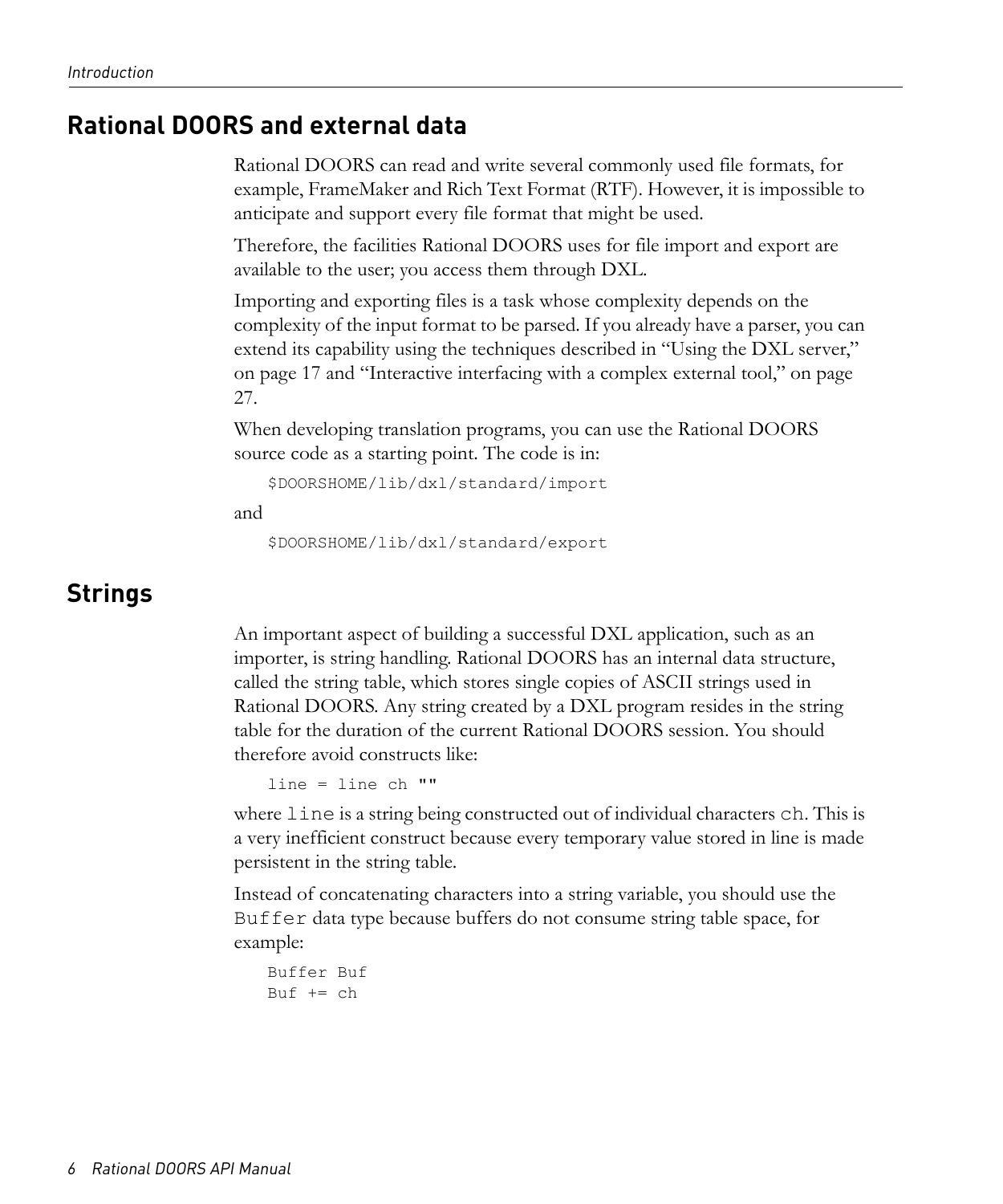## <span id="page-14-5"></span>*3 The Rational DOORS C API*

<span id="page-14-0"></span>This chapter describes the Rational DOORS C API. A series of macros and functions allow you to perform integration tasks like those in this manual. Refer also, to the file \$DOORSHOME/include/doors/ api.h.

This chapter contains the following topics:

- [About the API](#page-14-1)
- [Object and library files](#page-14-2)
- [Extending the Rational DOORS C API](#page-14-3)
- [Rational DOORS C API entry points](#page-18-0)

## <span id="page-14-1"></span>**About the API**

The Rational DOORS C API allows you to create a language like DXL around an existing tool. It also provides the inter-process communication facilities needed to establish a link with Rational DOORS.

## <span id="page-14-2"></span>**Object and library files**

The following library files are necessary:

\$DOORSHOME/bin/dxlapi.dll \$DOORSHOME/bin/dxlapi.lib

The .lib file is required by the client C application at link time, while the .dll file must be on the path of the client application at run time.

## <span id="page-14-3"></span>**Extending the Rational DOORS C API**

This section defines the macros used to extend the Rational DOORS C API interpreter with new functions and data types to create a language like DXL.

#### <span id="page-14-4"></span>*New DXL types*

When you extend the core DXL language with new operations, you often need new data types which can be passed to the C functions that implement the operations on them. You define new data types using the struct facility, for example:

```
struct Table {}
```
This declaration introduces the new type Table.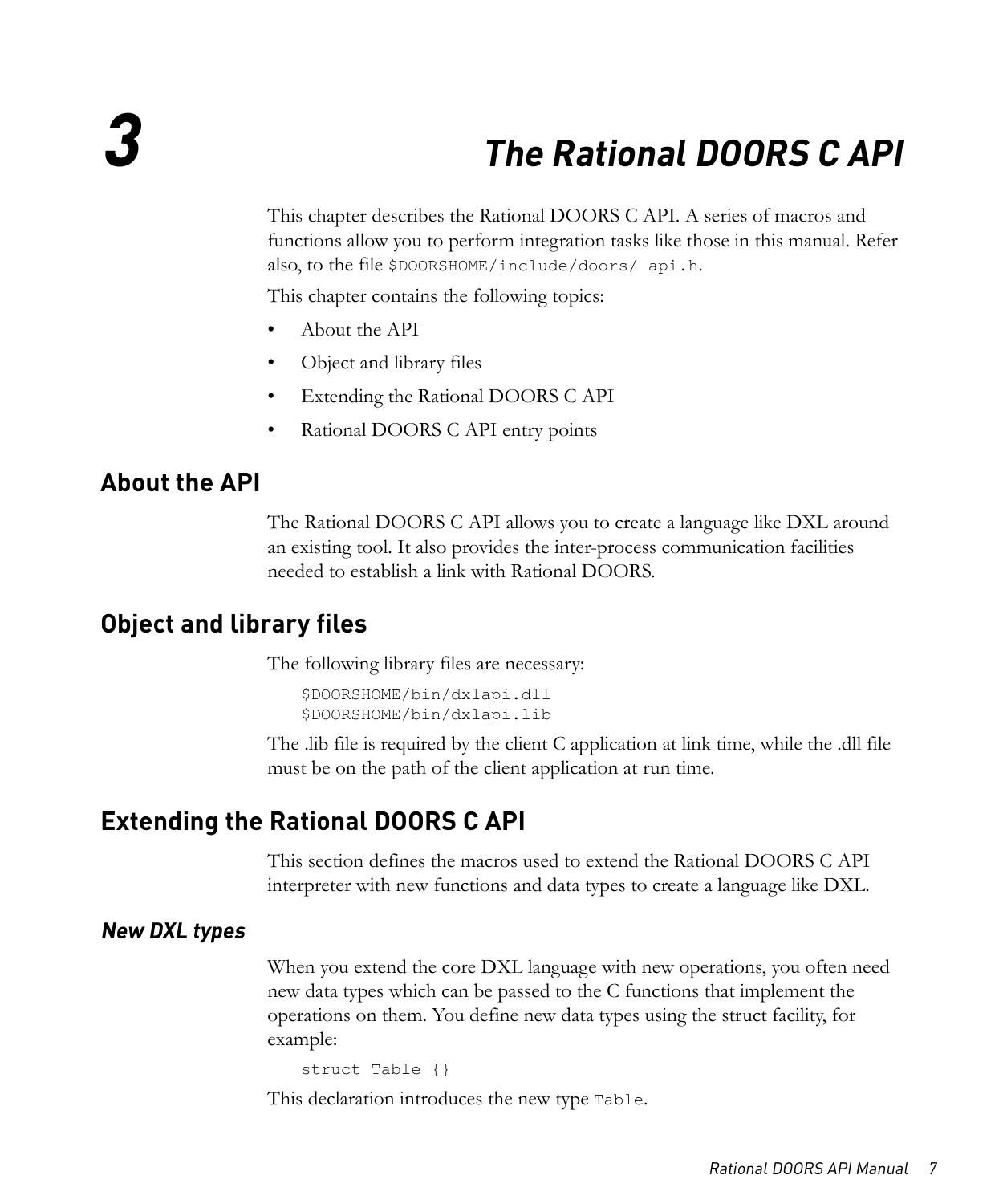Introducing new data types is the only valid use of the keyword struct.

#### <span id="page-15-0"></span>*apiInstall*

**Syntax**

apiInstall(*proto*, *fn*)

#### **Operation**

Registers a new function with the API's interpreter. The argument proto is a string containing a valid DXL function prototype, for example:

"void create(string)"

The argument *fn* is the name of a C function.

The interpreter calls *fn* when the function in proto is executed. The C function *fn* must be declared using BEGIN\_FN, END\_DECLS, and END\_FUNCTION.

When used to install a for loop, proto must be in the form:

```
void ::do(elementType&,
            parentType,
            void)
```
### <span id="page-15-1"></span>*BEGIN\_FN*

**Syntax**

```
BEGIN_FN(fn,
           ins,
           outs)
```
#### *Operation*

Starts a function declaration. The argument *fn* is the name of the function being declared; it must be the same as the *fn* argument passed to the corresponding call to the apiInstall function.

The argument *ins* is the number of input parameters allocated to the DXL function prototype by the corresponding call to apiInstall.

The argument *outs* is the return type allocated to the DXL function prototype by the corresponding call to apiInstall. The values can be 0 for a void function, or 1 for all other return types.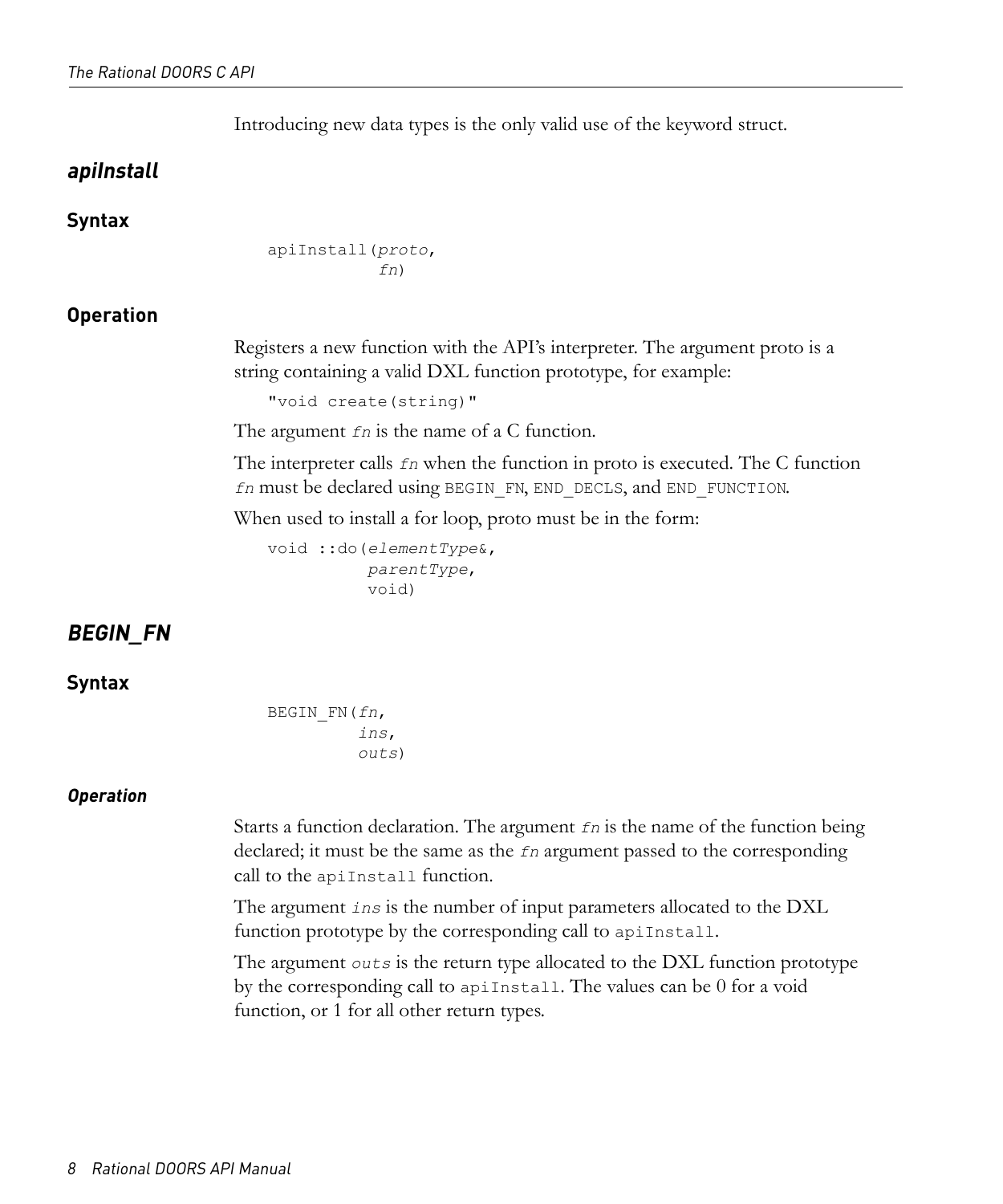## <span id="page-16-0"></span>*P\_*

#### **Syntax**

P\_(*type*, *var*)

#### **Operation**

Declares a parameter that is accessible with a function declared by BEGIN\_FN and END\_FN.

The parameter *type* is the type of the parameter. The parameter *var* is the variable name of the parameter.

Parameters and variables manipulated by the DXL interpreter must be no larger than a C type long or pointer (whichever is larger). For further information on DXL interpreter data, see ["DXL API integration features," on page 21](#page-28-4).

### <span id="page-16-1"></span>*END\_DECLS*

#### **Syntax**

END\_DECLS

#### **Operation**

Ends declarations of parameters using P\_, and other declarations of local variables after a call to BEGIN\_FN.

#### <span id="page-16-2"></span>*RETURN\_*

#### **Syntax**

RETURN\_(*value*)

#### **Operation**

Sets the return value after a call to BEGIN\_FN. The parameter *value* is the value to be returned from the function declared using BEGIN\_FN and END\_FN.

#### <span id="page-16-3"></span>*END\_FN*

#### **Syntax**

END\_FN

#### **Operation**

Ends a function declaration started by BEGIN\_FN.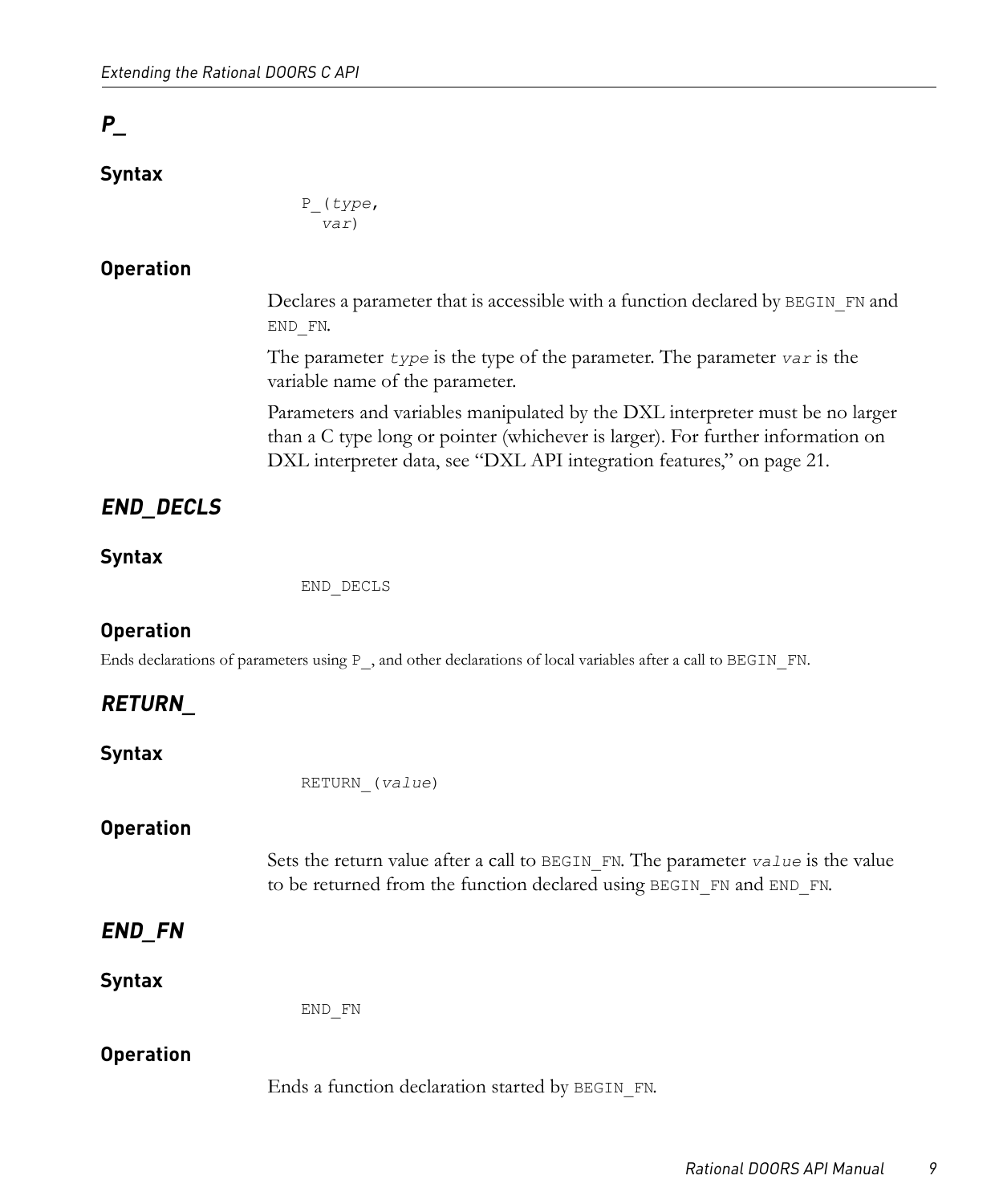## <span id="page-17-0"></span>*BEGIN\_FOR\_DO*

### **Syntax**

|  | BEGIN FOR DO (name, |
|--|---------------------|
|  | pt,                 |
|  | $\mathcal{D}$ ,     |
|  | et,                 |
|  | scan)               |

## **Operation**

<span id="page-17-3"></span><span id="page-17-2"></span><span id="page-17-1"></span>

| <b>Uperation</b> |                                                                                                                                                                                                                                                                                                         |
|------------------|---------------------------------------------------------------------------------------------------------------------------------------------------------------------------------------------------------------------------------------------------------------------------------------------------------|
|                  | Starts the declaration of a fordo loop, corresponding to the loop installed by<br>the apiInstall function.                                                                                                                                                                                              |
|                  | The argument name is the name of the loop. The argument $pt$ is the type of the<br>parent of the loop. The argument $p$ is a variable that stores the parent. The<br>argument et is the type of the elements to be scanned. The argument scan is a<br>variable that holds each scanned element in turn. |
| PROCESS_DO       |                                                                                                                                                                                                                                                                                                         |
| <b>Syntax</b>    |                                                                                                                                                                                                                                                                                                         |
|                  | PROCESS DO (scan)                                                                                                                                                                                                                                                                                       |
| <b>Operation</b> |                                                                                                                                                                                                                                                                                                         |
|                  | Continues a BEGIN FOR DO declaration.                                                                                                                                                                                                                                                                   |
|                  | The argument scan must be the variable passed to BEGIN FOR DO as scan.                                                                                                                                                                                                                                  |
| END_FOR_DO       |                                                                                                                                                                                                                                                                                                         |
| <b>Syntax</b>    |                                                                                                                                                                                                                                                                                                         |
|                  | END FOR DO                                                                                                                                                                                                                                                                                              |
| <b>Operation</b> |                                                                                                                                                                                                                                                                                                         |
|                  | Completes a BEGIN_FOR_DO declaration.                                                                                                                                                                                                                                                                   |
| <b>Example</b>   |                                                                                                                                                                                                                                                                                                         |
|                  | This example extends the Rational DOORS C API for a new language, TXL. It<br>declares a function tdsCreate, which appears as create in a TXL script. It takes<br>a TXL string parameter (a char* in C) and returns a TXL Table value (a Table*<br>in $C$ ).                                             |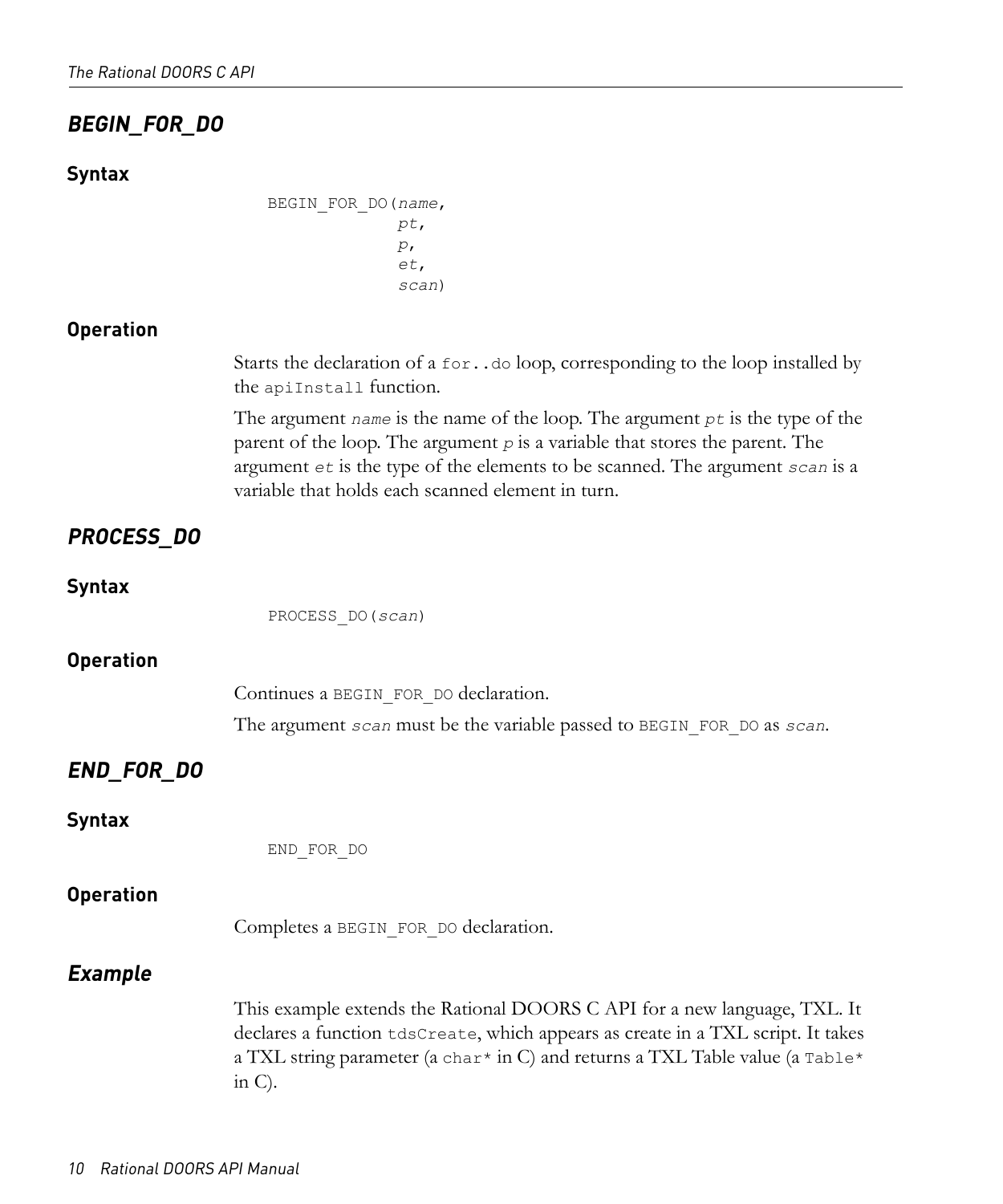```
apiInstall("void create(string)",tdsCreate)
BEGIN FN(tdsCreateFn, 1, 1)
     P_(char*,name); 
     Table* tab; 
    END_DECLS;
     tab = tdsCreate(name); 
    RETURN (tab);
END_FN
```
This example creates a for..do loop. Entry is the TXL data type representing a C Entry\* variable, and is the type of the scan variable. Table is the TXL data type representing a C Table\* variable, and is the parent of the scan.

```
BEGIN_FOR_DO(tdsDoFn,Table*,tab,Entry*,scan)
     tdsDo(tab,scan) {
       PROCESS_DO(scan);
     }
END_FOR_DO
apiInstall("void ::do(Entry&, Table, void)", 
              tdsDoFn);
```
Given these declarations you can run the TXL script:

```
Table tab = create "my table"
tab['1"] = "one"Entry e
for e in tab do {
     print (key e) "\n"
}
```
The PROCESS DO macro causes the code:

print (key e) "\n"

to be executed for each Entry e. The code:

tdsDo(tab,scan)

of tdsDoFn, causes scan to be set to each Entry\* in tab, which in turn appears as e in the TXL script.

### <span id="page-18-0"></span>**Rational DOORS C API entry points**

In the entry points that follow, the parameters of external function declarations are shown within #if and #endif statements.

#### <span id="page-18-1"></span>*apiError*

```
extern void apiError();
#if \cap char *format;
     ...
#endif
```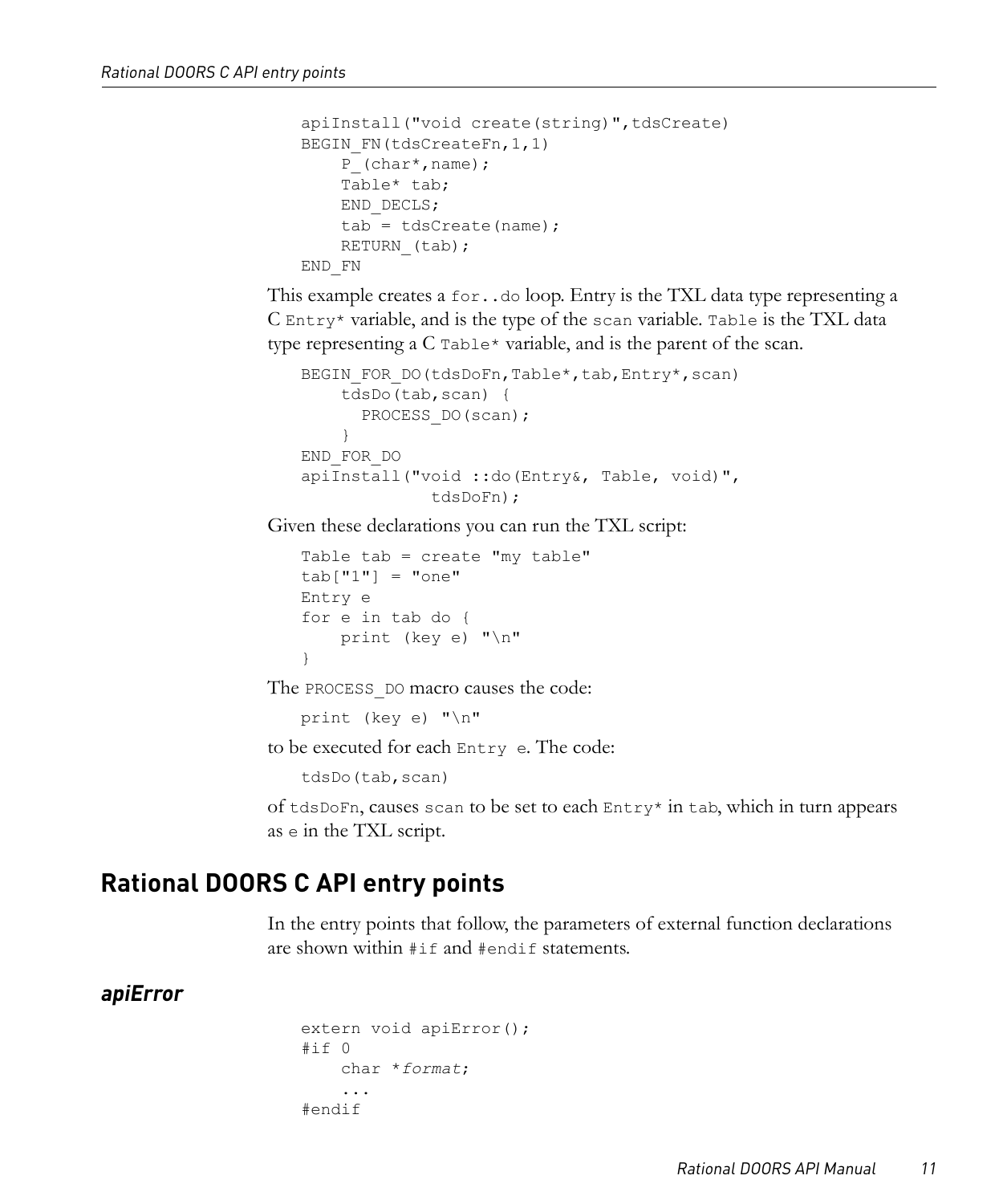Causes the calling program to exit and issue an error message. The parameter *format* is a printf style format. If only one parameter is used, the character % must appear as  $%$ .

#### <span id="page-19-0"></span>*apiWarn*

```
extern void apiWarn();
#if 0 
     char *format;
     ...
#endif
```
Issues a warning message. The parameter *format* is a printf style format. If only one parameter is used, the character % must appear as %%.

#### <span id="page-19-1"></span>*apiMainProg*

```
extern void apiMainProg();
#if 0 
    int argc; 
    char* argv[]; 
    char* name; 
    char* ext; 
    char* include; 
    void (*init)(); 
    void (*done)(); 
#endif
```
Sets up a Rational DOORS active link main program.

The arguments *argc* and *argv* are the normal C main program parameters.

The argument *name* is the name of the resulting language (for example, TXL). A null value causes the default core DXL Interpreter (CDI) to be used.

The argument *ext* is the file extension used by scripts (for example, .txl). A null value causes the default, .cdi, to be used.

The argument *include* is a separate path of places to search for source and include files. A null value defaults to the current directory.

The function init should contain all the initialization needed for the server.

The function done should do all the final winding down for the server.

#### <span id="page-19-2"></span>*apiInitLibrary*

```
extern void apiInitLibrary();
#if 0 char* n; 
    char* ext;
```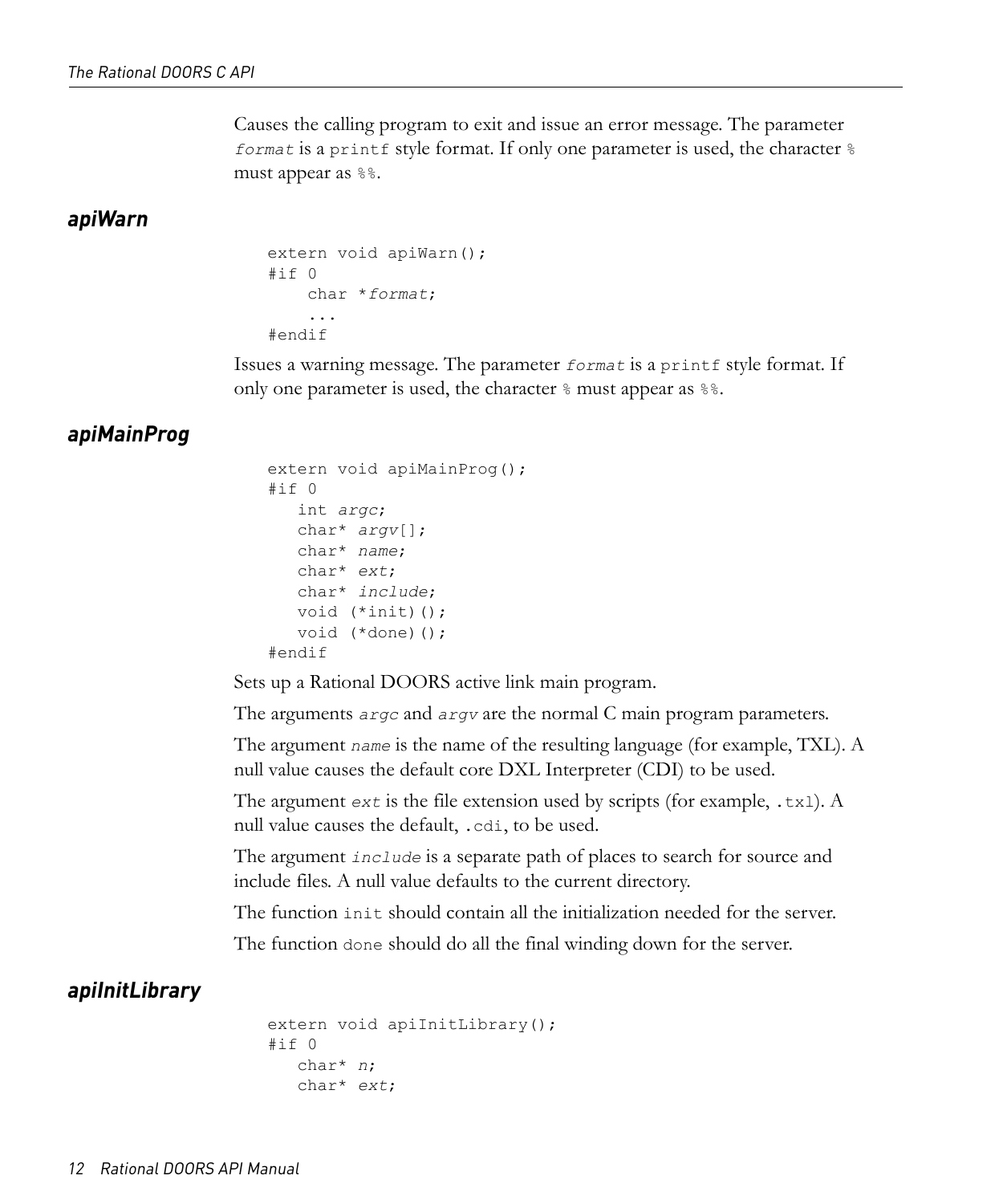char\* *include*; #endif

Initializes the API when apiMainProg is not being used. The parameters are as described in apiMainProg.

#### <span id="page-20-0"></span>*apiFinishLibrary*

```
extern void apiFinishLibrary();
#if 0#endif
```
Winds down the API.

#### <span id="page-20-1"></span>*apiParse*

```
extern void apiParse();
#if 0 char *format;
     ...
#endif
```
Parses and executes the parameters in the API's interpreter. The parameter *format* is a printf style format. If only one parameter is used, the character % must appear as  $%$ .

For examples of the use of apiParse, see ["Listing of tds.c," on page 49.](#page-56-2)

#### <span id="page-20-2"></span>*apiConnectSock*

```
extern void apiConnectSock();
#if 0 
     unsigned short portNum; 
     char* hostAddr;
#endif
```
#### <span id="page-20-3"></span>*apiSend*

```
extern void apiSend();
#if 0 
     char *format;
     ...
#endif
```
Sends the specified string down the connection made with apiParse or apiConnectSock as a DXL script to be executed by Rational DOORS. The parameter *format* is a printf style format. If only one parameter is used, the character % must appear as %%.

A subsequent call to replyAPI, causes apiSend to execute the string passed to replyAPI using the API's interpreter.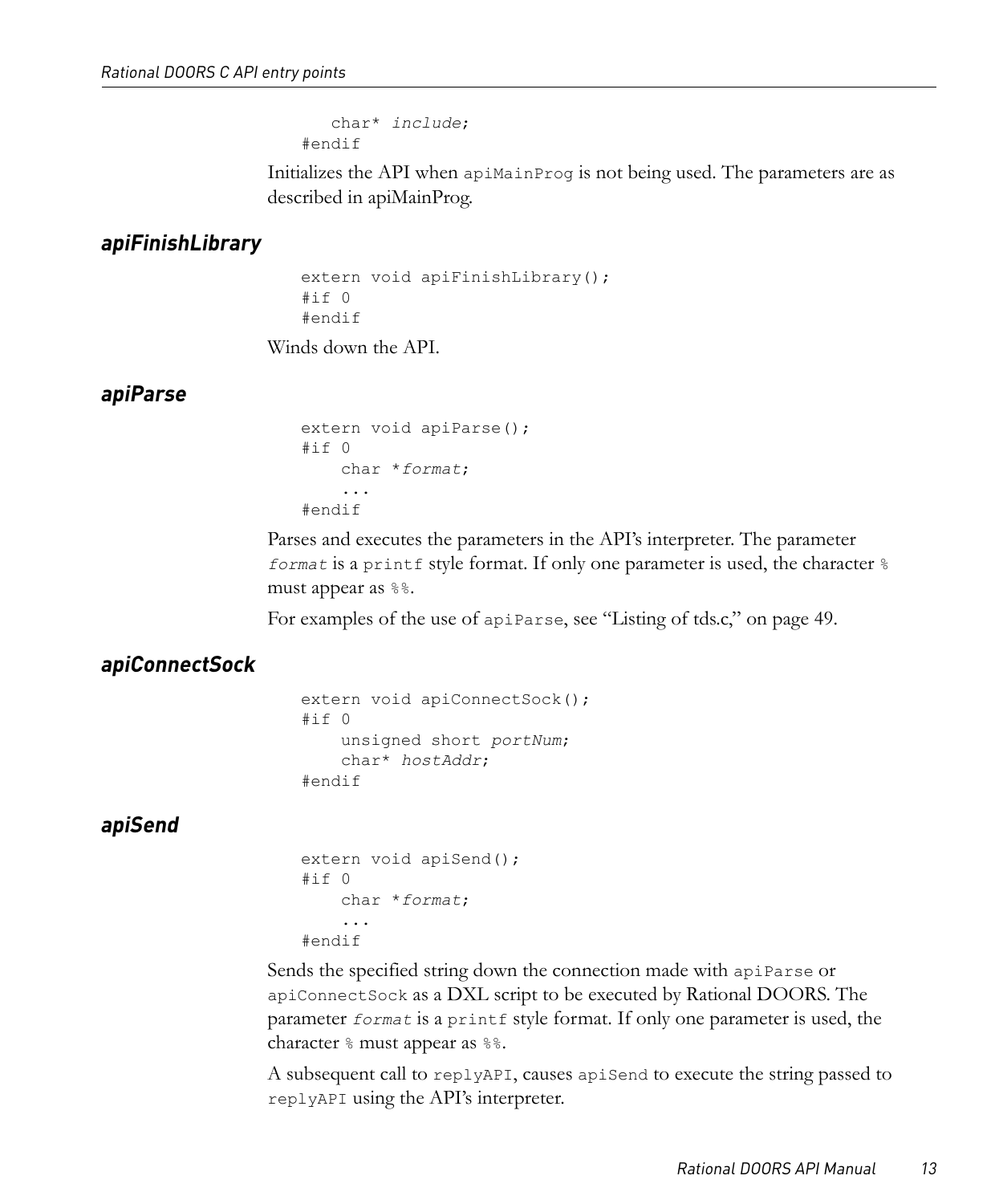#### <span id="page-21-0"></span>*apiSendTimesout*

```
extern void apiSendTimesout();
#if 0 
     int tmt;
     char *format;
     ...
#endif
```
Like apiSend, but the *tmt* parameter is the number of seconds it waits for the reply. The parameter *format* is a *printf* style format. If only one parameter is used, the character % must appear as %%.

#### <span id="page-21-1"></span>*apiSendFile*

```
extern void apiSendFile();
#if 0 
    char *f; 
#endif
```
A file variant of apiSend, which sends the file pointed to by *f* as a DXL script to be executed by Rational DOORS.

#### <span id="page-21-2"></span>*apiExitOnError*

```
extern void apiExitOnError()
#if 0 
    int onOff;
#endif
```
Sets whether the API functions exit whenever there is an error. By default, the functions exit, but you can prevent that using this function.

#### <span id="page-21-3"></span>*apiQuietError*

```
extern void apiQuietError()
#if 0 
    int onOff;
#endif
```
Sets whether the API functions produce error messages on the command line. By default, the functions produce command line error messages, but you can prevent that using this function.

#### <span id="page-21-4"></span>*apiGetErrorState*

extern int apiGetErrorState() #if 0 #endif

Returns the error that occurred most recently. Possible return values are: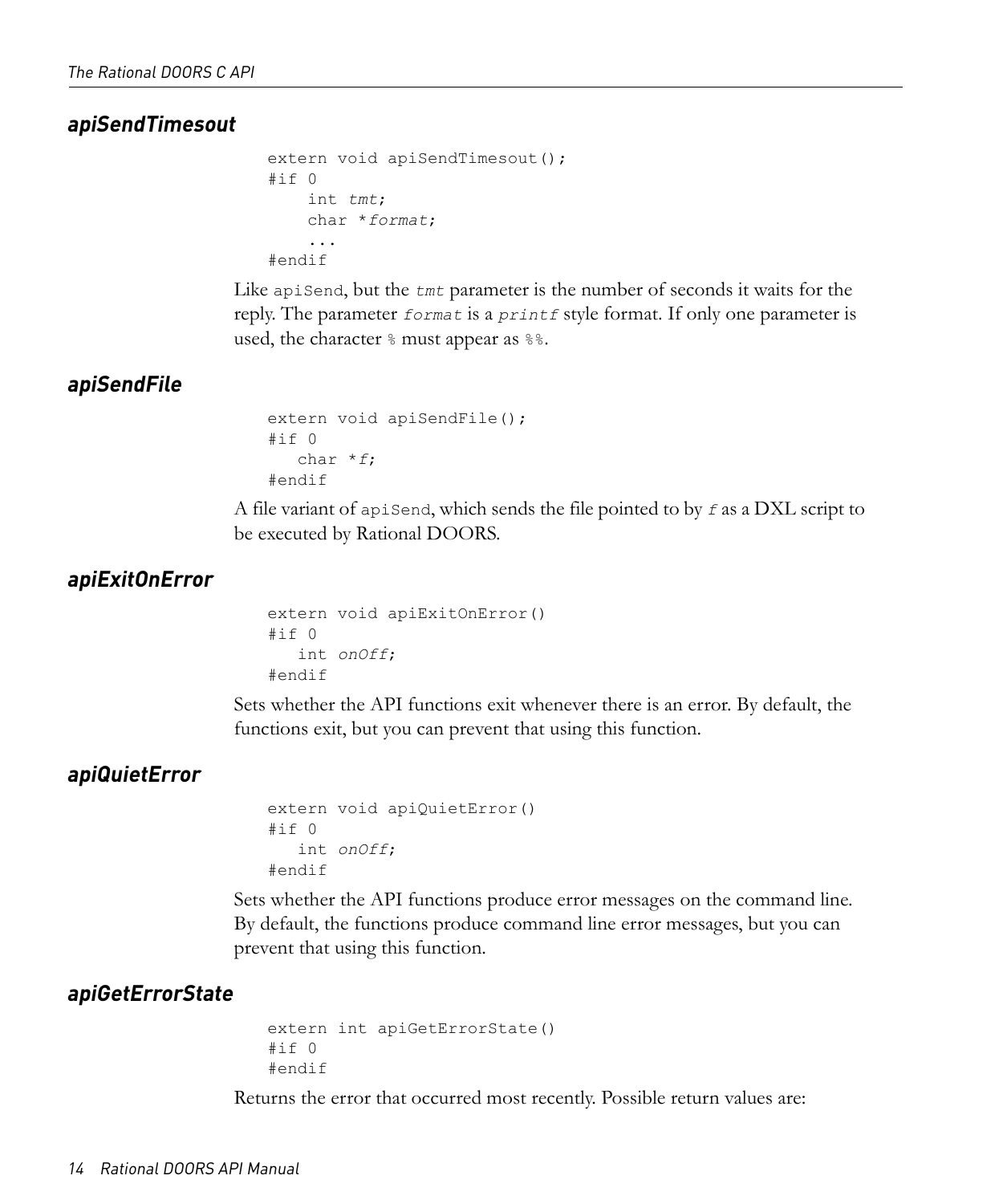DOORS\_API\_OK DOORS\_API\_PARSE\_BAD\_DXL DOORS\_API\_SEND\_BAD\_DXL DOORS\_API\_CONNECT\_FAILED DOORS\_API\_ERROR

#### <span id="page-22-0"></span>*apiGetIPC*

extern void \*apiGetIPC() #if 0 #endif

Returns a pointer to the IPC channel currently being used by the API.

#### <span id="page-22-1"></span>*apiSetIPC*

```
extern int apiSetIPC()
#if 0 
    void *newIPC;
#endif
```
Sets the IPC channel for use by the API. Returns 1 if *newIPC* was set; otherwise, returns 0. Returns 0 if *newIPC* is null or not connected.

#### <span id="page-22-2"></span>*apiDeleteIPC*

```
extern void apiDeleteIPC()
#if 0 
    void *IPC;
#endif
```
Deletes the specified IPC channel.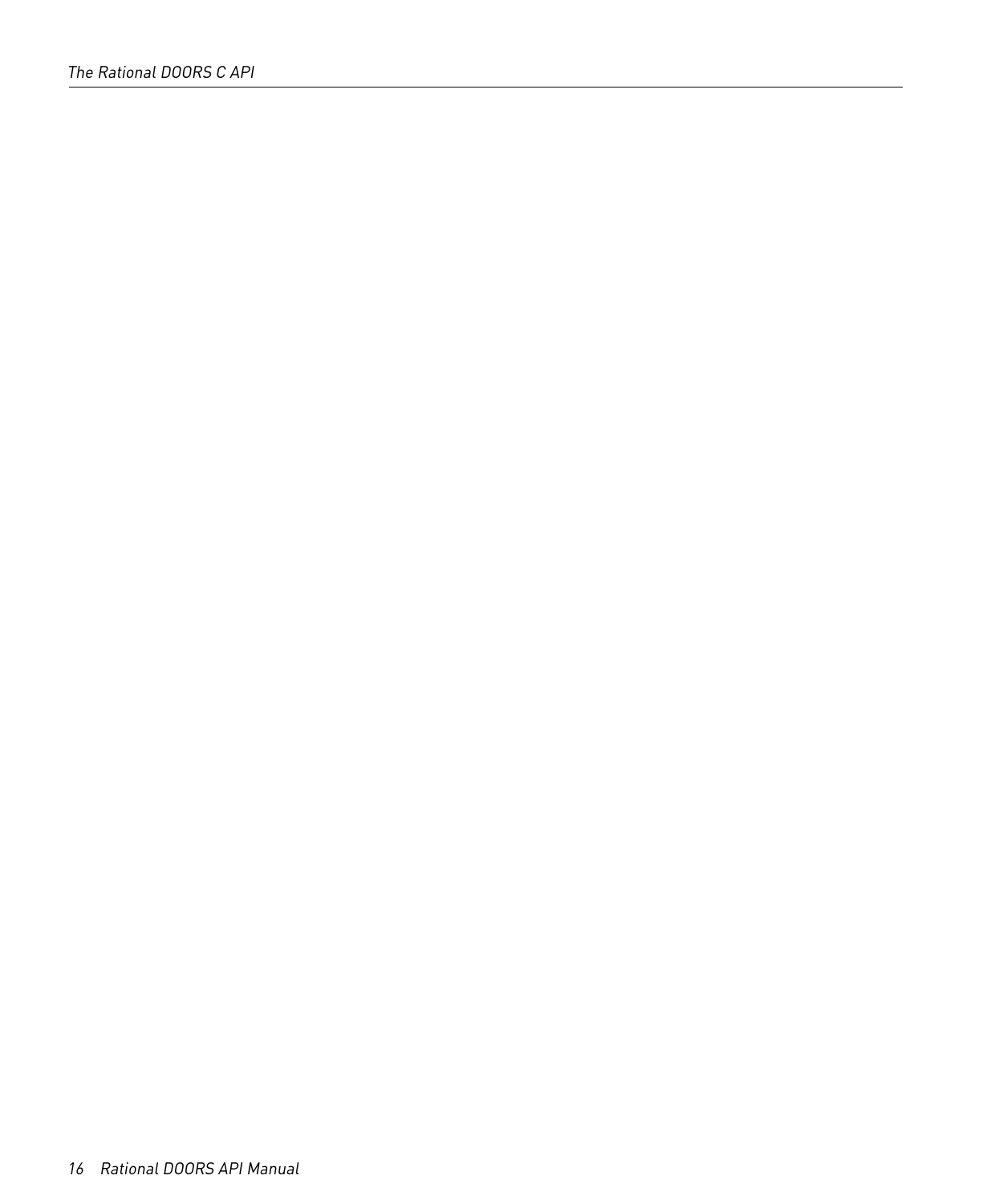## <span id="page-24-0"></span>*4 Using the DXL server*

<span id="page-24-3"></span>This chapter describes how to use the DXL server, which allows external applications to send DXL programs to Rational DOORS for execution. It contains the following topics:

- [About the DXL server interface](#page-24-1)
- [Using the DXL server in batch mode](#page-26-0)

## <span id="page-24-1"></span>**About the DXL server interface**

The DXL server allows programs external to Rational DOORS to send DXL messages to Rational DOORS for execution. For example, a Windows Command prompt could send messages to Rational DOORS.

The DXL server interface consists of two programs:

```
dxlips
dxlipf
```
The dxlips and dxlipf programs use TCP/IP port and host sockets to connect to Rational DOORS.

**Note** The DXL server can only be launched from an interactive Rational DOORS session. It is not supported from batch DXL programs. The behavior of the DXL server can be emulated from batch DXL using the DXL program described later in this chapter.

If an external tool allows commands to be invoked from within its user interface, these programs can be used to communicate with Rational DOORS. An example of such an external tool is a CASE tool that has a user-defined menu.

Rewrite these programs for your own tool.

#### <span id="page-24-2"></span>*Starting the server*

On all platforms, executing the following DXL from the DXL Interaction window starts the TCP/IP server on port 5093 (the default port):

evalTop\_ "initDXLServer server 5093"

Alternatively, the line:

```
initDXLServer server 5093
```

```
could be included in startup.dxl.
```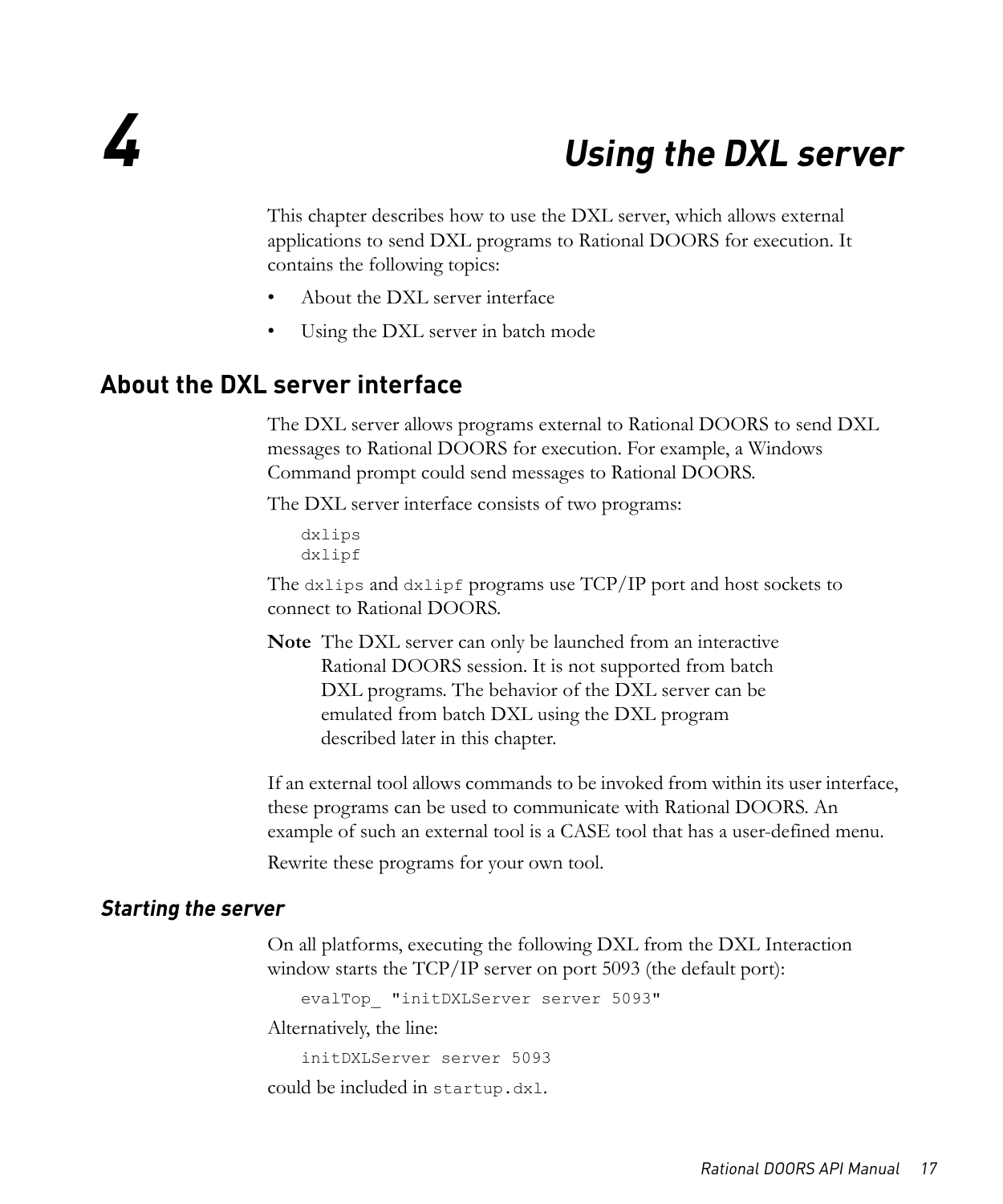<span id="page-25-2"></span><span id="page-25-1"></span><span id="page-25-0"></span>

| Note In practice, do not hard code port numbers. Instead make<br>sure that they can be configured by the user.                                                                                                                                                                    |
|-----------------------------------------------------------------------------------------------------------------------------------------------------------------------------------------------------------------------------------------------------------------------------------|
| After initializing the server, you can use the server interface commands. This<br>level of tool integration does not directly support receiving replies from Rational<br>DOORS.                                                                                                   |
| The commands dxlips and dxlipf are simple utilities that use the Rational<br>DOORS C API facilities described in "The Rational DOORS C API," on page<br>7. The source code is supplied in \$DOORSHOME/api.                                                                        |
|                                                                                                                                                                                                                                                                                   |
| The dxlips program is supplied with Rational DOORS in \$DOORSHOME/bin.                                                                                                                                                                                                            |
| It takes a single string command-line argument, which is sent to Rational<br>DOORS and interpreted as a DXL program.                                                                                                                                                              |
| Rational DOORS and dxlips can be run on different machines. They<br>communicate through a TCP/IP socket with a default port number given by the<br>environment variable DXLPORTNO on a host indicated by DXLIPHOST. The server<br>always runs on the same host as Rational DOORS. |
|                                                                                                                                                                                                                                                                                   |
| This example of dxlips causes the date on which the current Rational DOORS<br>session started to be printed in the Rational DOORS DXL Interaction window's<br>output pane.                                                                                                        |
| %DOORSHOME%\bin\dxlips "print session"                                                                                                                                                                                                                                            |
|                                                                                                                                                                                                                                                                                   |
| The dxlipf program operates in the same way as dxlips, except that the<br>command-line argument specifies the name of a file which contains a DXL<br>program to be sent to Rational DOORS.                                                                                        |
|                                                                                                                                                                                                                                                                                   |
| Rational DOORS allows external tools to be called using the DXL command<br>system, which is described fully in the DXL Reference Manual.                                                                                                                                          |
|                                                                                                                                                                                                                                                                                   |
| system("C:\winnt\system32\command /c dir")                                                                                                                                                                                                                                        |
| You can call the system command several times in the same script. Each time it is<br>called a new process is forked to run the command.                                                                                                                                           |
|                                                                                                                                                                                                                                                                                   |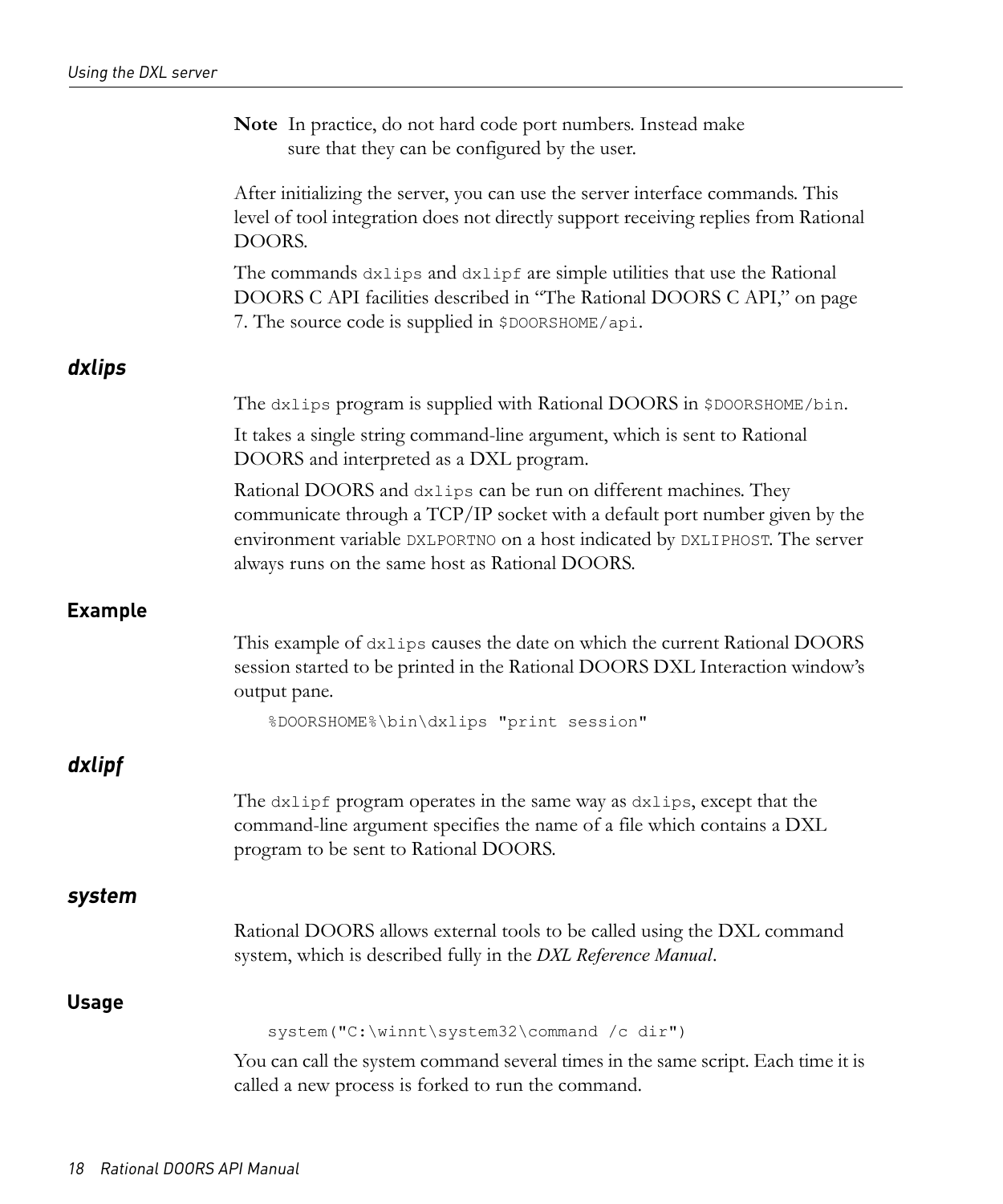If you run more than twenty processes, the behavior is undefined. To avoid this, ensure that each group of fewer than twenty system commands has adequate time to complete before you move on to the next group.

One way to do this is to place an ack command between each group of calls.

#### <span id="page-26-0"></span>**Using the DXL server in batch mode**

Rational DOORS has two modes of operation: **interactive mode**, where there is a graphical user interface, and **batch mode** where Rational DOORS runs with no graphical user interface.

To run Rational DOORS in batch mode, at the prompt type:

```
doors -batch dxlfile
```
The built in DXL server started by the initDXLServer function cannot be used in batch mode. As an alternative, to emulate the built in server, you can use the following script modified to meet the requirements of the interface being written:

```
// batchserver.dxl
IPC ipc = server 5093
string request
/* add functions for your interface here */
while (true) {
   if (accept(ipc)){
     if (!recv(ipc,request)) {
       warn "Server has disconnected"
       break
     }
   }else{
     warn "error accepting client connection"
     break
   }
   print "request: "
   print request
   print "\n"
   errors=false
   if (request=="shutdown_"){
    send(ipc, "done ")
     break
   } 
   if (request=="errors_")
    break 
   if (request=="quit_")
     continue
   ans = eval_ request
```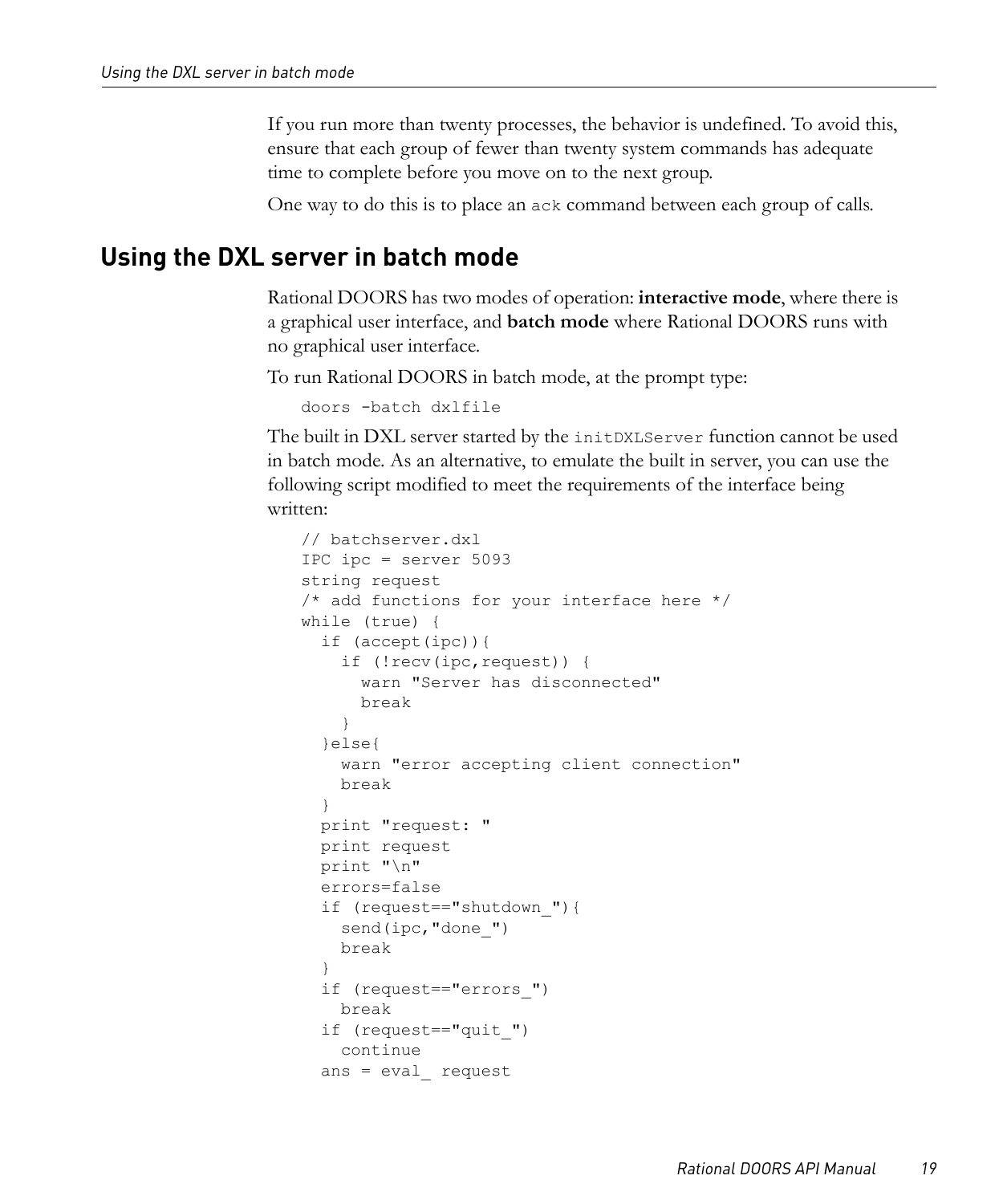}

```
 if (ans=="errors in eval_ string") {
  print "errors in request\n"
 }
 send(ipc,"done_")
 disconnect(ipc)
```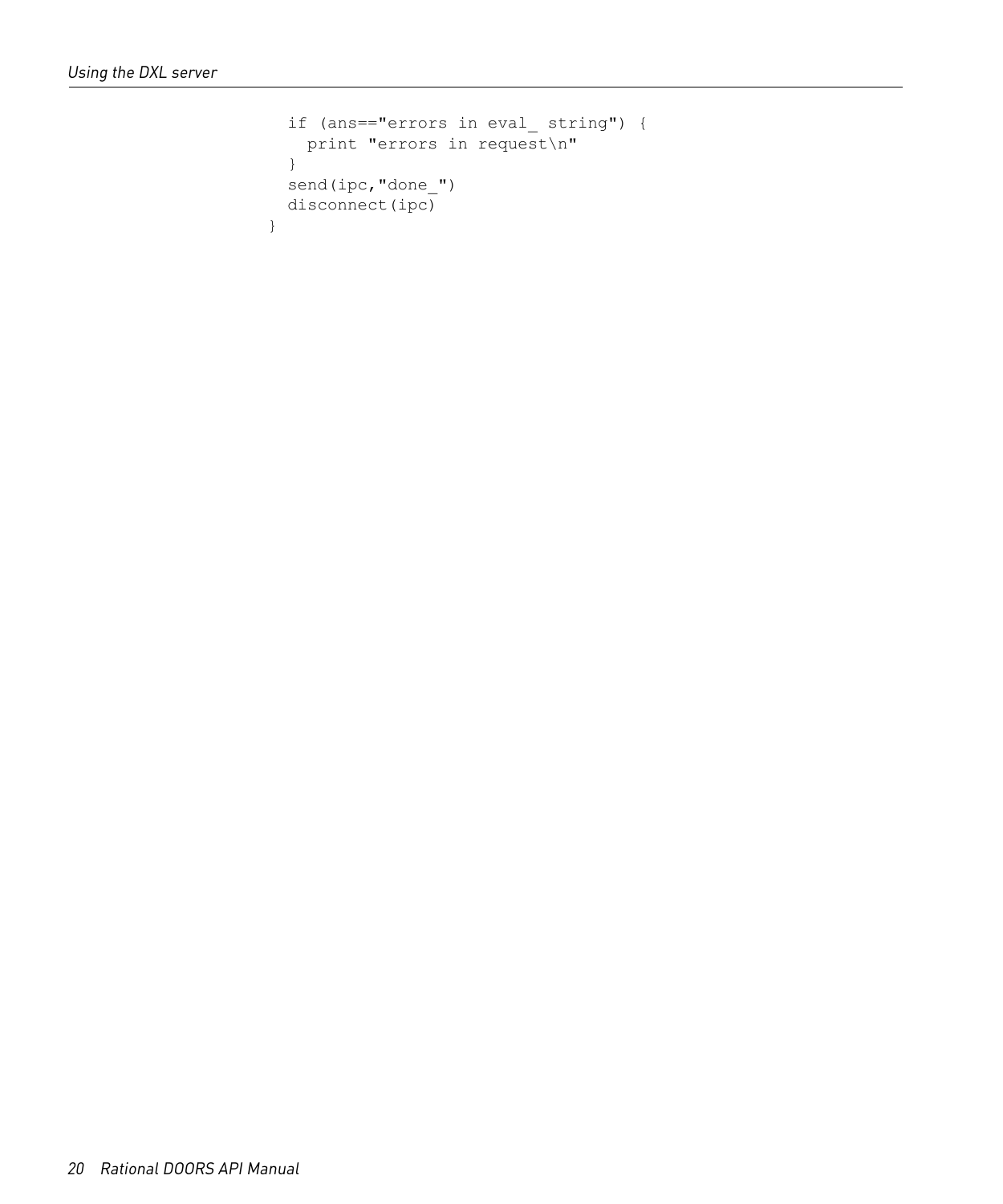<span id="page-28-2"></span>*addr\_*

# <span id="page-28-0"></span>*5 DXL API integration features*

<span id="page-28-4"></span>This chapter describes DXL features required by the integration engineer. They are omitted from the *DXL Reference Manual* because they are potentially hazardous.

This chapter contains the following topics:

- [General functions](#page-28-1)
- [Interprocess communications](#page-30-3)
- [DXL contexts](#page-32-0)

## <span id="page-28-1"></span>**General functions**

<span id="page-28-3"></span>

| <b>Syntax</b>    |                                                                                                                                                                        |
|------------------|------------------------------------------------------------------------------------------------------------------------------------------------------------------------|
|                  | addr(y)                                                                                                                                                                |
| <b>Operation</b> |                                                                                                                                                                        |
|                  | Takes arguments of any type and returns them in any context, for example:<br>bool $x = addr 1$<br>bool $y = addr_0$<br>print $x''''$ $y''\n\ln$                        |
|                  | Prints true false.                                                                                                                                                     |
|                  | <b>Note</b> This function is extremely hazardous, as it allows the type<br>system of DXL to be violated. Use it with care, if you must<br>override DXL types.          |
| eval             |                                                                                                                                                                        |
| <b>Syntax</b>    |                                                                                                                                                                        |
|                  | string eval_(string)                                                                                                                                                   |
| <b>Operation</b> |                                                                                                                                                                        |
|                  | This function causes its parameter to be executed by the DXL interpreter, within<br>a private context. Declarations made within the execution do not persist after the |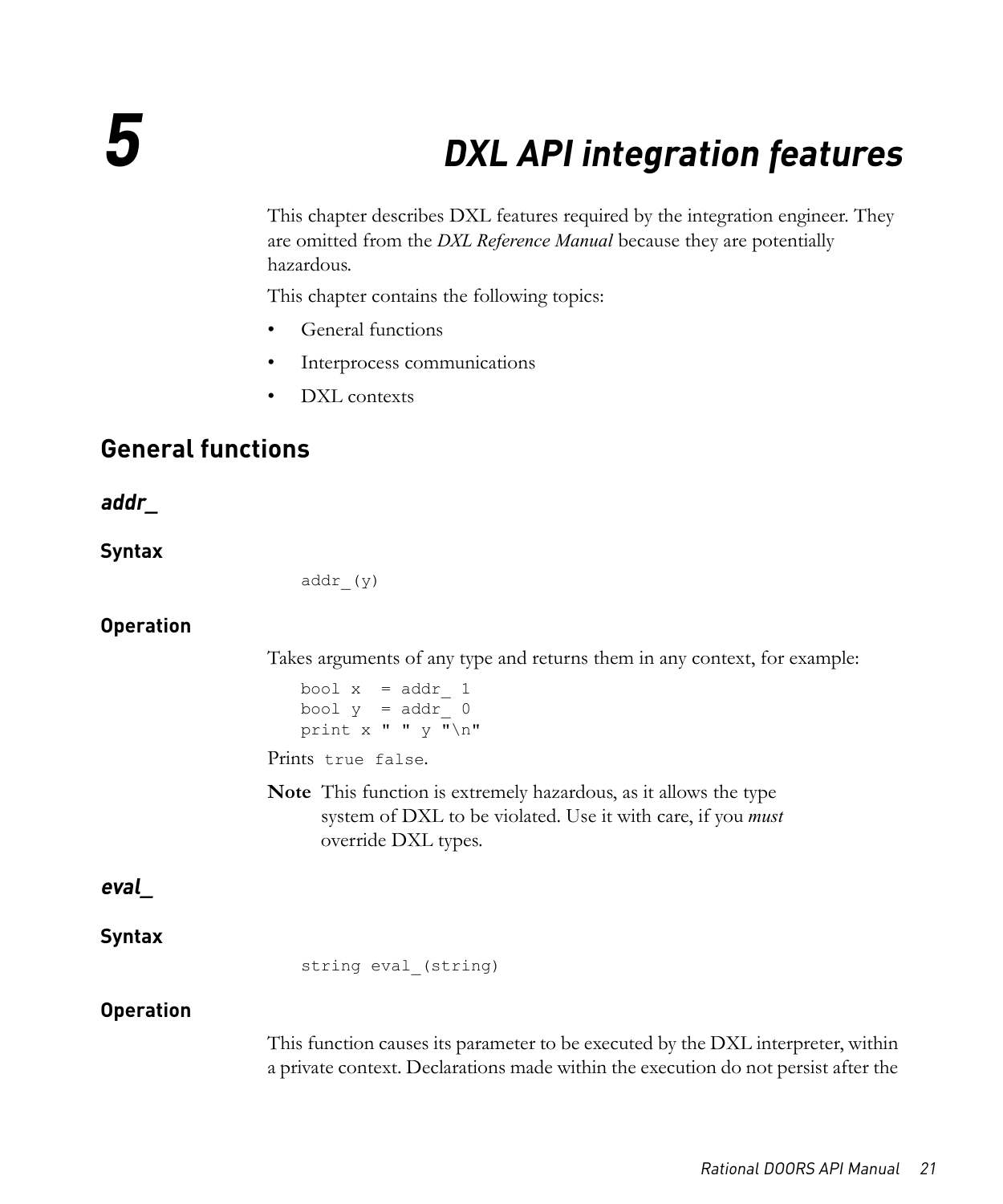execution is complete. The result is a string which can be set using the return\_ function.

#### <span id="page-29-0"></span>*return\_*

#### **Syntax**

void return\_(string)

#### **Operation**

When used within a string passed to eval, makes its argument the result of the call to eval\_.

#### <span id="page-29-1"></span>*evalTop\_*

#### **Syntax**

string evalTop\_(string)

#### **Operation**

Like eval, but executes within the outermost context of the DXL interpreter, thus making any declarations persist. When an evalTop\_ call appears in a DXL script its argument is not executed until the enclosing script has finished executing.

The following script produces an error:

 $evalTop_{1}("int a_{2} = 3")$ print a\_

When you place a variable or function in the top context, take care to avoid clashes with variables in other DXL programs. The name of such a variable should have a prefix that is the name of the tool in which it is used, and a suffix of an underscore. For example, for TDS you could use TDS\_IPC\_.

#### <span id="page-29-2"></span>*initDXLServer*

#### **Syntax**

void initDXLServer(IPC *dxlsrvr*)

#### **Operation**

Initializes the DXL server, using a TCP/IP socket to communicate. The IPC channel can be initialized by the server function.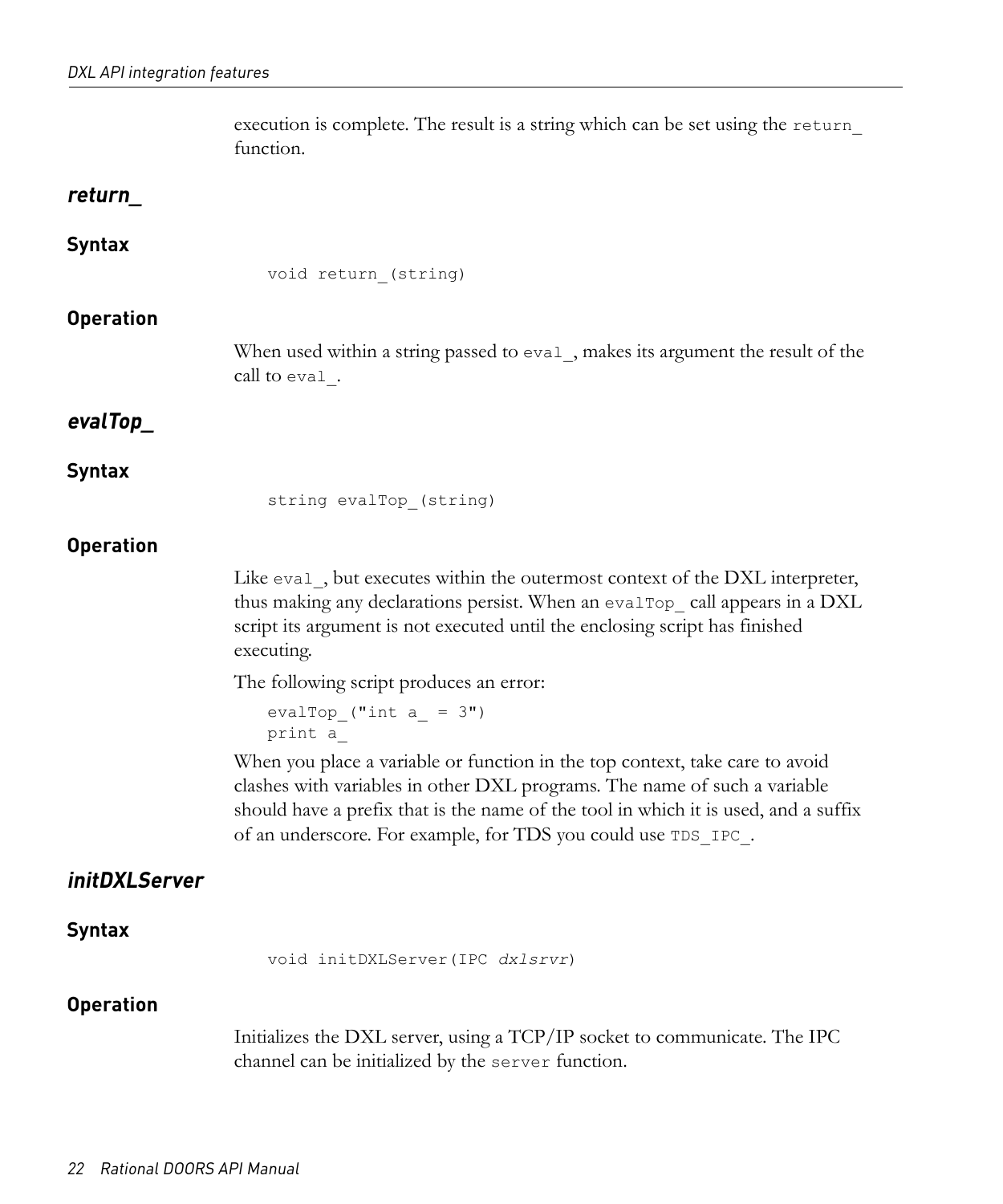#### <span id="page-30-0"></span>*replyAPI*

#### **Syntax**

void replyAPI(string *reply*)

#### Operation

Sends the passed string back to the DXL server. This is useful in code that is called by DXL server clients using the apiSend function.

#### <span id="page-30-1"></span>*setAPIClientTimeout*

#### **Syntax**

void setAPIClientTimeout(int *tmt*)

#### **Operation**

Sets the time limit for the replyAPI function to wait for an acknowledgement from the DXL server.

#### <span id="page-30-2"></span>*ipcHostname*

#### **Syntax**

string ipcHostname(string *hostAddr*)

#### **Operation**

Returns the name of the host with IP address *hostAddr*.

#### ipcAddress

#### **Syntax**

string ipcAddress(string *hostName*)

#### **Operation**

Returns the IP address of the host named *hostName*.

#### <span id="page-30-3"></span>**Interprocess communications**

The following functions provide interprocess communication operations: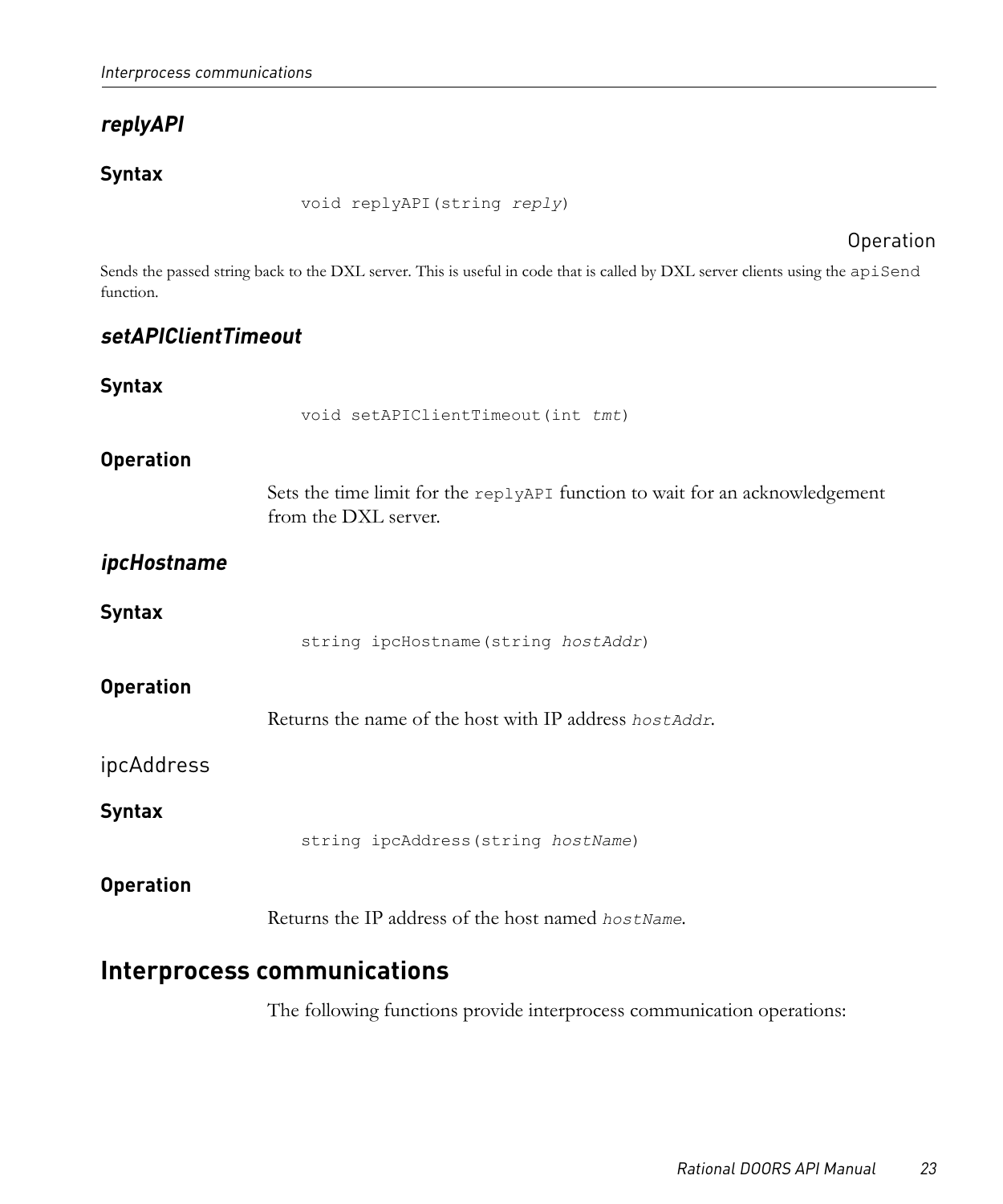<span id="page-31-4"></span><span id="page-31-3"></span><span id="page-31-2"></span><span id="page-31-1"></span><span id="page-31-0"></span>

| server           |                                                                        |
|------------------|------------------------------------------------------------------------|
| <b>Syntax</b>    |                                                                        |
|                  | IPC server (int portno)                                                |
| <b>Operation</b> |                                                                        |
|                  | Establishes a server connection to port number portno.                 |
| client           |                                                                        |
| <b>Syntax</b>    |                                                                        |
|                  | IPC client (int portno,<br>string host)                                |
| <b>Operation</b> |                                                                        |
|                  | Establishes a client connection to IP address portno at host.          |
| accept           |                                                                        |
| <b>Syntax</b>    |                                                                        |
|                  | bool accept (IPC chan)                                                 |
| <b>Operation</b> |                                                                        |
|                  | Waits for a client connection. This is used by servers.                |
| send             |                                                                        |
| <b>Syntax</b>    |                                                                        |
|                  | bool send(IPC chan,<br>string message)                                 |
| <b>Operation</b> |                                                                        |
|                  | Sends the string message down the IPC channel chan.                    |
| recv             |                                                                        |
| <b>Syntax</b>    |                                                                        |
|                  | bool recv(IPC chan,<br>{string Buffer} & response<br>$[, int$ $tmt]$ ) |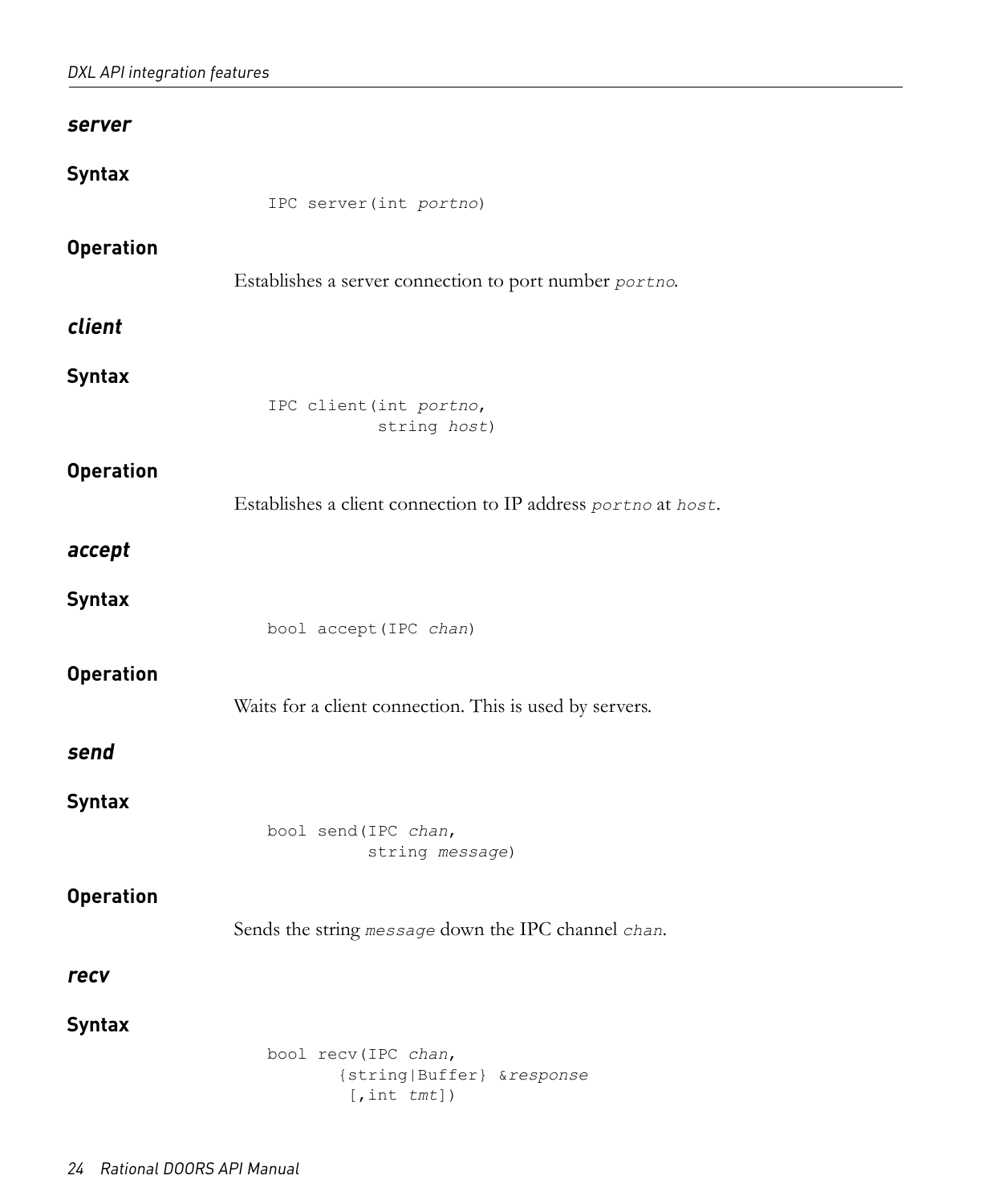#### **Operation**

Waits for a message to arrive in channel *chan* and assigns it to string or buffer variable *response*.

The optional third argument defines a time-out, *tmt* seconds, for a message to arrive in channel *chan*. If *tmt* is zero, this function waits forever. It only works if the caller is connected to the channel as a client or a server.

#### <span id="page-32-0"></span>**DXL contexts**

To avoid over-use of resources, every function and variable declared in DXL has a finite lifetime. When it is no longer being used the memory that it was allocated is freed. The lifetime of a variable depends on the lifetime of the context in which it is declared.

If you attempt to access variables and functions outside their lifetimes, the results are undefined, but may cause Rational DOORS to fail. There are two types of context:

Top context

Code included in startup.dxl or executed by the evalTop function is in the top context.

Local context

Code run from a menu, the DXL Interaction window or a call to the eval\_ function, runs in its own local context.

Programs run in local contexts can access names declared in the top context. A local context is deleted when all dialog boxes created by the program run from the context are closed down. A program that is run in a local context and does not create any dialog boxes has its resources reclaimed after it terminates.

A common mistake is shown in the following scripts.

First script:

```
evalTop ("DB db ");
```
Second script:

```
void callback(DBE b){
   ack "button pressed"
}
db_ = create "Test DB"
DBE b = button(db, "Fail", callback)
```
Third script:

```
show db_
```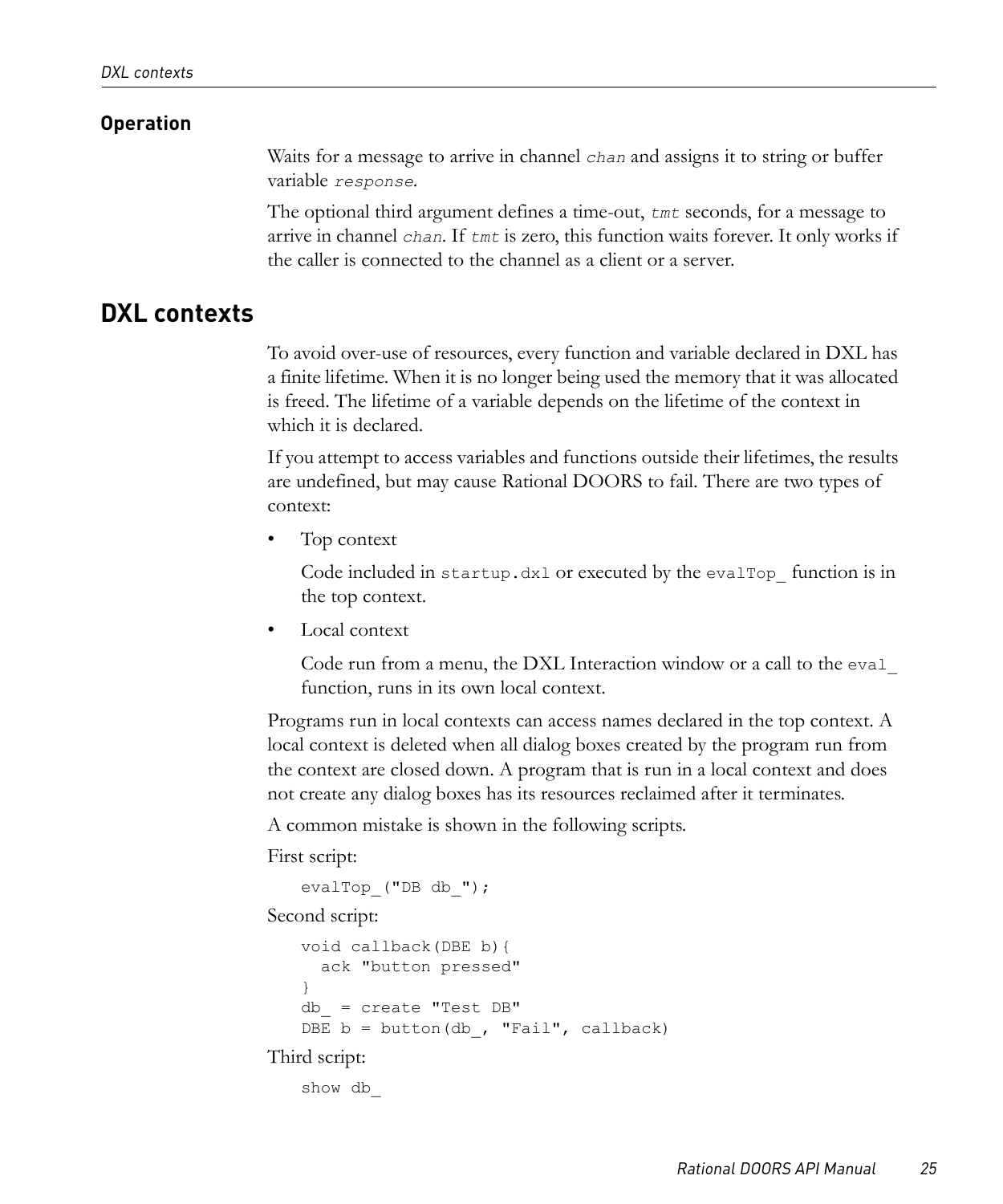By the time the third script is run, the memory occupied by the dialog box db and its callback function has been freed and the behavior is undefined. To make these scripts work, the second script must run in the top context.

#### <span id="page-33-0"></span>*Impact on triggers*

Dynamic triggers are governed by the same context rules as variables and functions. When you set a dynamic trigger in a DXL script, it is deleted when the script finishes, and you do not see its effect. There are two ways to make the dynamic trigger survive:

- Place it in the top context using the evalTop\_ function, taking care to avoid name clashes.
- When the trigger is related to a DXL dialog box, keep the dialog box open.

Consider the following script:

```
bool dynTrig(Trigger t){
     ack "closing"
    return true
}
trigger(module, close, 10, dynTrig)
DB db = create "test"
show db
```
With a formal module open, run the script. Close the formal module and the trigger fires. Close the test dialog box and then re-open the formal module. Run the script again. Close the test dialog box and then close the formal module. The trigger does not fire.

In the first case the trigger fired because the context of the DXL script it was declared in was still open. In the second case the context had been closed when the dialog box was closed, so the trigger was no longer present and so did not fire.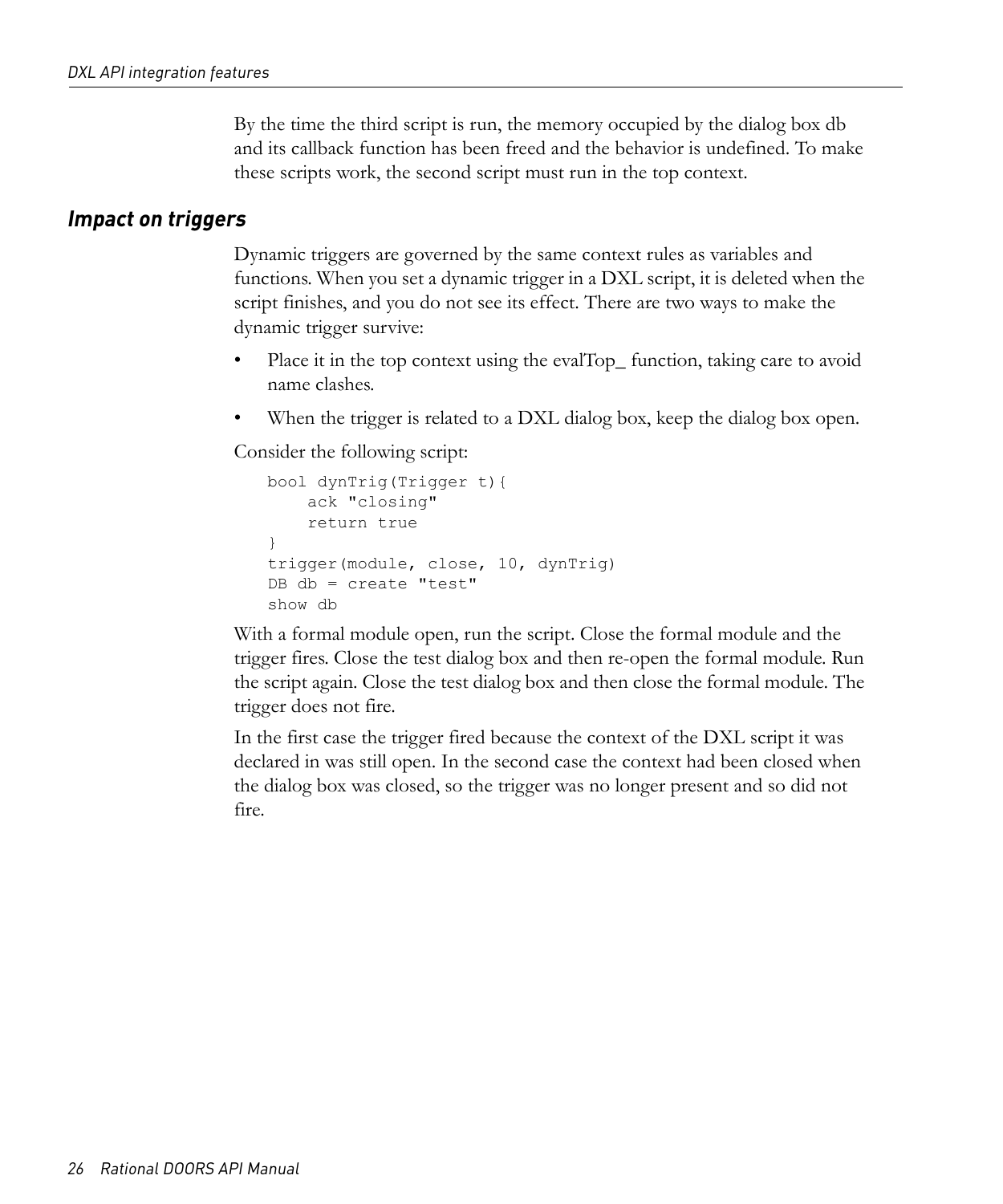## <span id="page-34-0"></span>*6 Interactive interfacing with a complex external tool*

<span id="page-34-2"></span>This chapter describes how to build interfaces between Rational DOORS and other tools, such as CASE tools or other complex packages. It contains the following topics:

- [Integrating Rational DOORS with user tools](#page-34-1)
- [Integrating Rational DOORS using Rational DOORS URLs](#page-36-0)
- [Example tool to be interfaced to Rational DOORS](#page-38-1)
- [Working with OLE objects](#page-56-0)
- [Listing of tds.c](#page-56-1)

### <span id="page-34-1"></span>**Integrating Rational DOORS with user tools**

The powerful requirements analysis, manipulation and presentation facilities provided by Rational DOORS can be exploited to an even greater extent if Rational DOORS is tightly coupled to the other tools present in the user's own environment. Rational DOORS uses its extension language, DXL, to provide the basis for such links, together with the Rational DOORS C API which enables users to build DXL-like languages around existing tools and also provides the interprocess communication facilities needed to establish a link with Rational DOORS. Using the extension language to build an interface layer around both Rational DOORS and user tools is a powerful and flexible tool linkage strategy. The strategy is shown in the following diagram.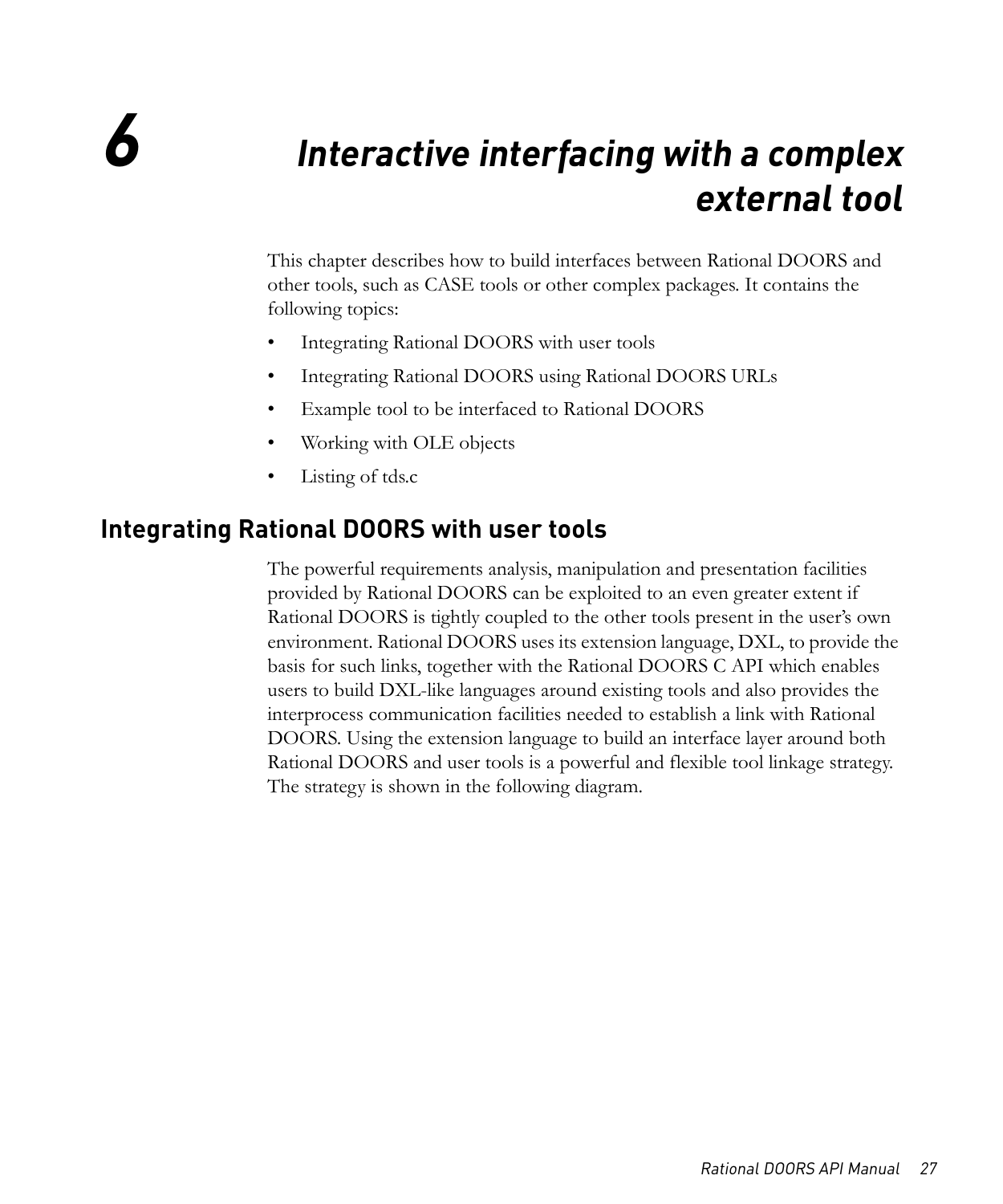

Programs are represented by boxes and code libraries by parallelograms. Light headed arrows between boxes are C function calls. Heavy headed arrows are IPC communications. Both types of call can be used to read or write data in both directions. The arrowhead direction indicates who initiates the call.

The left half of the diagram represents a connection to an external tool A that provides an API (a set of functions that can be called in to input or output data to or from the tool. The program DOORS A interface interfaces with tool A's API and communicates with Rational DOORS via an IPC channel. In this configuration the external tool is acting as a server and Rational DOORS as its client (a Rational DOORS active link).

The right half of the diagram represents tool connections where Rational DOORS is expected to serve calls from the external tool (a Rational DOORS passive link). In this configuration, Rational DOORS acts as the server (using the DXL server) and the external tool acts as the client.

Both types of link make use of the Rational DOORS C API, as do Rational DOORS and the server utilities. Most of the code required to establish a link between tools is written using either DXL or, in the case of an active link, a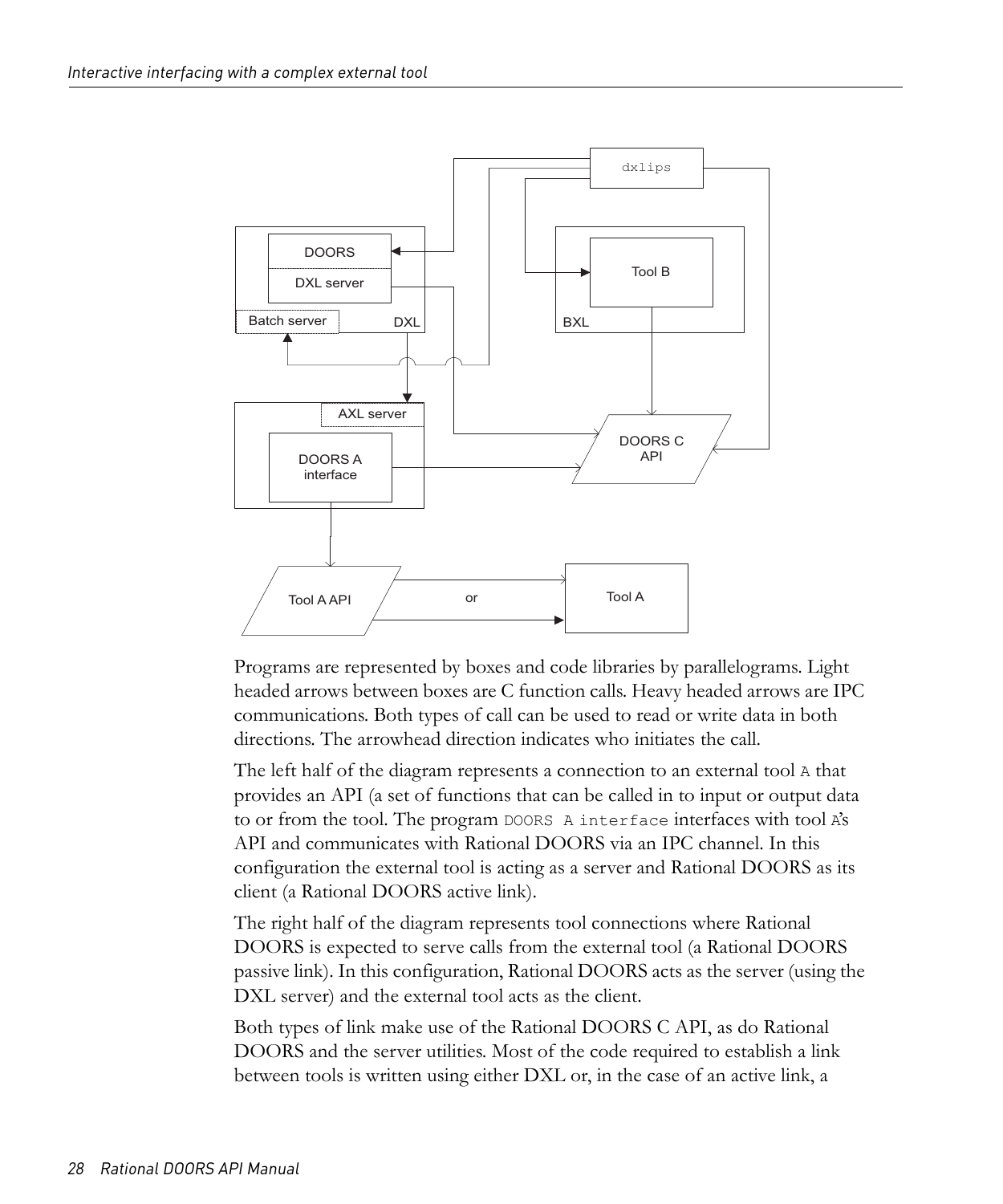DXL-like language created for the external tool's API (AXL). The Rational DOORS C API supports the construction of this language and its interpreter.

#### **The overall strategy for a Rational DOORS active link is:**

- **1.** Using the Rational DOORS C API, create a DXL-like language to interface to the target tool's API. These bindings form the major part of the Rational DOORS active link.
- **2.** Create DXL scripts for execution by Rational DOORS that implement the command set of the desired link. This typically involves writing DXL functions that send data to the external tool, and writing DXL functions that can be called by the external tool to send results back to Rational DOORS.
- **3.** Create scripts for execution in the Rational DOORS active link (AXL scripts in this example) that implement the command set of the desired link.
- **4.** Run the Rational DOORS active link as a server process. Commands made available by stages 2 and 3 can now be executed from Rational DOORS, typically through DXL generated menus and forms.

#### **The overall strategy for a Rational DOORS passive link is:**

- **1.** Determine what messages need to be sent to and from Rational DOORS. Render these messages as DXL function calls.
- **2.** Create DXL scripts that implement the bodies of the function call messages of Step 1. Functions to be executed on the external tool (client) side need to be installed as DXL extensions using the Rational DOORS C API.
- **3.** Link (in the C object library sense) the Rational DOORS API to the external tool.
- **4.** Start a Rational DOORS DXL server to handle requests from the external tool.

To illustrate the tool linkage strategy the following section uses an example target application: the Toy Database Server (TDS). The example shows the development of both a Rational DOORS active and a Rational DOORS passive link.

## <span id="page-36-0"></span>**Integrating Rational DOORS using Rational DOORS URLs**

This section is for integrators who want to refer to Rational DOORS resources.

A Rational DOORS URL has the following syntax:

doors://<*hostport*>/?<*search\_specification*>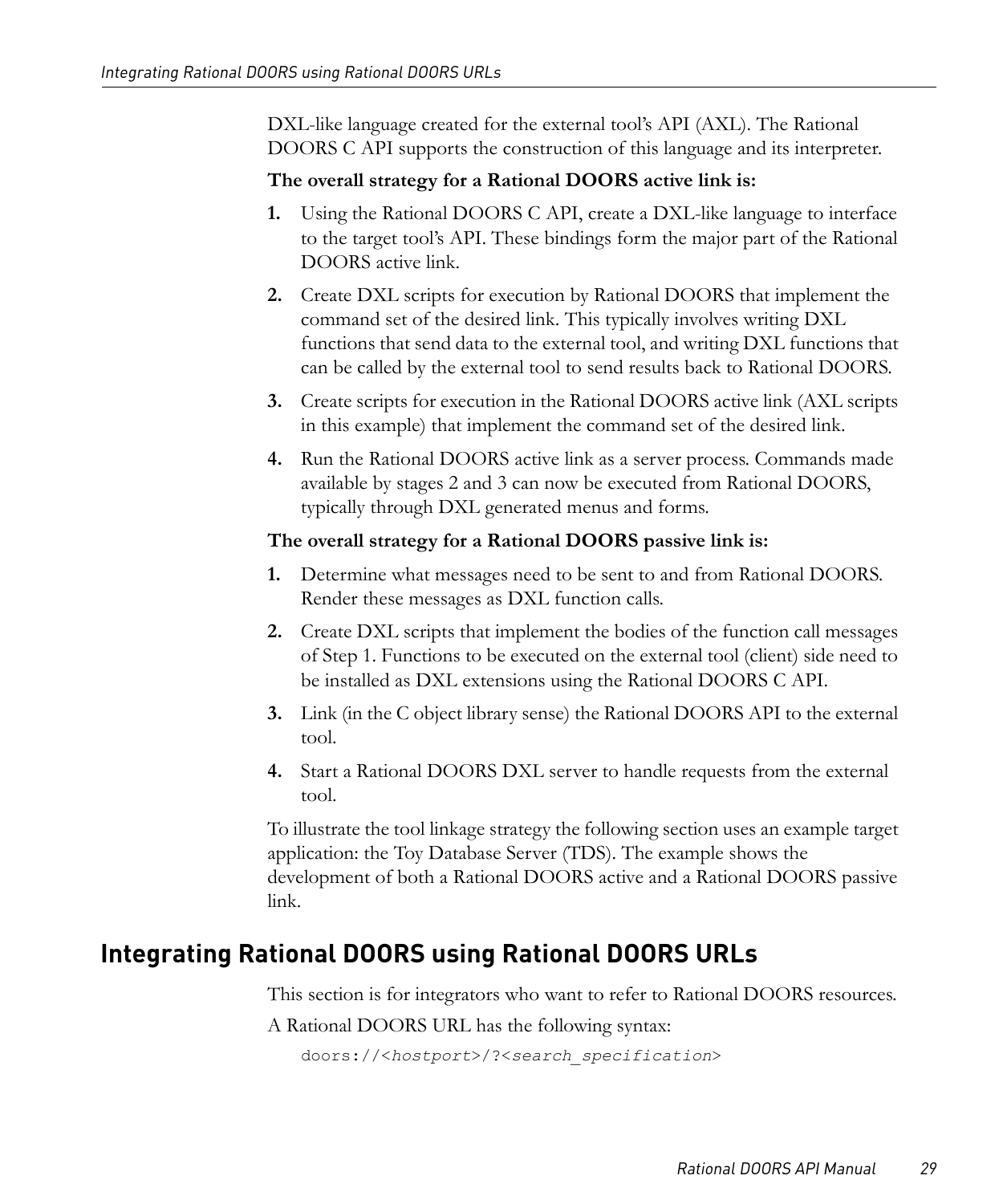• Where <*hostport*> is the host name and port number of the Rational DOORS database server that contains the Rational DOORS resource. For example, server.domain:36677.

**Note** You must provide the port number.

• <*search\_specification*> defines the resource. It is a comma-separated list of search elements. The search elements and their meanings are as follows:

| <b>Search element</b>                                               | <b>Meaning</b>                                                                                                                                                                                                                                                                   |
|---------------------------------------------------------------------|----------------------------------------------------------------------------------------------------------------------------------------------------------------------------------------------------------------------------------------------------------------------------------|
| dbid= <unreserved></unreserved>                                     | The identifier of a database. This is mandatory in<br>version 1 of the URL.                                                                                                                                                                                                      |
| version= <version></version>                                        | $\leq_{version} >$ is an $\leq_{unreserved} >$ that represents the<br>version of the URL syntax. The version numbering<br>scheme is non-zero natural numbers from 1.<br>In Rational DOORS 9.2, the version number of all<br>Rational DOORS URLs will be 1. That is:<br>version=1 |
| $prodID=nat>$                                                       | $\langle$ at $\rangle$ is a $\langle$ reserved $\rangle$ that is the decimal<br>representation of a natural number.<br>This is used to indicate the product that generated the<br>URL the current permitted values is:<br>• 0 - Rational DOORS                                   |
| container= <unreser<br>ved&gt;[":"<version>]</version></unreser<br> | The identifier of a container (for<br>example, project, folder or module) within<br>the database. Notice that this identifier<br>may include version information where<br><version> ::= <unreserved></unreserved></version>                                                      |
| object= <unreserved<br><math>\rm{&gt;}</math></unreserved<br>       | The identifier of an object (within a document<br>container).<br>In case of Rational DOORS 9.2 URLs, the object is<br>denoted by its <b>Absolute Number</b> attribute. For<br>example object=23.                                                                                 |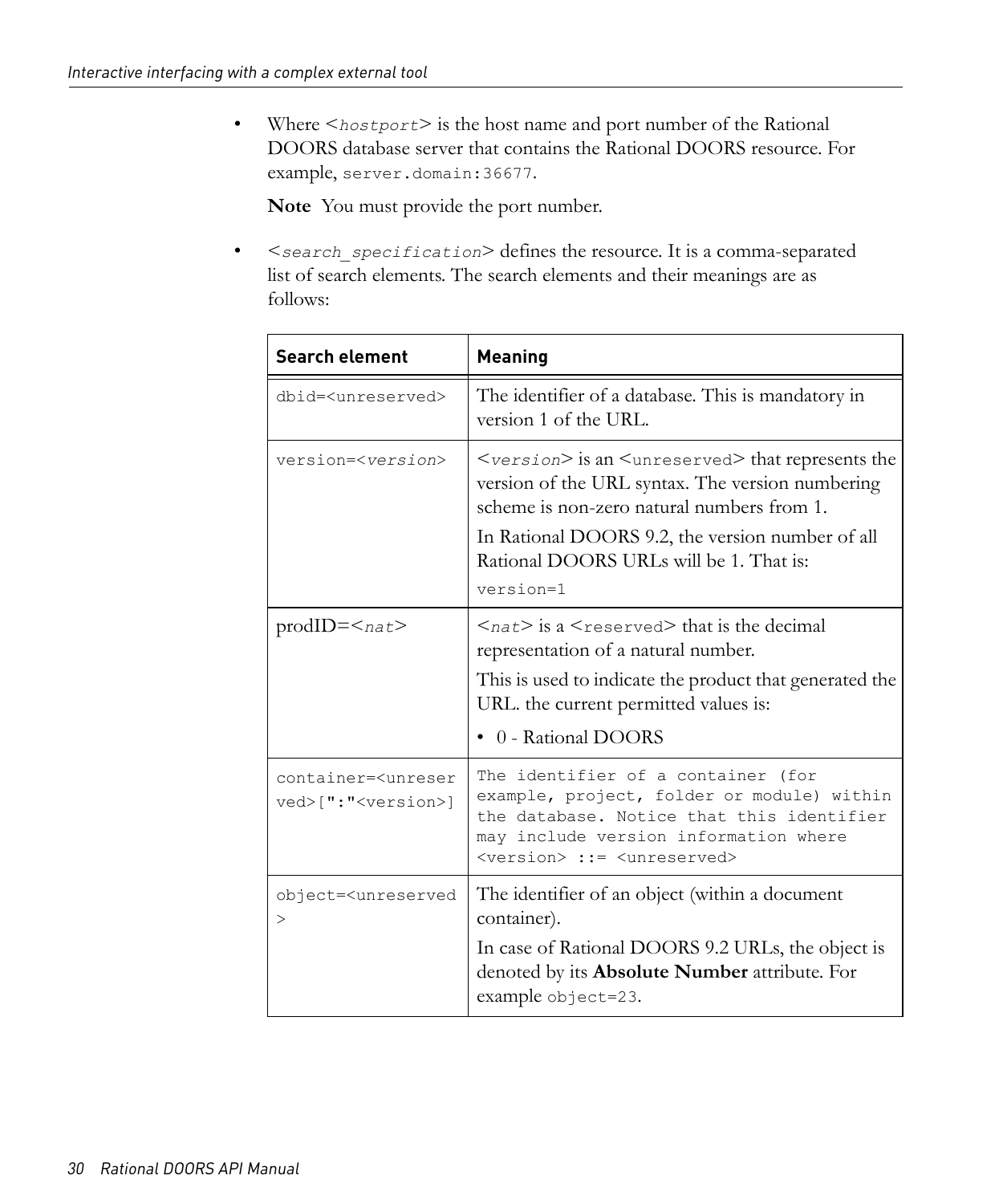#### <span id="page-38-0"></span>*Examples of Rational DOORS URLs*

• A database URL. Opening a database URL causes the root of the database to be displayed in the database explorer.

```
doors://greenback:36677/?version=2&prodID=0&urn=urn:telelogic::
1-49d22a0e60b71ecc-A
```
• A project URL. Opening a project URL causes the project to be made current in the database explorer.

```
doors://greenback:36677/?version=2&prodID=0&urn=urn:telelogic::
1-49d22a0e60b71ecc-P-00000020
```
The -P- in the URL denotes a project.

• A folder URL. Opening a folder URL causes the folder to be made current in the database explorer.

```
doors://greenback:36677/?version=2&prodID=0&urn=urn:telelogic::
1-49d22a0e60b71ecc-F-00000046
```
The -F- in the URL denotes a folder.

• A module URL. Opening a module URL causes the module to be opened in the default edit mode with the default view displayed.

```
doors://greenback:36677/?version=2&prodID=0&urn=urn:telelogic::
1-49d22a0e60b71ecc-M-000000a0
```
The -M- in the URL denotes a module.

• An object URL. Opening an object URL causes the containing module to be opened in the default edit mode with the default view displayed and the specified object selected. The normal view changing rules apply if the object is not displayed in the view.

```
doors://greenback:36677/?version=2&prodID=0&urn=urn:telelogic::
1-49d22a0e60b71ecc-O-4-000000a0
```
The -O- in the URL denotes an object.

## <span id="page-38-1"></span>**Example tool to be interfaced to Rational DOORS**

TDS is a very simple table manipulation package. Tables can be created and deleted, and their entries created and deleted. Although a small program, it exercises all the major features of a more complex Rational DOORS link program.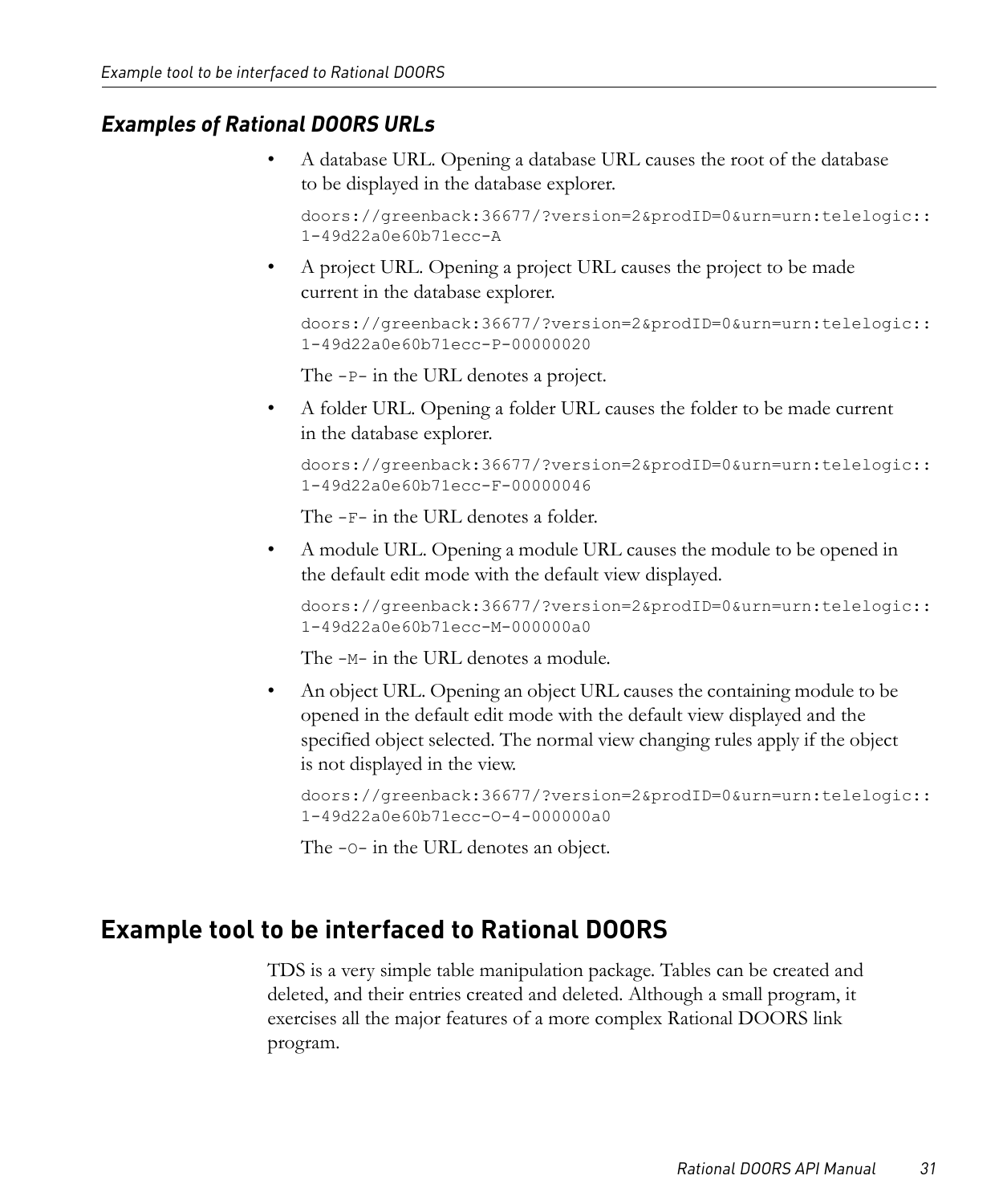#### <span id="page-39-0"></span>*C API for example*

The C API for TDS is for use with a Rational DOORS active link. It is the set of C data structures and entry points that it provides to be called by interfacing programs.

```
/*
    Data Structures:
*/
typedef struct Table Table;
typedef struct Entry Entry;
struct Table_ { 
    string name; 
   Entry* es; 
    Table* next;
    int size; 
};
struct Entry_ { 
    string key; 
    string data; 
    Entry* next; 
};
```
A table of type Table is simply a linked list of entries of type Entry. All tables are linked together.

APIs often have exit codes defined as function results, as in this example:

```
#define StatusOK 0 
#define StatusBadDeleteEntry 1
#define StatusBadDeleteTable 2
```
The two macros below define traversal macros for the two data structures:

```
#define tdsDo(table,e) for (e=table->es; e != NULL; e = e->next)
#define tdsTabDo(t) for (t=AllTables; t != NULL; t = t->next)
```
All tables are linked and accessible from this variable:

```
externvar Table* AllTables;
```
To describe the remaining functions of the C API for TDS, the parameters of external function declarations are shown within #if and #endif statements.

| <b>Entry Point</b>         | Use                          |
|----------------------------|------------------------------|
| extern Table* tdsCreate(); | Creates a table with name s. |
| #if 0                      |                              |
| string s;                  |                              |
| #endif                     |                              |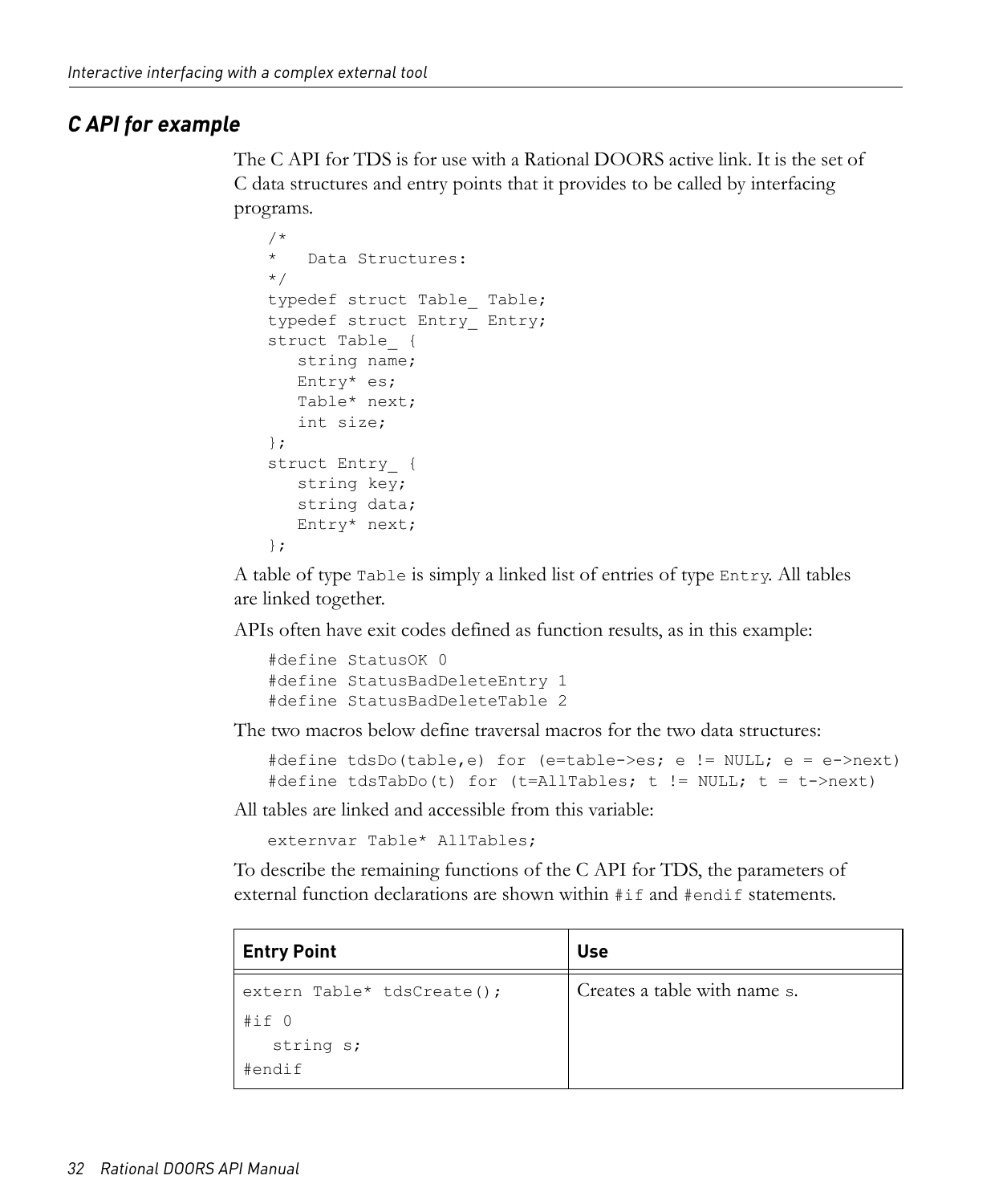| <b>Entry Point</b>                                                                          | Use                                                                                                                  |
|---------------------------------------------------------------------------------------------|----------------------------------------------------------------------------------------------------------------------|
| extern Entry* tdsEntry();<br>#if 0<br>Table* $t$ :<br>string key;<br>bool create;<br>#endif | Looks up the entry according to key in<br>table t. If the entry does not exist and<br>create is true then create it. |
| extern void tdsPut();<br>#if 0<br>Entry* e;<br>string data;<br>#endif                       | Associate the string data with the entry e.                                                                          |
| extern string tdsGet();<br>#if 0<br>Table* t;<br>string key;<br>#endif                      | Returns the data for the given table t and<br>key. If key does not exist, returns a null<br>string.                  |
| extern int tdsDeleteEntry();<br>#if $0$<br>Table* $t$ :<br>string key;<br>#endif            | Deletes the entry specified by $t$ and key.                                                                          |
| extern int tdsDeleteTable();<br>#if 0<br>Table* t;<br>#endif                                | Deletes the given table.                                                                                             |
| extern void tdsInfo();                                                                      | A diagnostic routine.                                                                                                |
| extern void tdsInit();                                                                      | An initialization routine.                                                                                           |
| extern void tdsFinish();                                                                    | A final housekeeping entry point.                                                                                    |

This completes the API for TDS. The implementation of this interface is in \$DOORSHOME/api/tdsfns.c.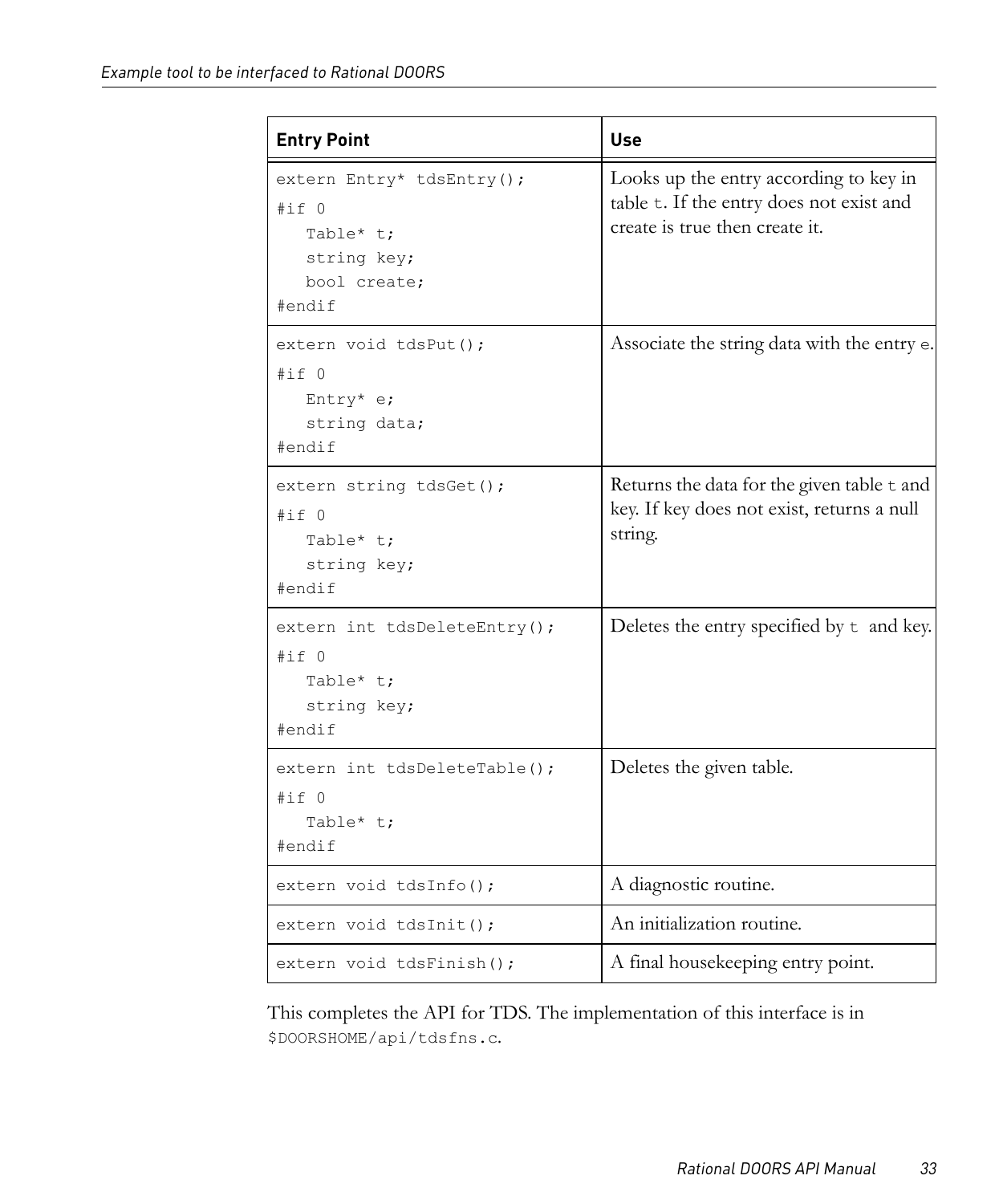#### <span id="page-41-0"></span>*Making a language like DXL*

Using the interface presented in ["C API for example," on page 32](#page-39-0), you can now make a language like DXL to drive the interface: a Rational DOORS active link. From the basis of the core DXL language, you can add TDS specific data types and commands. For this exercise, the resulting language is called TXL, and the extension .txl is used on files containing TXL scripts.

The program \$DOORSHOME/api/tds.c fully implements a DXL-like interface to TDS. All the Rational DOORS C API entry points are described in ["The](#page-14-5)  [Rational DOORS C API," on page 7.](#page-14-5) The complete source for tds.c is given in ["Listing of tds.c," on page 49](#page-56-1). Extracts from this program illustrate how to build the language.

#### **Including files**

After some comments, the program begins with the following include statements:

```
#include <doors/api.h> /* API services */
#include "tds.h" /* this file's entry points */
#include "tdsfns.h" /* the TDS API */
```
The first include statement is the normal way of accessing the Rational DOORS C API from within a C program. The makefile given for TDS (also in \$DOORSHOME/api) shows one way of specifying where to find both the include file and the necessary API object file.

#### **Declaring functions**

After including the necessary .h files, tds.c continues with:

```
BEGIN_FN(tdsCreateFn, 1, 1)
   P (char*, name);
    Table* tab; 
   END_DECLS;
   tab = tdsCreate(name);RETURN (tab); /* return the created table */END_FN
```
The macro BEGIN\_FN takes three parameters: the name of the C function to be registered with the API, the number of input parameters and the number of results (either 0, corresponding to void, or 1).

The line P (char\*, name) specifies that the first parameter is of type char\* and is called name. After specifying all parameters (there are no more in this example), you must also declare any variables to be used in the function being defined. END\_DECLS marks the end of declarations, and is always needed. The body of the function calls tdsCreate with the passed name and returns the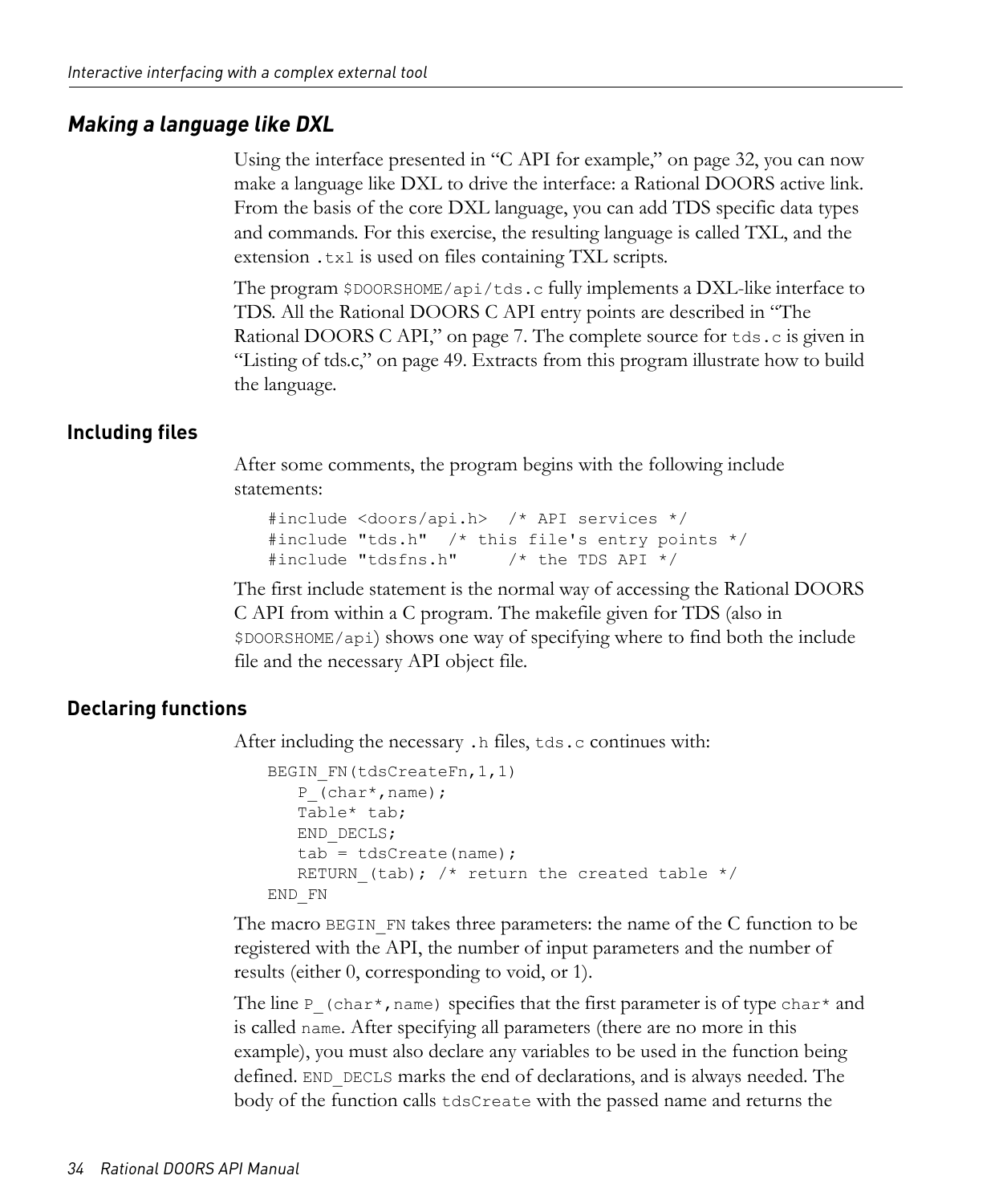result. The macro RETURN\_ indicates what the DXL-like function should return when executed, but does not return from the function. END FN ends the declaration of the new DXL-like function.

#### **Installing functions**

Later in tds.c there are the following lines:

```
apiParse("struct Table {}; struct Entry {};");
apiInstall ("Table create (string)",
               tdsCreateFn);
```
This is the second part of registering a new function for a DXL-like language. The first parameter of apiInstall is the prototype of the new function, which must match the information supplied for numbers of parameters and results given to BEGIN\_FN. The second parameter is the name of the function created using BEGIN FN. In the DXL-like language you are building, the function is called create.

The function apiParse parses and runs its parameter. In this case it is the definition of two new data types for TXL: Table and Entry. Refer to ["DXL API](#page-28-4)  [integration features," on page 21](#page-28-4) for more information.

The program tds.c continues by specifying many more DXL-like commands in this way. Effectively, it makes a link from a C function (here tdsCreate), to the Rational DOORS C API's interpreter, using an intermediate function (here tdsCreateFn).

#### **Declaring and installing a for loop**

Later in tds.c there is:

```
BEGIN_FOR_DO(tdsDoFn,Table*,tab,Entry*,scan)
      tdsDo(tab,scan) {
         PROCESS_DO(scan);
 }
END_FOR_DO
```
This fragment should be considered paired with the later:

```
apiInstall("void ::do (Entry&, Table, void)",
                           tdsDoFn);
```
The macro BEGIN FOR DO allows you to provide a DXL-like for loop for TXL. Its parameters are:

- The name of the function: tdsDoFn
- The type of the parent of the loop:  $Table*$
- A variable in which the parent is to be placed; the parent is some variable from which you can initialize the loop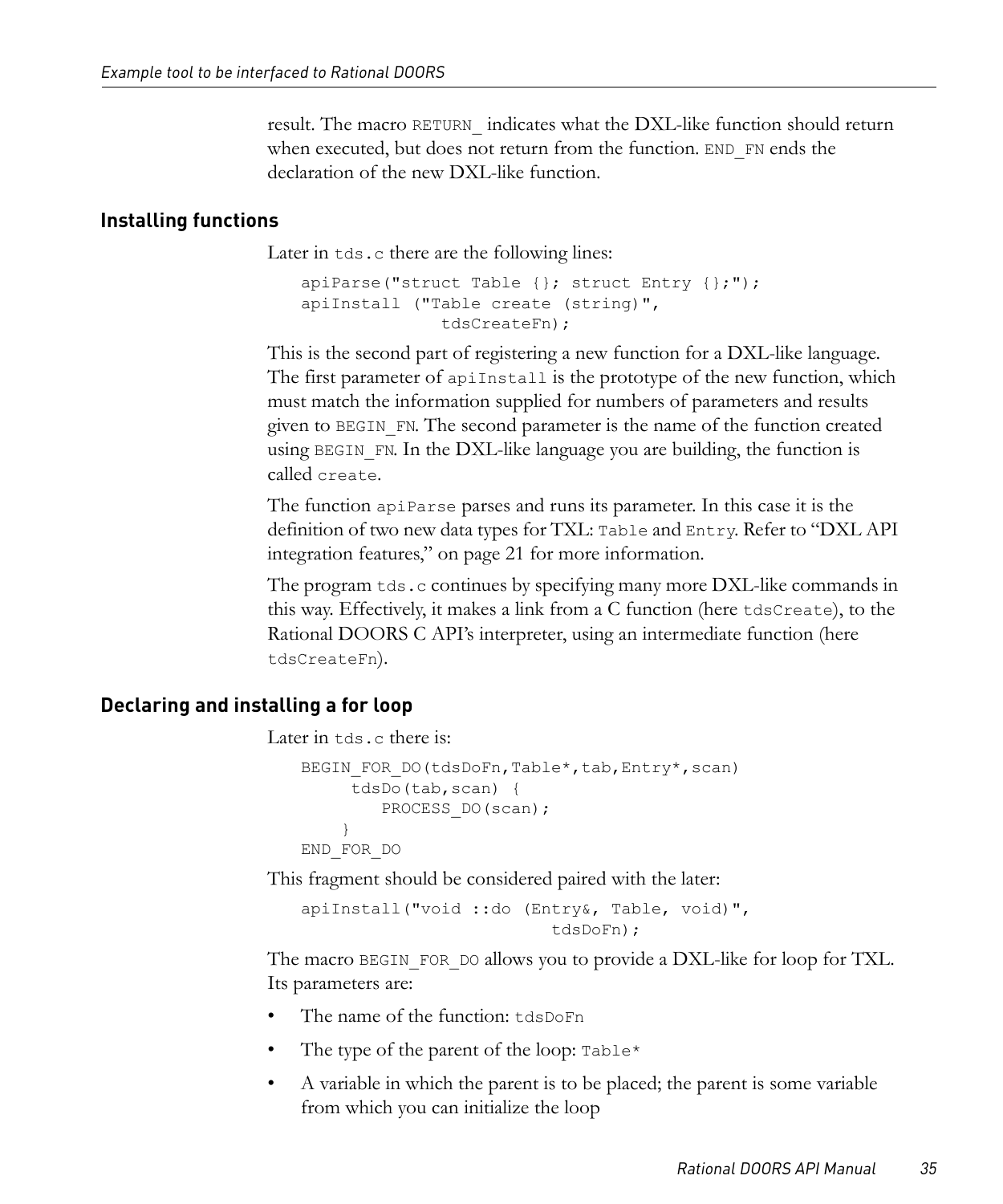- The type of the elements of the loop:  $Entry*$
- A variable in which each element in turn is to be placed

The tdsDo macro is defined in ["C API for example," on page 32.](#page-39-0)

The macro PROCESS DO makes the currently scanned element available to the body of the loop.

The call to apiInstall defines a function that returns void and has three parameters. The first parameter is a reference type for the scanned element; the second parameter is the parent; the third parameter is void. The installation of a for loop must always be in this format.

#### **Main program**

The final step in making a DXL-like language is the main program:

```
/* main.c
 * The main program of the DXL-like 
 * language, TXL */
#include <doors/api.h>
#include <stdio.h>
#include "tds.h"
extern char* getenv();
int main (argc, argv)
    int argc;
    char* argv[];
{
     static char path[255];
     sprintf(path,"%s/lib/txl", 
                        getenv("DOORSHOME"));
     apiMainProg(argc, argv, "TXL", ".txl", path, 
                        tdsInitAPI, tdsFinishAPI);
     return 0;
}
/* end of main.c */
```
apiMainProg has the following parameters:

- The normal C main argument, argo
- The normal C main argument, argv
- The name of the language being built, TXL, as a string
- A default file extension, .txl, as a string
- A default search path for source and include files, path
- An initialization function (called by apiMainProg)
- A termination function (called by apiMainProg)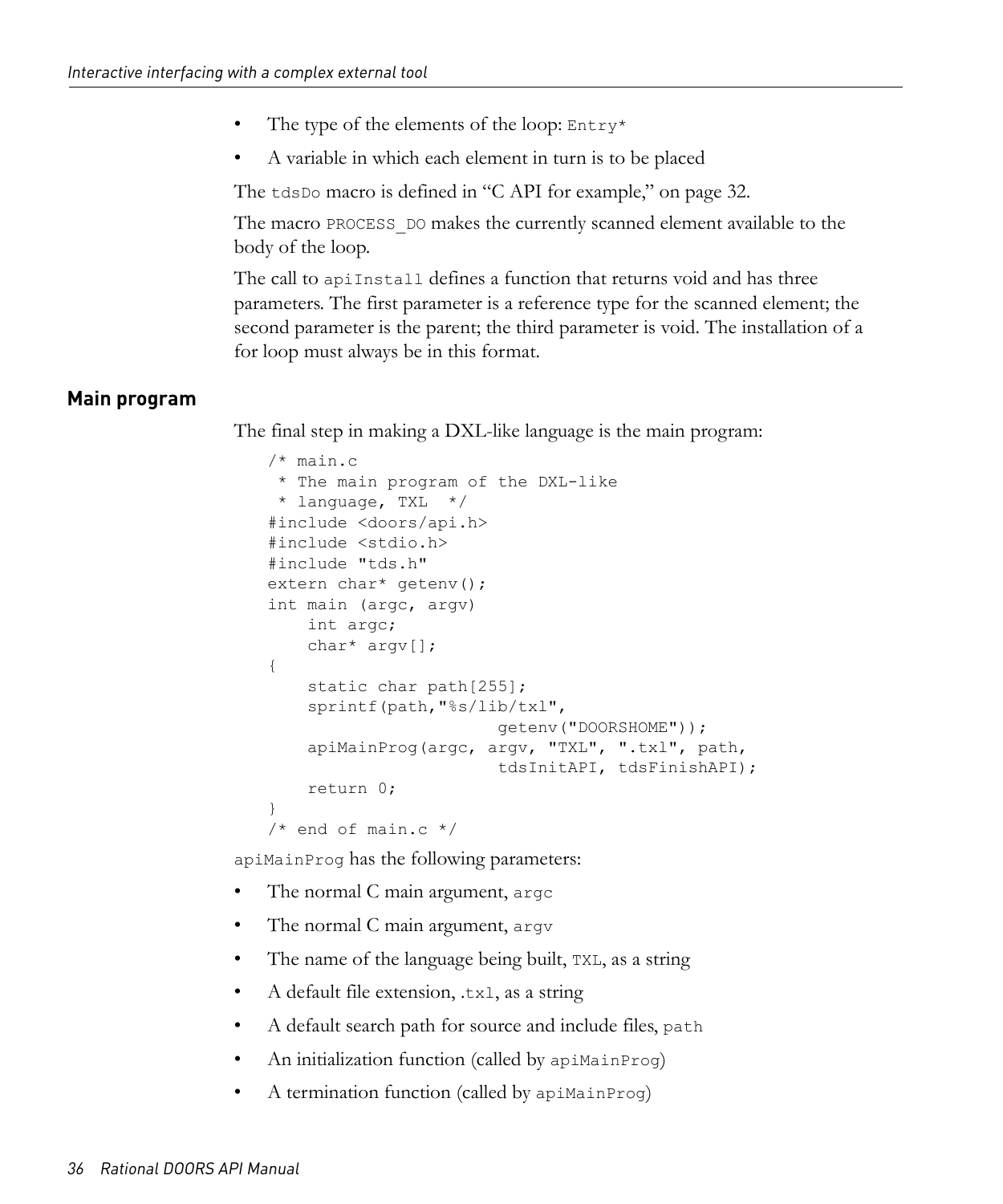The file tds.c implements a small, but powerful, DXL-like language for TDS. The command line arguments for the language are the file names of scripts containing TXL programs.

#### **Building the object file**

To build the object file, see ["Compiling TXL with Microsoft Developer Studio,"](#page-45-0)  [on page 38.](#page-45-0)

#### **Executing a TXL script**

After the object file has been created, the following TXL program can be executed:

Example TXL script:

```
void printTab (Table t) { 
     Entry e
    print "(" (name t) ":\n  \n  <i>n</i>" for e in t do // the tdsDoFn loop 
        print (key e) " : " (data e) "\n\pi"
     print ")\n" 
}
void printAll () {
     Table t 
     for t in All do 
        printTab t 
}
void doDelete (Table t, string key) { 
     int status
     delete (t, key) 
     if (status !=StatusOK) 
         warn "no record for " key " in " (name t)
}//doDelete
Table t = create "english2french" 
// the tdsCreateFn function 
t['one"] = "un"
t['two"] = "deux"t["three"] = "trois"<br>t["four"] = "quatre"
t["four"]t["five"] = "cinq" 
t['six"] = "six"
t["seven"] = "sept" 
t["eight"] = "huit" 
t['nine"] = "neuf"t['ten"] = "dix"
print t["three"] "\n" 
print "----------\n" 
printTab t
```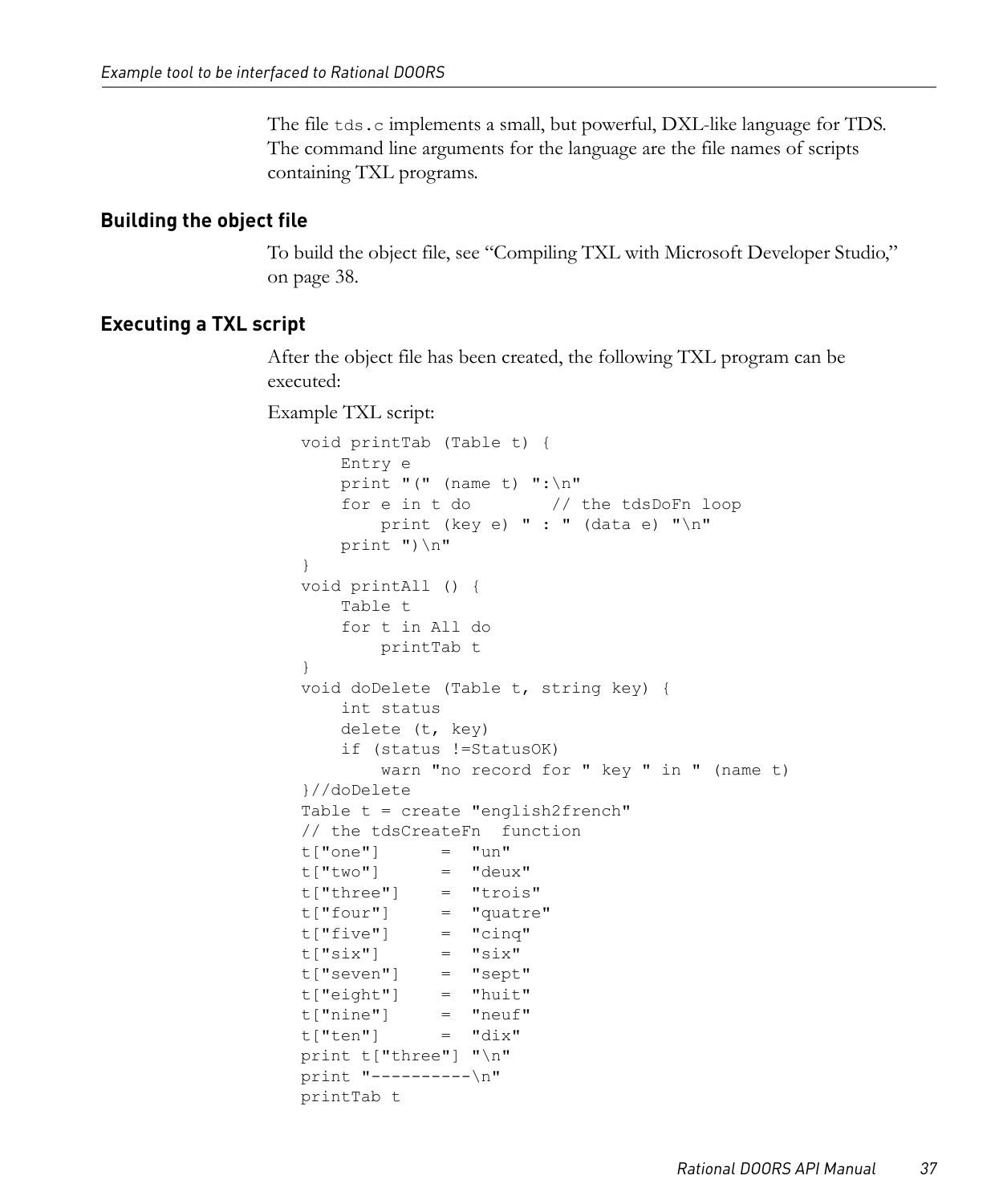```
doDelete (t, "two") 
   print "-----------\n" 
   printTab t
   info
A similar script is in $DOORSHOME/lib/txl/tds.txl.
```
#### <span id="page-45-0"></span>*Compiling TXL with Microsoft Developer Studio*

This section describes how to build  $\text{txl}$ . exe using Microsoft<sup>®</sup> Developer Studio. The executable file can be built using any C compiler and you should adapt these instructions for your own environment.

- **1.** Select **File > New > Project workspace**, and then choose **Console Application** with the name txl in directory %DOORSHOME%/api. (%DOORSHOME% is the directory pointed to by HOME in your doors.ini file.)
- **2.** Select **Insert > Files into project**. Add tdsfns.c, tds.c, and main.c.
- **3.** Select, **Build > Setting > Link**. In the dialog box add dxlapi.lib to the Object library modules field, and dxlapi.dll to the path.
- **4.** Select **Tools > Options**, then select the **Directories** tab. Add %DOORSHOME%/include to the include files directories and %DOORSHOME%/bin to the library files directories.
- **5.** Press **F7** to build txl.exe.

#### <span id="page-45-1"></span>*Completing the Rational DOORS active link*

Now that you have a DXL-like language for TDS, you can use it to build a command server for Rational DOORS.

DXL includes IPC facilities that allow messages to be passed between DXL interpreters. Rational DOORS can send messages to the TXL interpreter to be executed, and vice versa. This is a simple and effective example of a client/server architecture.

#### **To complete the Rational DOORS active TDS link:**

**1.** Using the DXL library (click **Tools > Edit DXL > Browse**), locate the Rational DOORS client for TDS. The source is in \$DOORSHOME/lib/dxl/ example:

The code in apiinit.dxl initializes the TDS server; the code in apistart.dxl starts the TDS interaction window.

**2.** Run apiinit and then apistart. The Rational DOORS/TDS Link window is displayed.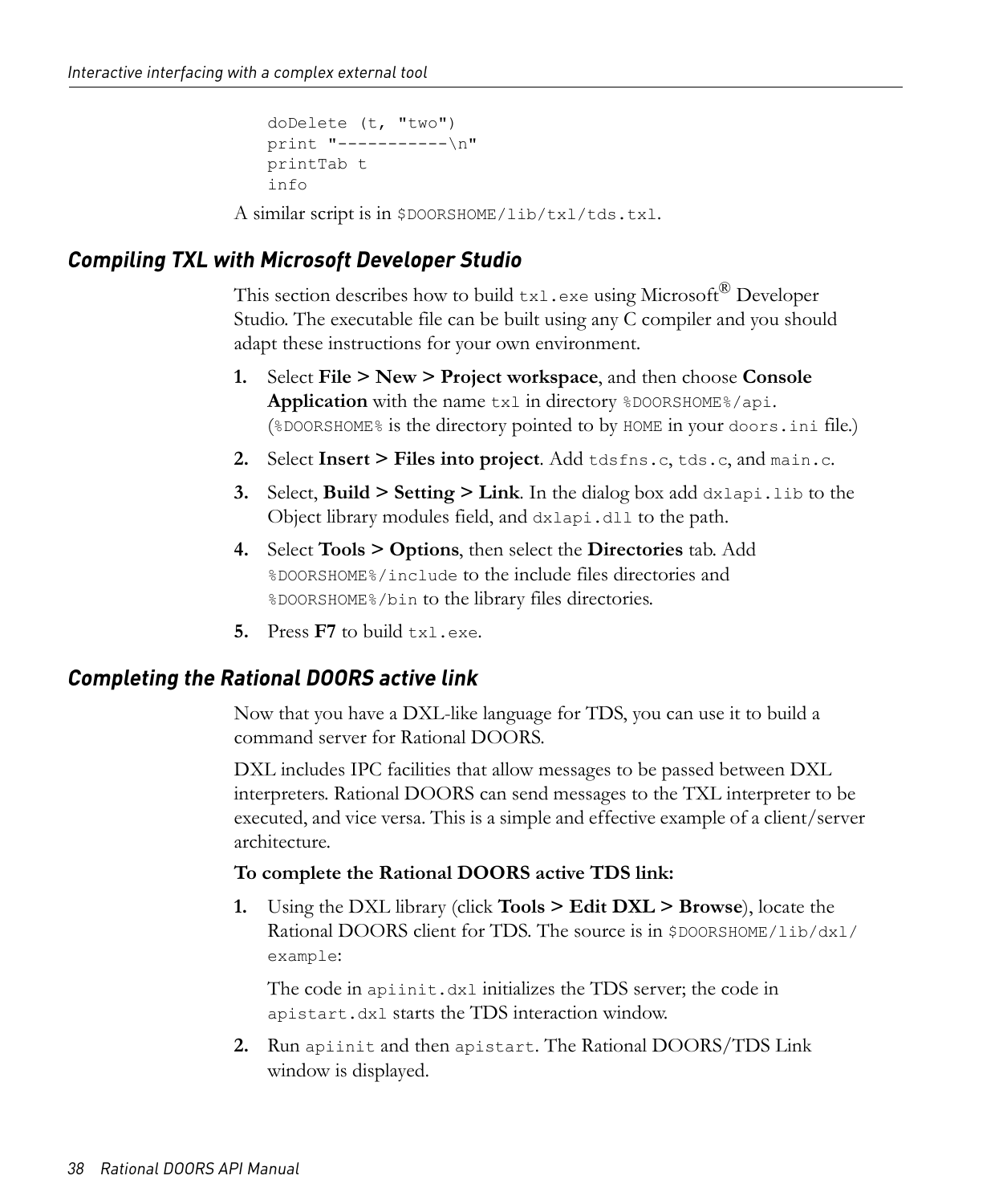It has the following buttons:

| <b>Button</b>             | <b>Function</b>                                                                                                                                              |
|---------------------------|--------------------------------------------------------------------------------------------------------------------------------------------------------------|
| start server              | Starts the TDS server as a process in an xterm or DOS<br>shell.                                                                                              |
| add current<br>heading    | Sends the current Rational DOORS object heading, and the<br>name of the user who created the object, to TDS for<br>inclusion in a TDS table as key and data. |
| delete current<br>heading | Sends the current Rational DOORS object heading as a key<br>to delete an entry in a TDS table.                                                               |
| print table               | Prints the TDS table, and sends each entry to Rational<br>DOORS for display in a popup window.                                                               |
| shutdown server           | Shuts down the TDS server, causing the xterm or DOS<br>shell to exit.                                                                                        |
| close                     | Closes the window.                                                                                                                                           |

The start server button executes \$DOORSHOME/api/txl.exe, with the same arguments as above.

The server uses a simple protocol. It opens up an IPC server on the named socket, and waits for connections from Rational DOORS clients. Rational DOORS makes a connection via the start server command, which is issued by the **start server** button. The messages sent by Rational DOORS are implemented in the included file  $t2d.txt$ , which is in the same directory as server.txl.

#### **Code in server.txl**

```
// TDS server
IPC ipc = server port // port is passed in by api.inc
bool debug=false // true => diagnostic output
bool errors=false // have we had an error?
void dprint(string s) { // diagnostic routine
    if (debug) print s
}
void toDoors (string s) { 
// send message, must be acknowledged
    dprint "toDoors(" s ")\n"
    if (!send(ipc, s))
        unixerror "toDoors/send"
```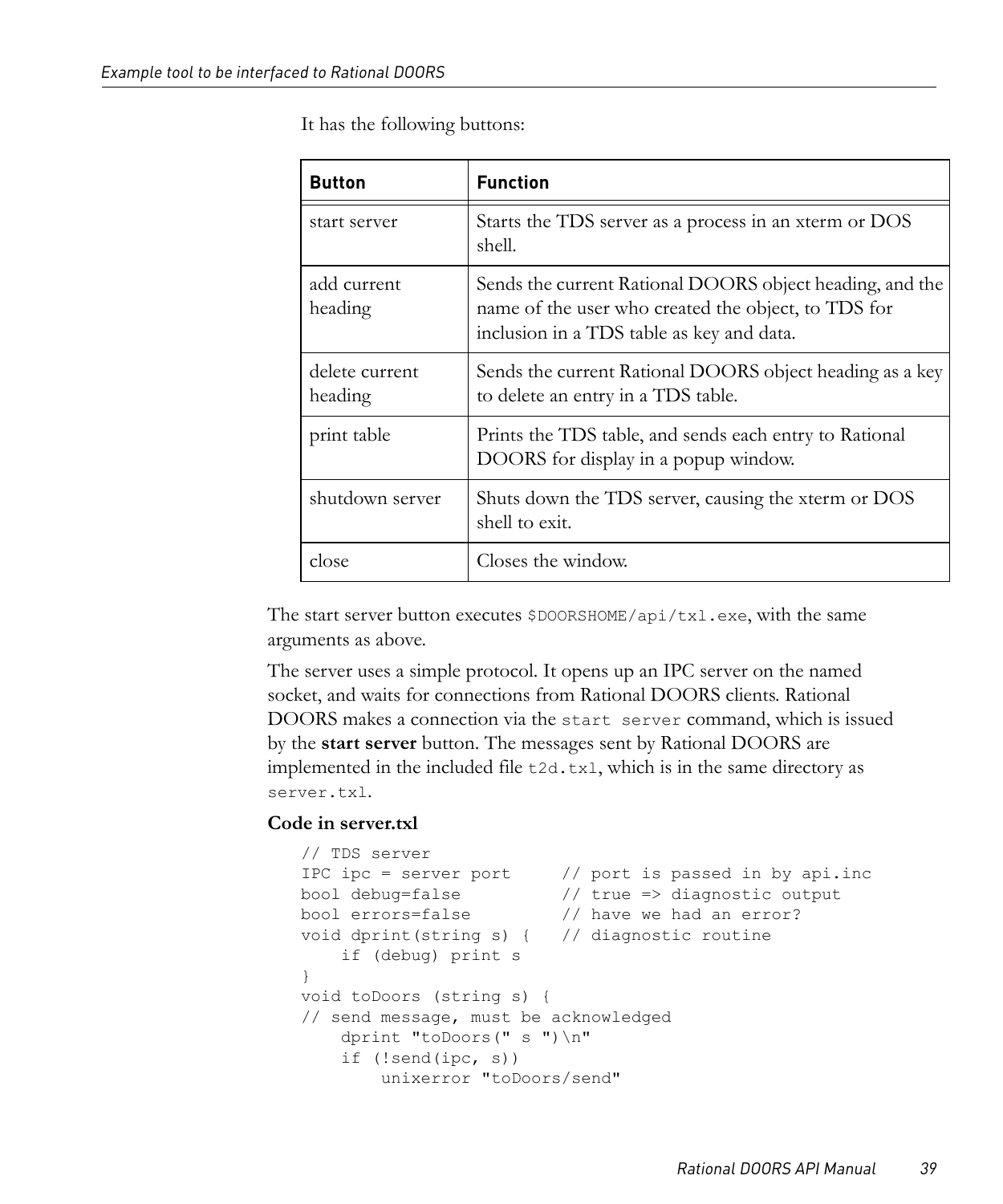```
 if (!recv(ipc, s))
         unixerror "toDoors/recv"
     dprint "Ack: " s "\n"
     if (s!="OK") eval_ s
}//toDoors
void done () { 
// send "done" message, no acknowledge needed
     dprint "done\n"
     if (errors)
         // client has already disconnected
         errors=false
     else {
        if (!send(ipc, "done "))
             unixerror "done/send"
     }
}//done
void sendError (string mess) { 
// let Rational DOORS know about an error
     if (errors)
         return
    if (!send(ipc, "errors "))
         unixerror "error/send"
     if (!recv(ipc, s)) // the ack
         unixerror "toDoors/recv"
     if (!send(ipc, mess))
         unixerror "error/send"
}//sendError
string request
string res
#include <t2d>
checkIPC ipc 
// must be provided in client specific part
print "Ready to accept commands from DOORS\n"
if (!accept ipc) 
     unixerror "unexpected failure waiting for
                 DOORS client"
while (true) {
     if (!recv(ipc,request)) {
         warn "DOORS has disconnected"
         break
     }
     dprint "request: " request "\n"
     errors=false
     if (request=="shutdown_")
         break // no acknowledge needed
     ans = eval_ request
     if (ans=="errors in eval_ string") {
         print "errors in request\n"
```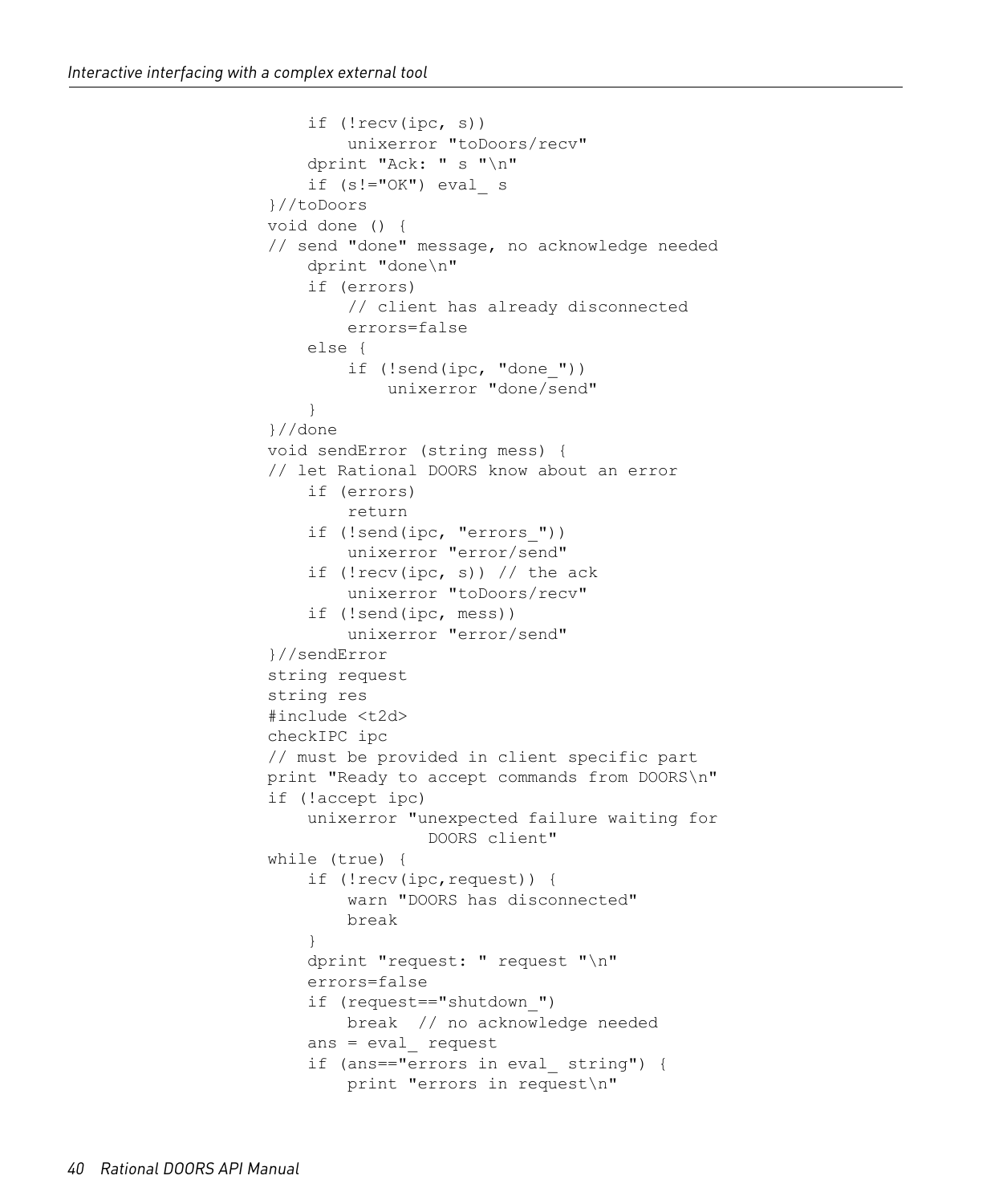```
 done
     }
     if (request=="shutdown_")
         break // no acknowledge needed
}//while (true)
closeDown 
// must be provided in client specific part
// tds/doors interface
#include <utils>
/*
   data
*/
Table doors = create "doorsTable"
/*
  the following commands are sent by doors for execution by tds
*/
void associate(string s1, s2) { 
    print "receiving key \"" s1 "\" with data \""
             s2 "\n\prime"\n\cdot n"doors[s1] = s2 done 
}
void delete(string s1) { 
     int status = delete(doors,s1)
     print "deleting \"" s1 "\"\n"
     if (status ! = StatusOK) 
        sendError "Heading \"" s1 "\" not in table"
     else 
         done 
         // don't do "done" if we have an error
}
void list() { 
     Entry e 
     int i=0 
     printTab doors
     for e in doors do { 
        i++toDoors "fromTds(\lq"" (key e) "\lq", \lq""
                   (data e) "\\" }//for
    if (i == 0) {
         sendError "no entries"
         return // no done needed 
     } 
     done 
}
/* server needs these two entrypoints */
void checkIPC(IPC ipc) { 
     if (null ipc)
```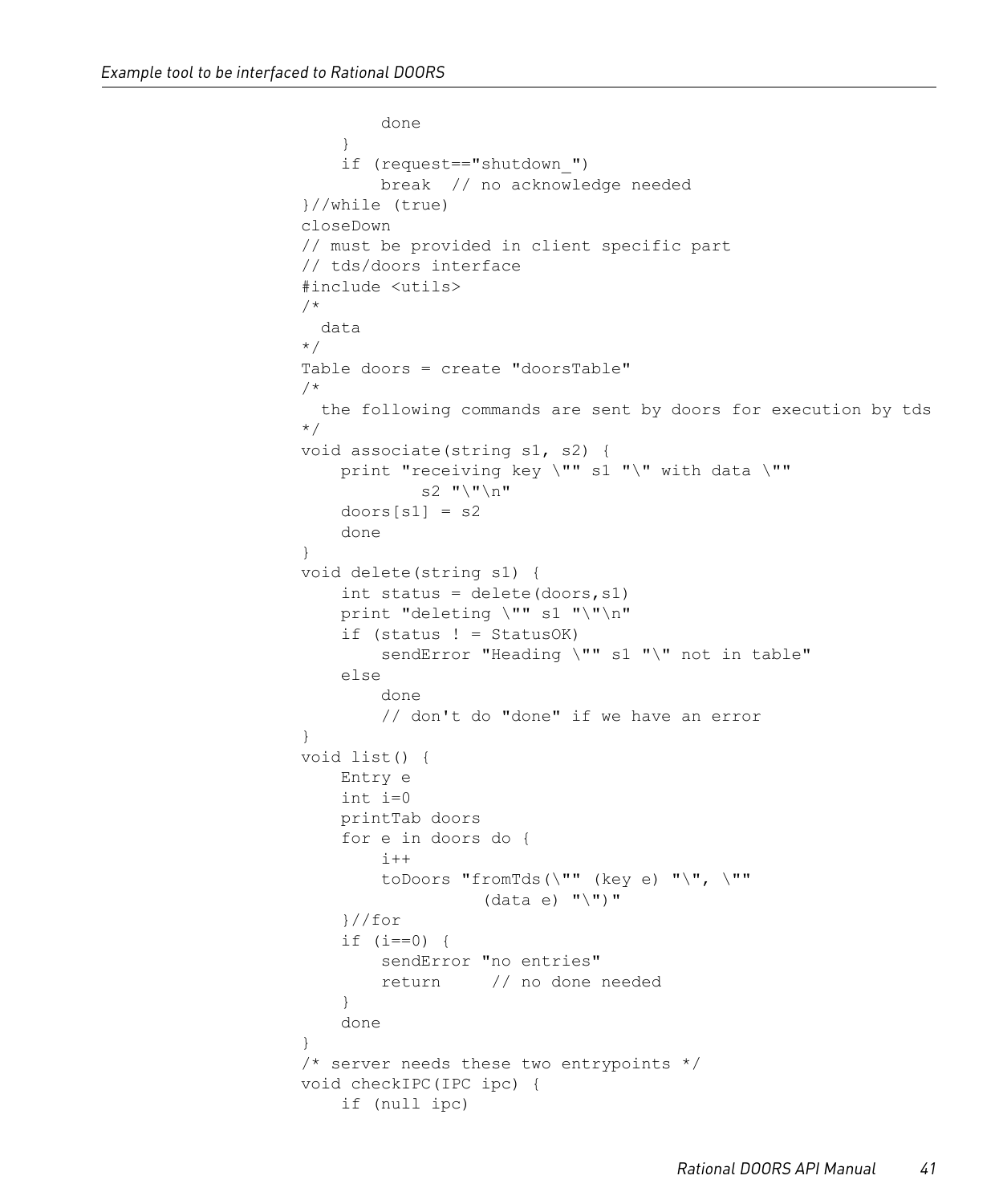```
 unixerror "unexpected failure creating
                       TDS server "socket"
}//checkIPC
void closeDown() { 
     print "server shutdown \ n" 
}
```
#### **Initializing the client**

The Rational DOORS client side of the link is initialized by apiinit.dxl, which is in \$DOORSHOME/dxl/example/apiinit.dxl. It contains the following statement:

evalTop "#include <example/api.inc>"

The internal DXL evalTop makes any definitions available to further executions of DXL programs.

Except for startup.dxl, a DXL program runs in its own private context. Refer to ["DXL API integration features," on page 21](#page-28-4) for an explanation of DXL's context rules.

The file api.inc contains the following:

```
/*
   Rational DOORS API Demo
   $DOORSHOME/lib/dxl/example/api.inc
*/
#include <utils/unique>
IPC tdsIPC = null
string tdsName = "DOORS/TDS"
int port = 5097string host = "127.0.0.1"string dhome = getenv "DOORSHOME"
bool tdsDebug=false
void tdsDprint(string s) {
     if (tdsDebug) cout << s
}
void tdsError (string mess) {
    tdsDprint mess
    ack tdsName ": " mess
    halt
}
void ackRecv() {
     if (!send(tdsIPC, "ack"))
         tdsError "ackRecv_ failed"
}
void tdsSend (string request) {
     string response, res
     tdsDprint ">> " request "\n"
```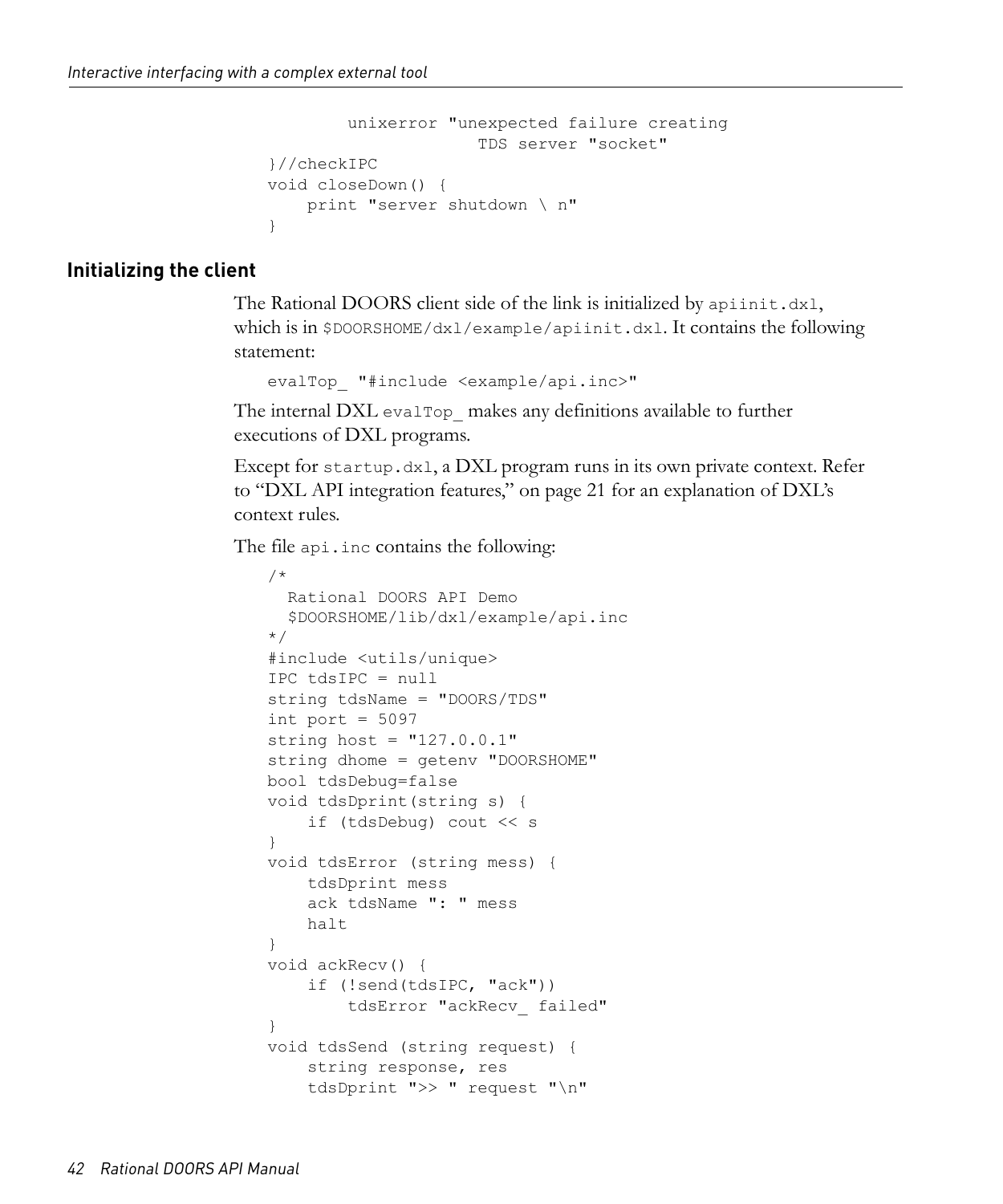```
 if (!send(tdsIPC, request)) 
        // tdsSend client request
         tdsError "tdsSend failed"
     if (request=="quit_" || request=="shutdown_")
         return
     while (true) {
         if (!recv(tdsIPC, response))
              tdsError "recv failed"
         tdsDprint "< " response "\n"
         if (response=="done_") 
              // computation completed
             break
         if (response=="errors_") { 
             // error message
             ackRecv
         if (!recv(tdsIPC, response))
             tdsError "recv failed"
             tdsError "tds server failure: "
                         response
 }
         res = eval_ response
         if (res=="") 
             res = "OK"
         tdsDprint "> " res "\n"
         if (!send(tdsIPC, res)) 
               // need response until "done" sent
               tdsError "tdsSend failed"
     }
}
bool connected () {
     if (null tdsIPC) {
        tdsIPC = client(port, host) if (null tdsIPC) {
             ack "not connected yet"
             return false
 }
     }
     return true
}
/* Dialogue box stuff */
DB TDS=null
DBE tdsB1, tdsB2, tdsB3, tdsB4, tdsB5
bool TDSIsShowing = false
void finishTDS(int status) {
     tdsIPC = null
}
void tdsF1(DBE dbe) {
     if (!(null tdsIPC)) {
         ack "server socket already exists"
```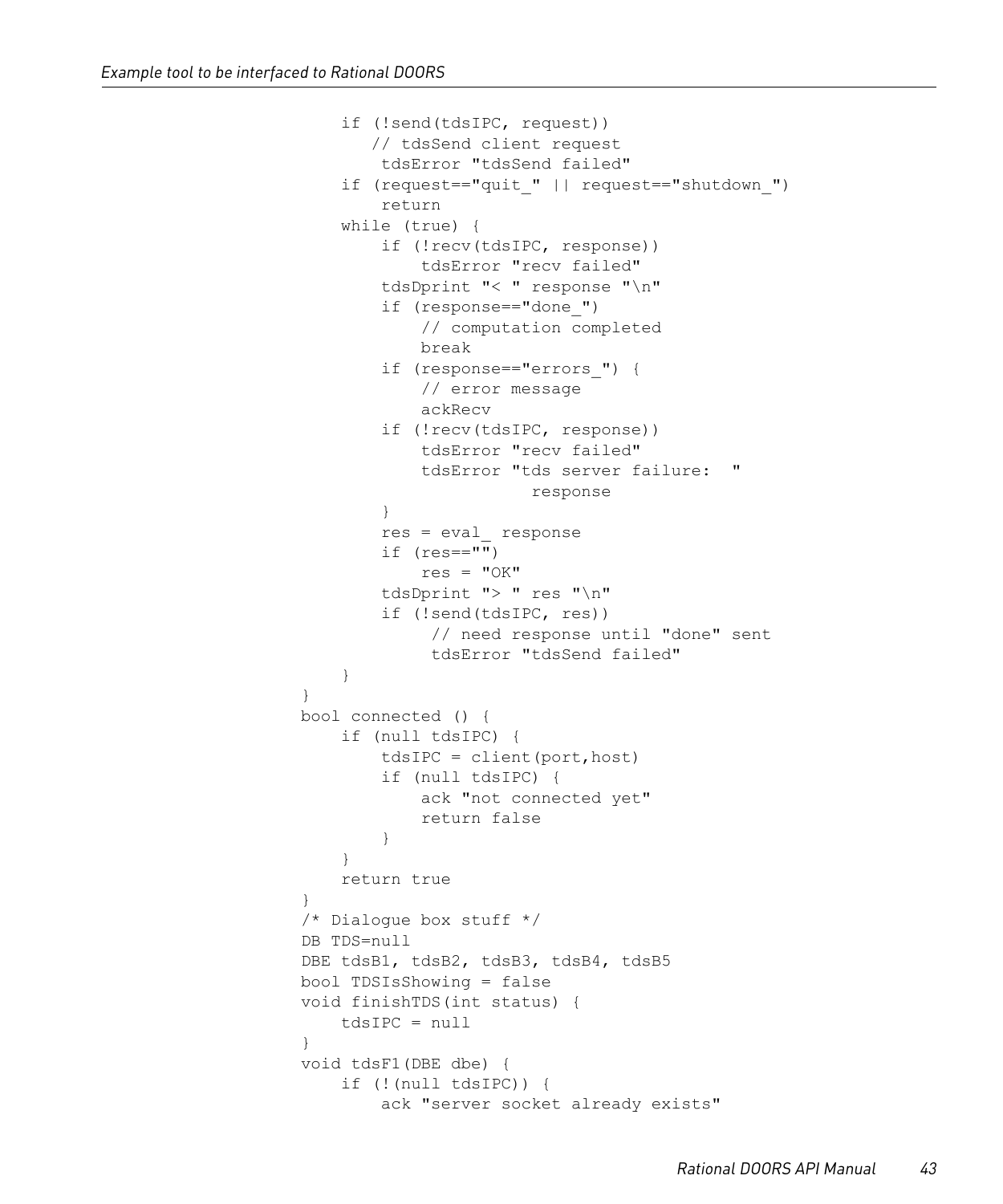```
 } else{
        if (platform == "WIN32") {
            if (!fileExists (dhome "/api/txl.exe")){
                 ack("You must first make txl.exe
                       in $DOORSHOME/api. \nSee
                       the DOORS API Manual for
                      details.")
                 return
             }//!fileExists_
             system(dhome "/api/txl " dhome
                     "/lib/txl/server.txl int port = " port " ")
         }else{
            if (!fileExists (dhome "/api/txl")) {
                 ack("You must first make txl in
                       $DOORSHOME/api. \nSee the
                      DOORS API Manual for
                      details.")
                 return
             }//!fileExists_
            system("xterm -e " dhome " /api/txl "
                    dhome "/lib/txl/server.txl int
                   port = " port " ", finishTDS)
 }
     }//else
}//tdsF1
void tdsF2(DBE dbe) {
    string h = 
            (current Object)."Object Heading" ""
     string b = (current Object)."Created By" ""
     if (connected)
        tdsSend "associate(\"" h "\", \"" b "\")"
}
void tdsF3(DBE dbe) {
     string h = (current Object)."Object Heading"
 ""
     if (connected)
         tdsSend "delete \"" h "\""
}
void tdsF4(DBE dbe) {
     if (connected)
         tdsSend "list"
\mathfrak{r}void tdsF5(DBE dbe) {
     if (connected) {
         tdsSend "shutdown_" 
         tdsIPC = null
     }
}
```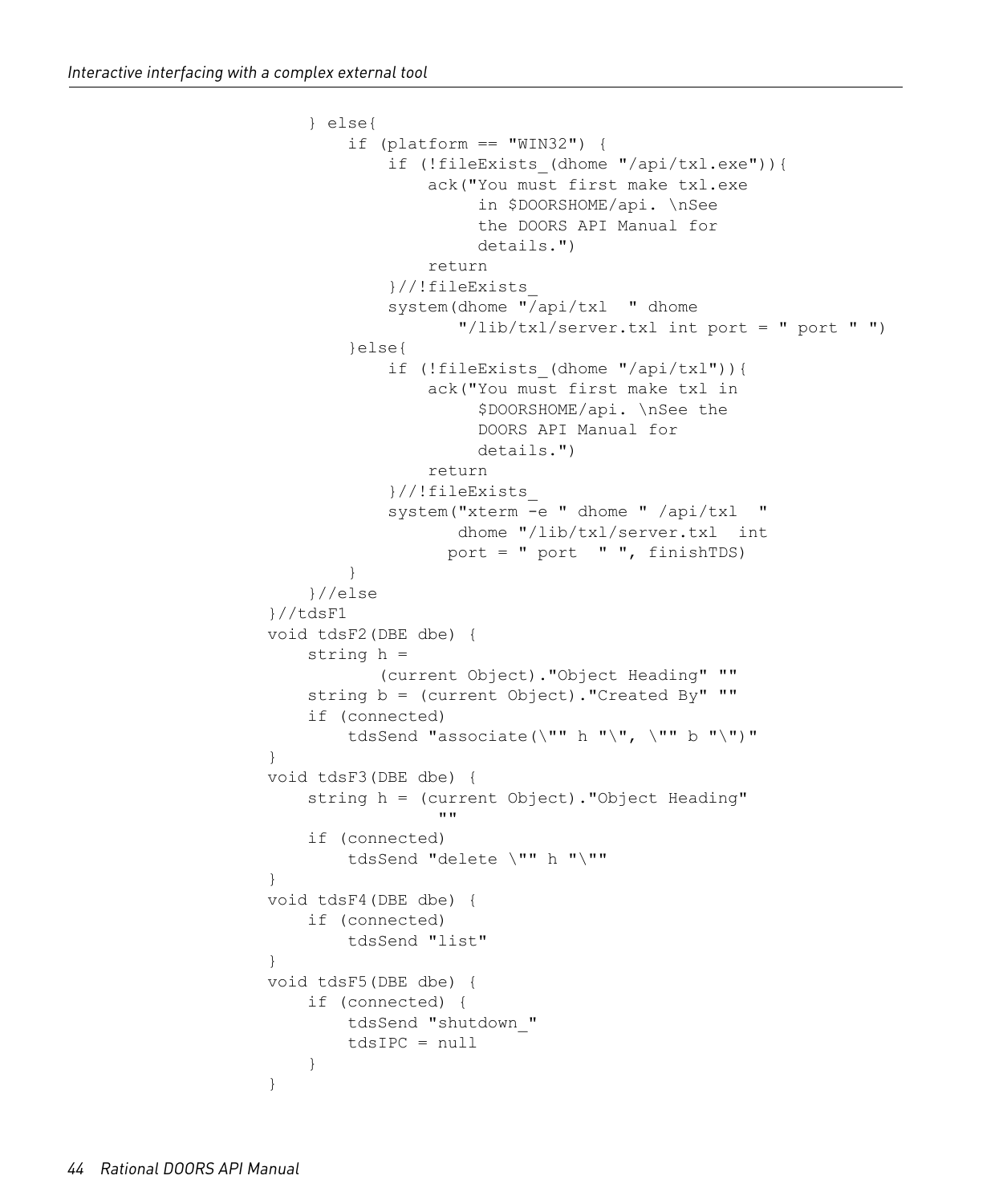```
void closeCB(DB db){
     TDSIsShowing = false
    hide db
}
void initTDS () {
     TDS = create "DOORS/TDS Link Control"
     tdsB1 = button(TDS, "start server", tdsF1)
     tdsB2 = button(TDS, "add current heading",
            tdsF2)
     tdsB3 = button(TDS, "delete current heading",
              tdsF3)
     tdsB4 = button(TDS, "print table", tdsF4)
     tdsB5 = button(TDS, "shutdown server", tdsF5)
     close(TDS,true, closeCB)
}
// TDS required methods -- no acknowledge necessary
void fromTds (string key, data) {
     ack "message from TDS (" key ", " data ")"
}
// all installed
ack "API Demo installed"
```
#### **Starting the client**

The DOORS/TDS client is started with the file apistart.dxl, which contains:

```
if (!TDSIsShowing){
      initTDS
}
TDSIsShowing = true
show TDS
```
#### **Protocol**

The protocol for the exchange of messages is as follows:

- **1.** Rational DOORS starts the server process.
- **2.** Rational DOORS sends a message to the TXL process running server.txl by calling tdsSend.
- **3.** server.txl accepts the Rational DOORS client.
- **4.** If the message is quit, tdsSend takes no further action, and server.txl waits for the next client.
- **5.** If the message is shutdown\_, tdsSend takes no further action, and server.txl exits, causing the xterm or DOS shell to exit.
- **6.** Any other message is executed by server.txl as a TXL program.
- **7.** tdsSend then expects a reply.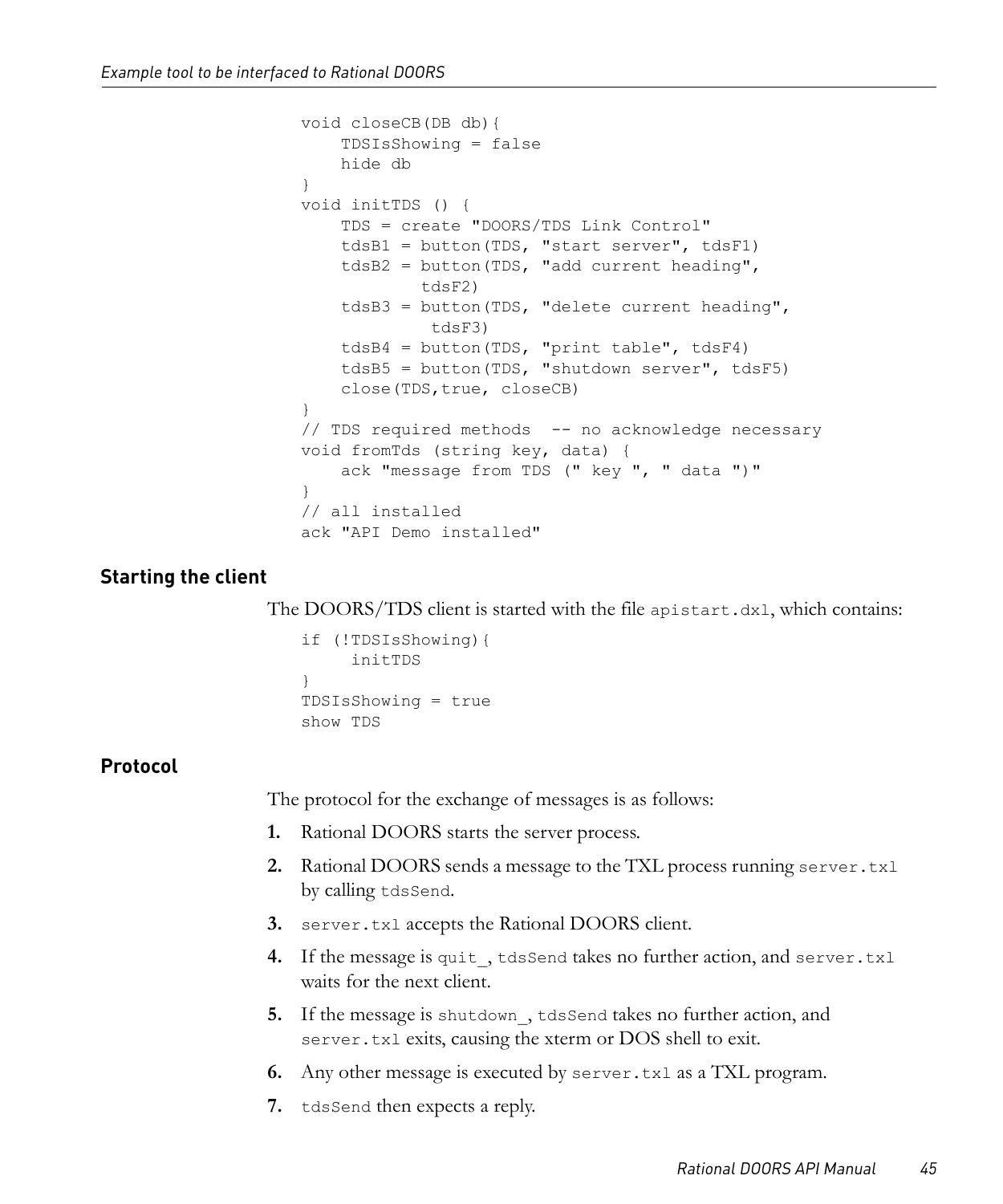- **8.** If the reply is errors, report an error.
- **9.** If the reply is done, stop.
- **10.** If the reply is anything else, execute it as a DXL program and wait for a further message from server.txl.

This simple protocol allows either side to send code to the other for execution, but Rational DOORS must always be the initiator. This is the main characteristic of a Rational DOORS active link.

The server and client code can be reused, with minor modification, as the basis for any other tool server (Rational DOORS active link).

#### <span id="page-53-0"></span>*Rational DOORS passive link*

A passive link is where the application, for example, TDS, wishes to drive Rational DOORS rather than act as a server. To do this, use the Rational DOORS C API's services to drive the DXL server or its batch emulation.

The programs dxlips, dxlipf and dxlfile (described in ["Using the DXL](#page-24-3)  [server," on page 17\)](#page-24-3) are examples of Rational DOORS passive link programs; their source is in \$DOORSHOME/api. Rational DOORS can only reply to their messages with core DXL messages.

- **1.** Run the file api2init.dxl, which is in \$DOORSHOME/lib/dxl/ example.
- **2.** To start the DXL server using TCP/IP sockets run the DXL shown in ["Using the DXL server," on page 17.](#page-24-3)
- **3.** From a shell, run \$DOORSHOME/bin/dxlips "reply" for TCP/IP sockets.

This causes all the headings of the first formal module in the current project to be printed in the shell. The definition of reply in api2init.dxl is as follows:

```
/* Example function used to illustrate the 
DXL server. 
*/
void reply() { 
    ack "reply" 
     Object o 
     string s 
     Module mnull
     for s in current Project do { 
         if (type module s "Formal") { 
            m = edit(s, false)
             break 
 } 
     }//for loop
     if (null m) 
         ack "no formal modules"
```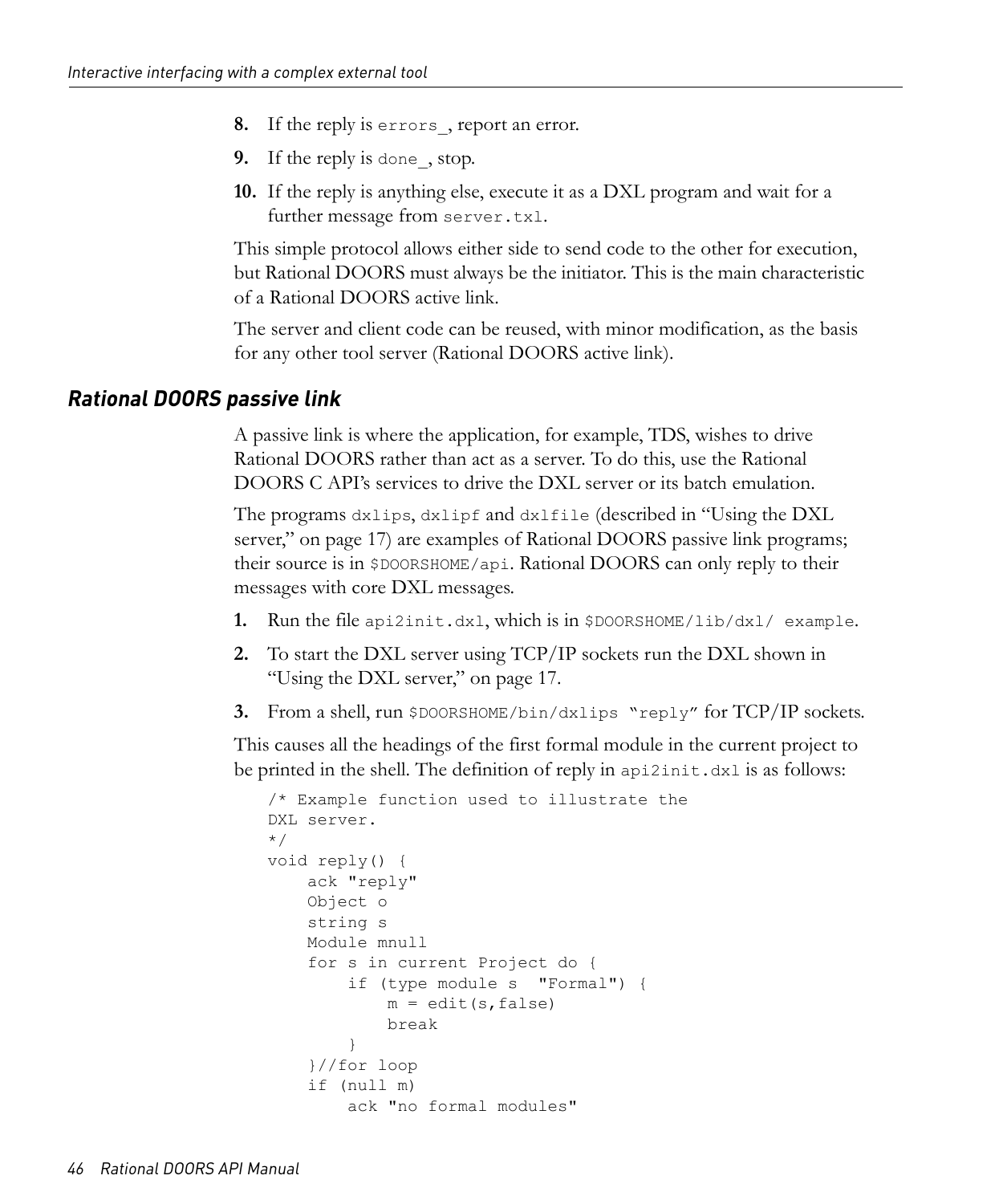```
 else 
         for o in m do 
              replyAPI "print \"" (o."Object
                          Heading" "") "\n\""
}//reply
```
The replyAPI function sends a message back to dxlips to be executed as a core DXL program.

#### **Source of dxlips.c**

```
/* dxlips.c */
/*
  Copyright (c) 1993-2000 Telelogic AB.
  See Rational DOORS manuals for copying conditions.
 Copy this file to a different location before
 modifying it.
*/
/*
    Use TCP/IP sockets to connect to DXL server
    from DXL interaction window execute:
    evalTop_ "initDXLServer server 5093" 
    to initialize server.
*/
#include <doors/api.h>
#include <stdio.h>
#include <stdlib.h>
#include <string.h>
#define DXLDEFPORTNO 5093
#define DXLDEFIPHOST "127.0.0.1"
extern char* getenv();
int main (argc, argv)
     int argc;
     char* argv[];
{
    char* portnos = qetenv("DXLPORTNO");
     /* string of portno */
     char* host = getenv("DXLIPHOST");
     unsigned short portno;
    if (argc \langle 2 \rangle apiError("usage: dxlips \"message\"");
     if (portnos==NULL)
         portno = DXLDEFPORTNO;
     else
         portno = atoi(portnos);
     if (host==NULL)
         host = DXLDEFIPHOST;
     apiInitLibrary((char*)NULL,(char*)NULL,
                      (char*)NULL);
```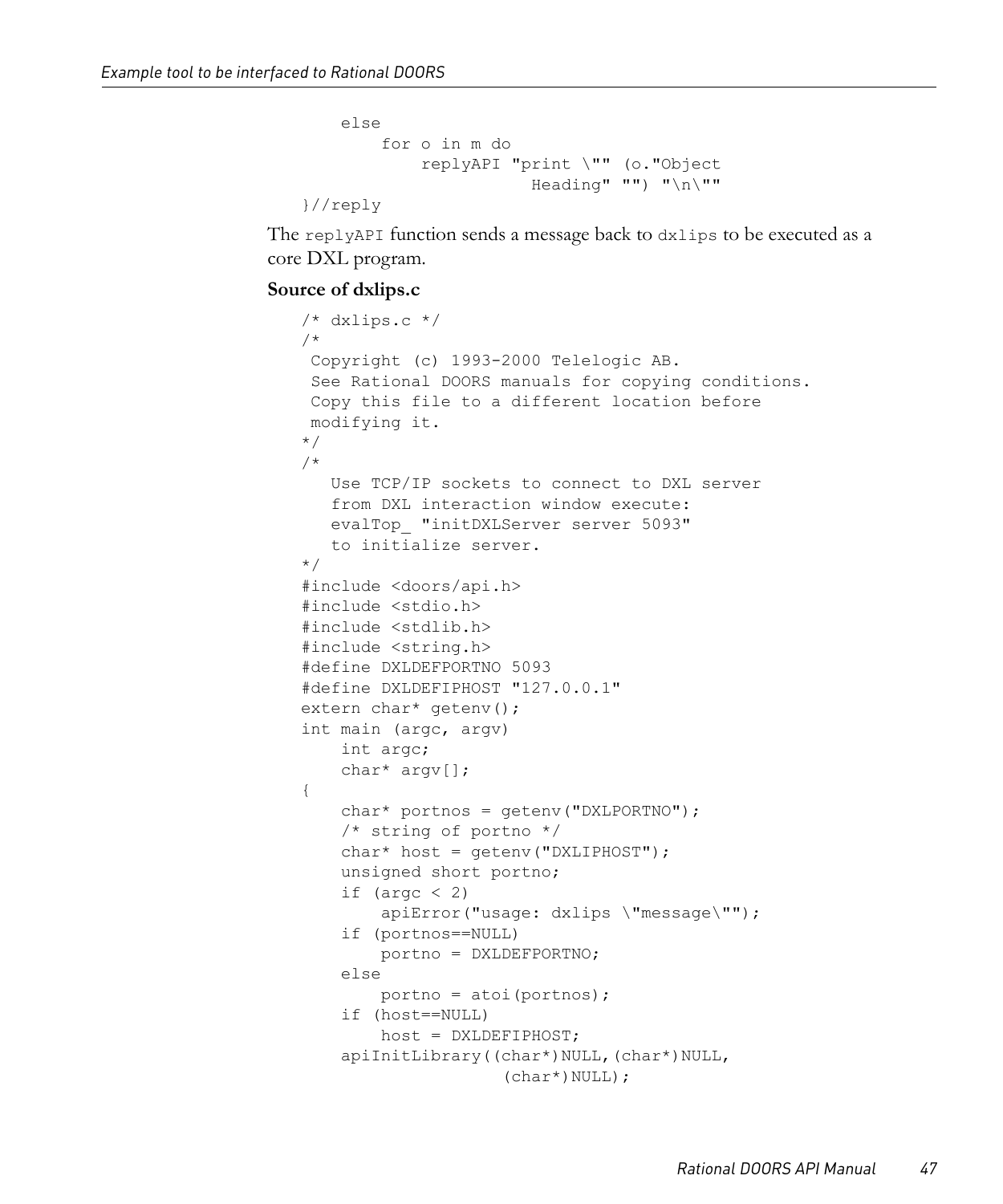}

```
printf("portno = d, host = s \n\rightharpoonup d,
               portno, host);
     apiConnectSock(portno, host);
     apiSend(argv[1]);
     if (apiErrorState == DOORS_API_OK &&
          strcmp(argv[1], "shutdown ") !=0)
          apiSend("quit_");
     apiFinishLibrary();
     return 0;
/* end of dxlips.c */
```
It is part of apisend's job to wait to see whether Rational DOORS uses replyAPI. Refer to ["DXL API integration features," on page 21](#page-28-4) for more information.

#### **Registering methods**

You can make a more useful passive link by registering methods with the Rational DOORS API, which can be executed by the reply. This allows a passive link program to retrieve data from Rational DOORS and manipulate it. The program activeIP.c is the same as dxlips.c except that it has the definition:

```
BEGIN_FN(myRepFn,1,0)
    P (char*,r); END_DECLS; 
    printf("\"%s\" and again \"%s\"\n", r, r);
END_FN
```
and the line:

```
apiInstall("void myReply(string)", myRepFn);
```
The file api2init.dxl also defines the function reply2, which is the same as reply except for the line:

replyAPI "myReply \"" (o."Object Heading") "\"".

Execute:

activeIP "reply2"

to see that data from Rational DOORS can be extracted and manipulated by the Rational DOORS passive link program activeIP.

The replyAPI function can present a possible hazard to Rational DOORS if the client side of the DXL server is not expecting a reply. For example, replyAPI could have been accidentally executed when there is no client currently connected. For this reason, a time limit of 20 seconds is given for the client to respond; this time limit can be changed with the setAPIClientTimeout function.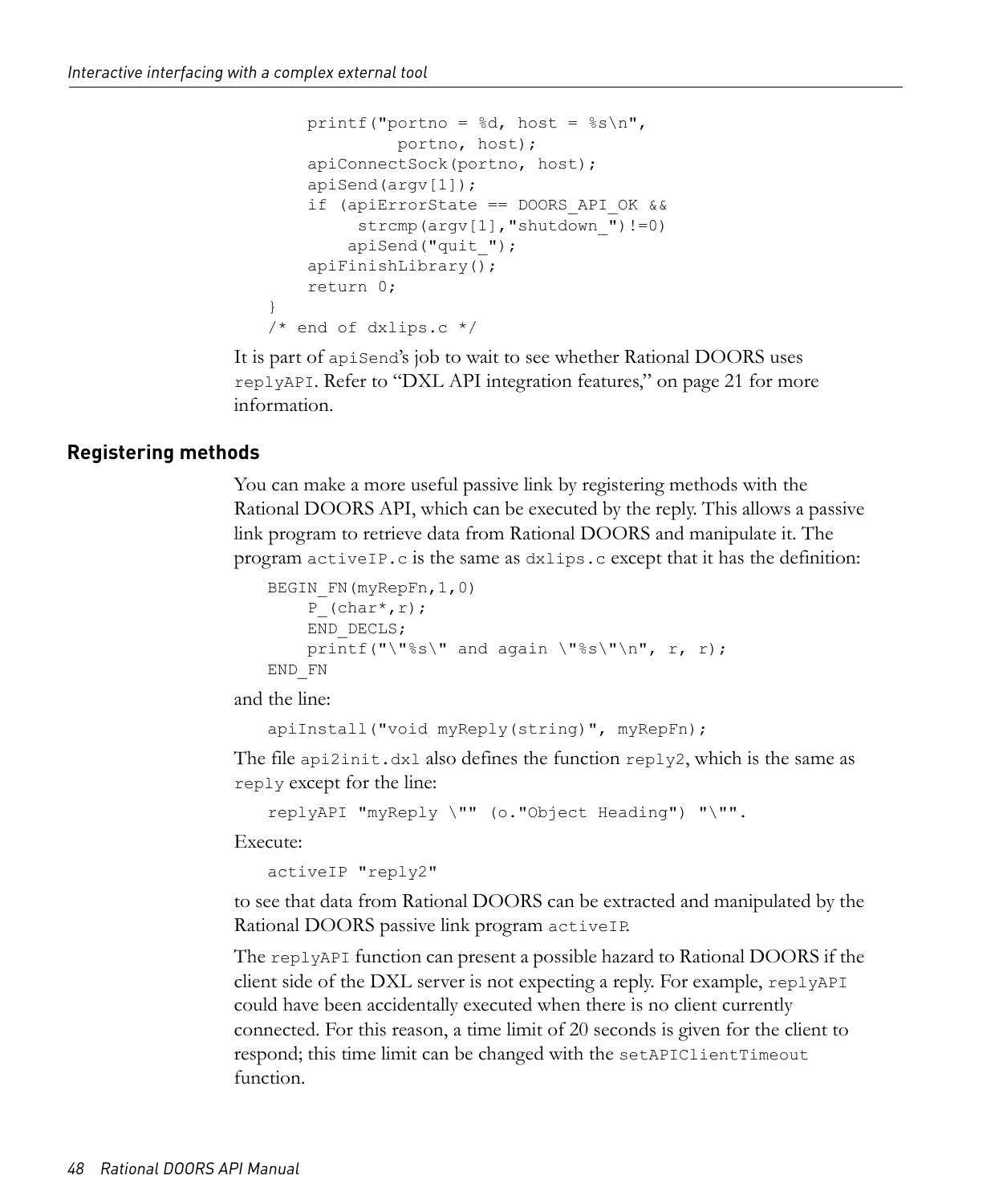The protocol between clients, the DXL server and Rational DOORS is robust against errors in any of the messages. The reply3 function, installed by api2init.dxl, deliberately returns a bad message to the DXL client, which recovers from the error and prints a message, as does Rational DOORS. To see the effect, try the following:

```
activeIP "reply3"
```
The reply4 function, installed by api2init.dxl, causes dxlips to execute a small script that prints today's date. To see the effect, try the following:

```
dxlips "reply4"
```
All Rational DOORS passive links should follow closely the example set in this section. The interface should consist of a well-defined set of commands implemented as DXL functions that are then called by the external tool via dxlips (or a similar program). This minimizes the traffic through the IPC channel and will lead to a cleaner interface between the tools.

## <span id="page-56-0"></span>**Working with OLE objects**

Rational DOORS supports OLE from DXL both as an automation server which can implement a Rational DOORS passive link, and as an OLE client which can implement a Rational DOORS active link.

Refer to the *DXL Reference Manual* for details of these DXL features.

For further information, reference Rational DOORS's Microsoft Office import and export tools, which provide code examples of these features, and can be found using the Library option in the DXL Interaction window.

## <span id="page-56-2"></span><span id="page-56-1"></span>**Listing of tds.c**

```
/*
 Copyright (c) 1993-2000 Telelogic AB.
 See Rational DOORS manuals for copying conditions.
 Copy this file to a different location before
 modifying it.
*/
/* This module implements a DXL-like language for
   TDS.
   TDS (Toy Database System) serves as an example
    of how to integrate external tools with Rational DOORS.
*/
#include <doors/api.h> /* API services */
#include "tds.h" /* this file's entry points */
#include "tdsfns.h" /* the TDS API *//* start declaring TDS API driven functions */
```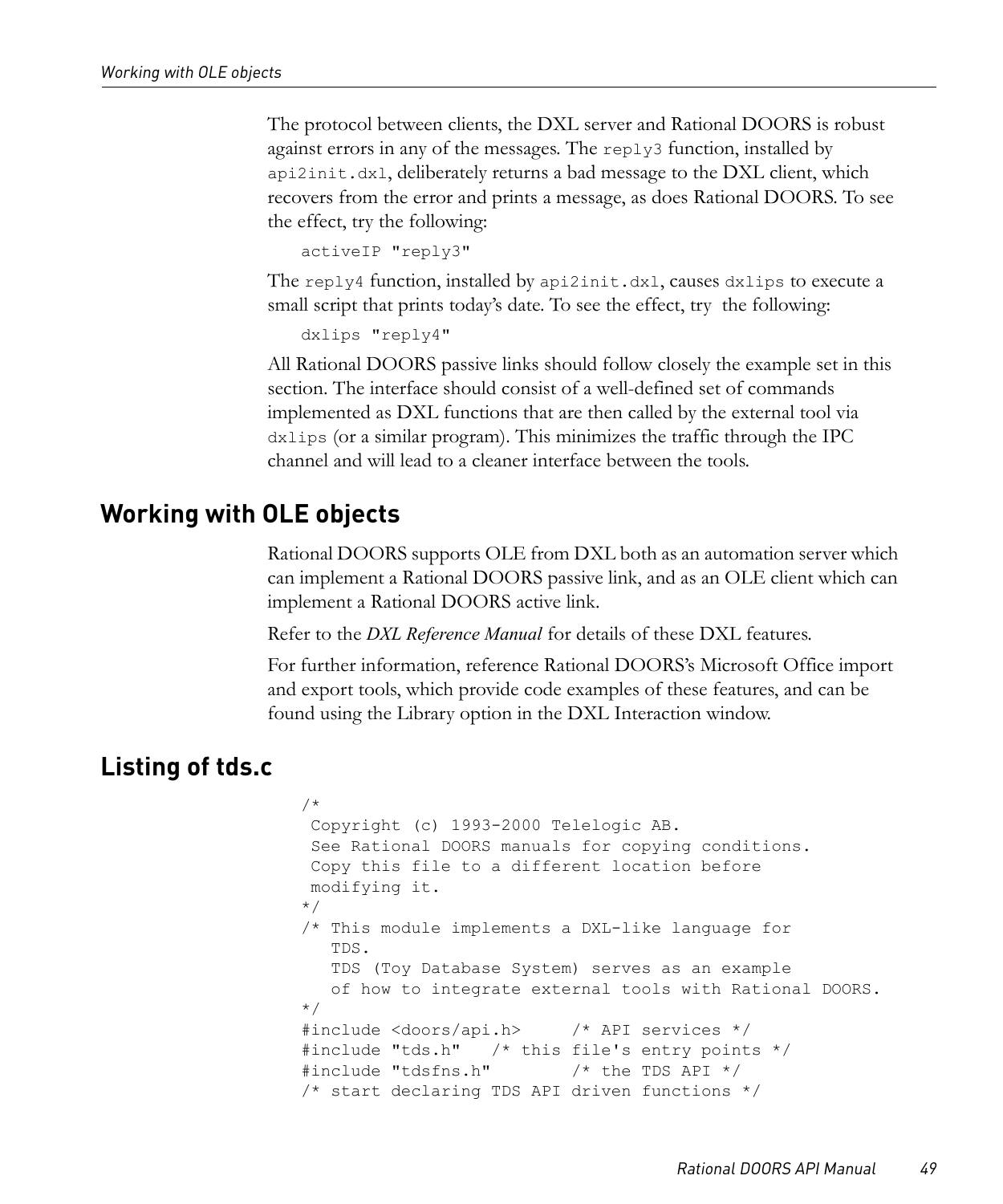```
BEGIN FN(tdsCreateFn, 1, 1)
    P (char*,name);
     Table* tab;
    END DECLS;
     tab = tdsCreate(name);
    RETURN (tab); /* return the created table */
END_FN
BEGIN FN(tdsEntryFn, 2, 1)
    P (Table*,tab);
     P_(char*,key);
     Entry* e;
    END_DECLS;
    e = tdsEntry(tab, key, TRUE);
     RETURN_(e);
END_FN
BEGIN_FN(tdsPutFn, 2,0)
    P (Entry*, e);P (char*,data);
    END_DECLS;
     tdsPut(e,data);
END_FN
BEGIN_FN(tdsGetFn,2,1)
    P (Table*,tab);
     P_(char*,key);
     char* data;
    END DECLS;
    data = tdsGet(tab, key);RETURN (data);
END_FN
BEGIN_FN(tdsGetKeyFn, 1, 1)
     P_(Entry*, e);
     END_DECLS;
     RETURN_(e->key);
END_FN
BEGIN FN(tdsGetDataFn, 1, 1)
    P (Entropy^*, e); END_DECLS;
    RETURN (e->data);
END_FN
BEGIN_FN(tdsGetNameFn, 1, 1)
    P (Table*, t);END_DECLS;
    RETURN (t->name);
END_FN
BEGIN_FN(tdsDeleteEntryFn, 2, 1)
    P (Table*,tab);
    P (char*, key) ;
     int status;
     END_DECLS;
```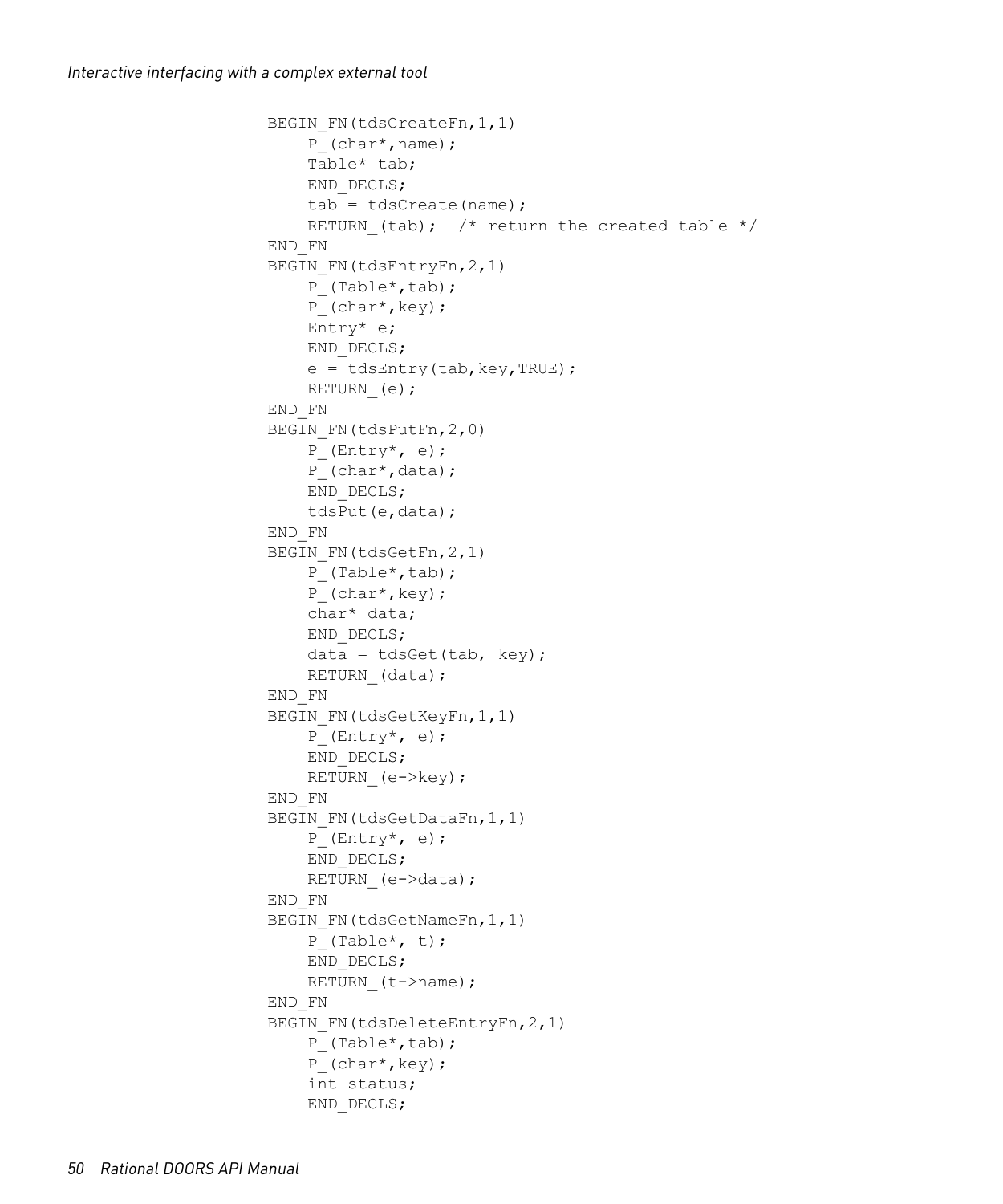```
status = tdsDeleteEntry(tab, key);
     RETURN_(status);
END_FN
BEGIN FN(tdsDeleteTableFn, 1, 1)
    P (Table*,tab);
     int status;
     END_DECLS;
     status = tdsDeleteTable(tab);
     RETURN_(status);
END_FN
BEGIN FN(tdsInfoFn, 0, 0)
    END_DECLS;
     tdsInfo();
END_FN
BEGIN_FOR_DO(tdsDoFn,Table*,tab,Entry*,scan)
    tdsDo(tab,scan)
        PROCESS_DO(scan);
END_FOR_DO
BEGIN_FOR_DO(tdsDoAllFn,Table*,tab,Table*,scan)
    tdsTabDo(scan)
        PROCESS_DO(scan);
END_FOR_DO
/**********************************************
  ** tdsInitAPI
*/
global void tdsInitAPI(void)
{
     tdsInit();
     /* Declare the XTC types for TDS */
     apiParse("struct Table {}; 
               struct Entry {}; 
                Table All=null;");
     /* Declare Status constants */
    apiParse("const int StatusOK = addr (%d) ;",
               StatusOK);
     apiParse("const int StatusBadDeleteEntry =
               addr (%d) ;", StatusBadDeleteEntry);
     apiParse("const int StatusBadDeleteTable =
              addr (%d) ;", StatusBadDeleteTable);
     /* Declare the API entry points */
     apiInstall("Table create (string)",
                   tdsCreateFn);
     apiInstall("Entry ::[] (Table, string)",
                   tdsEntryFn);
     apiInstall("void ::= (Entry, string)",
                   tdsPutFn);
     apiInstall("string ::[] (Table,string)",
                   tdsGetFn);
```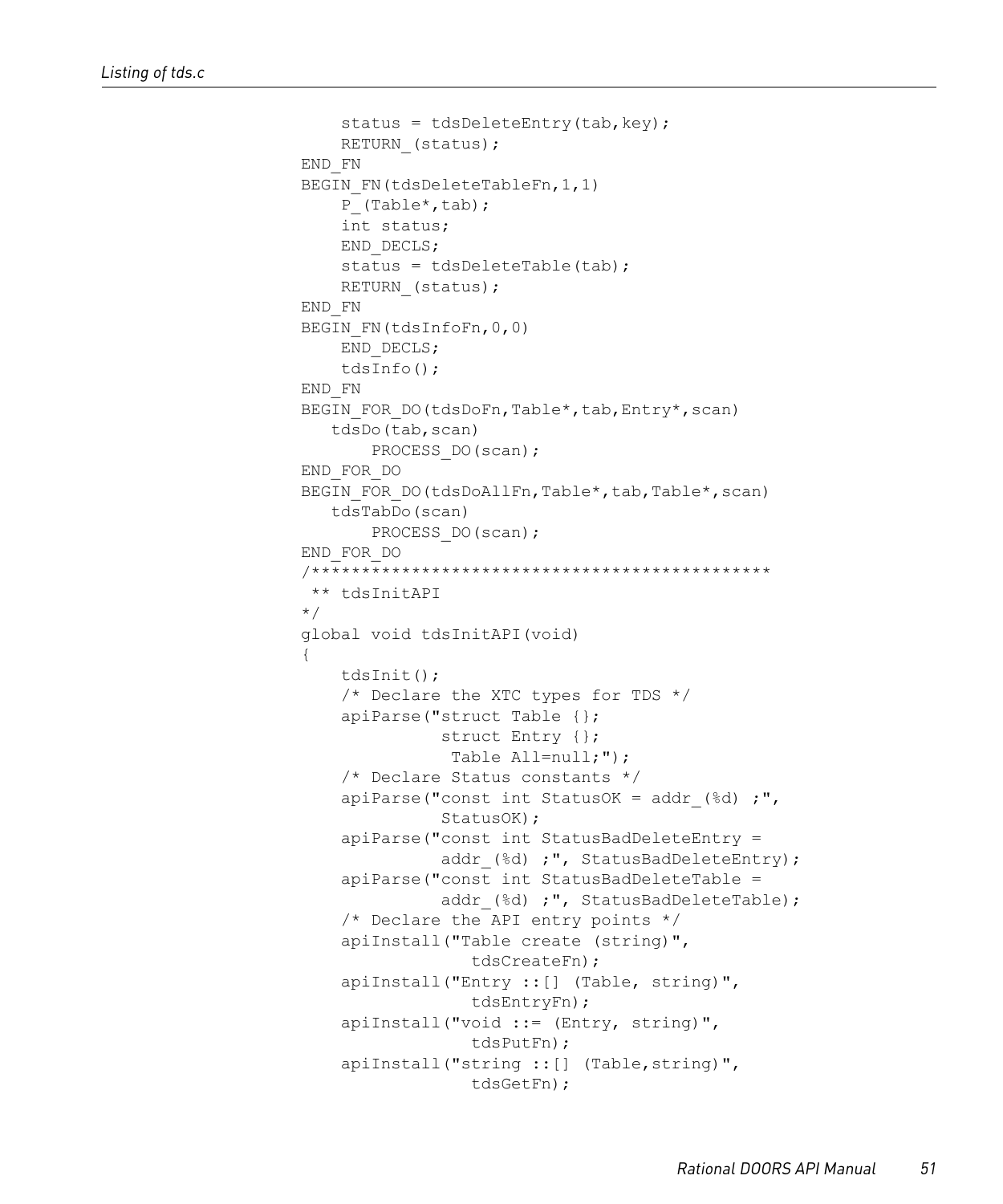```
 apiInstall("string key (Entry)",
                  tdsGetKeyFn);
     apiInstall("string data (Entry)",
                   tdsGetDataFn);
     apiInstall("string ::* (Entry)",
                  tdsGetDataFn);
     apiInstall("string name (Table)",
                  tdsGetNameFn);
     apiInstall("int delete (Table,string)",
                  tdsDeleteEntryFn);
     apiInstall("int delete (Table)",
                  tdsDeleteTableFn);
     apiInstall("void info ()", tdsInfoFn);
     apiInstall("void ::do (Entry&, Table, void)",
                  tdsDoFn);
     apiInstall("void ::do (Table&, Table, void)",
                  tdsDoAllFn);
} /* tdsInitAPI */
/*
   tdsFinishAPI
*/
global void tdsFinishAPI(void)
{
     tdsFinish();
} /* tdsFinishAPI */
```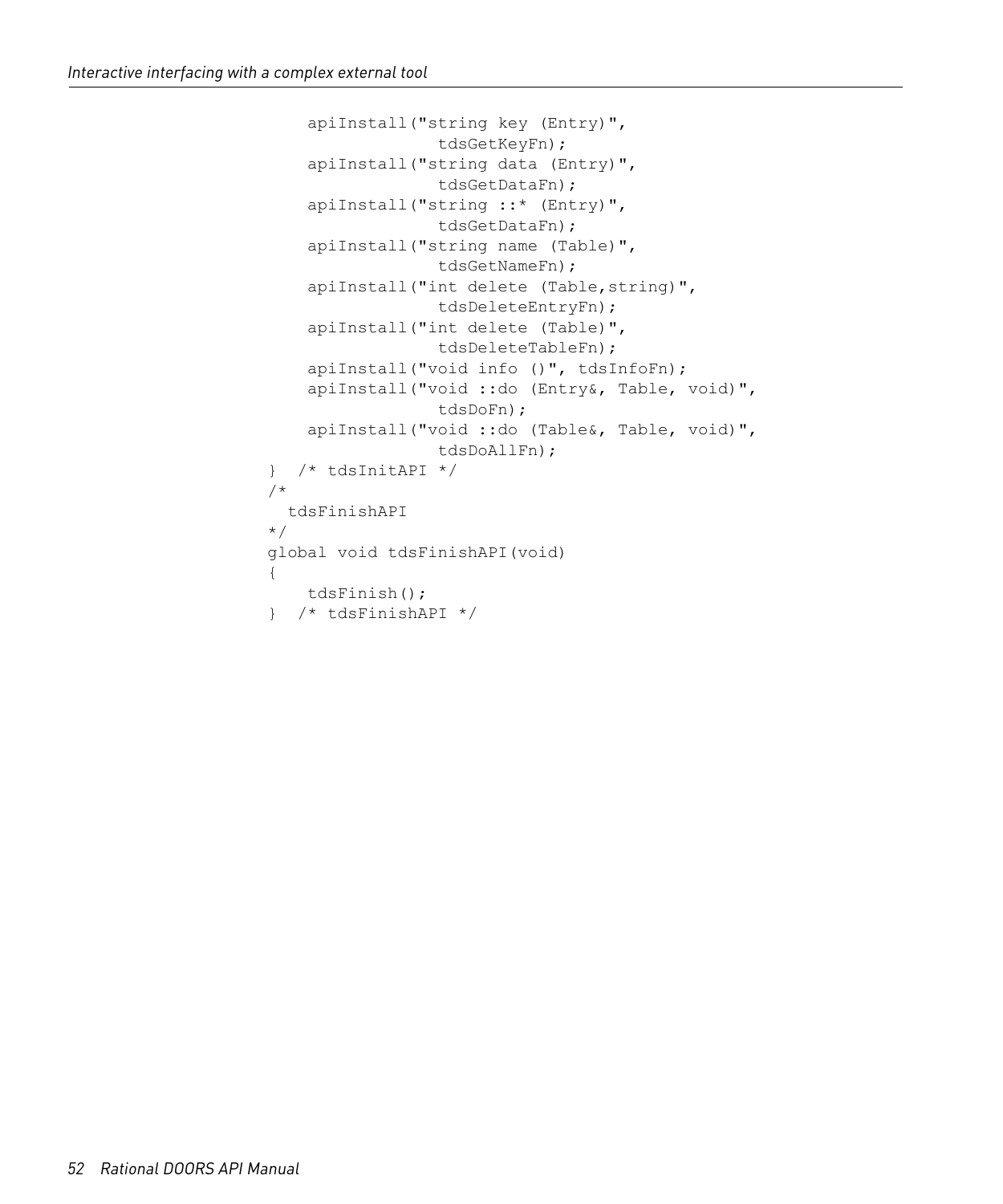## *7 Contacting support*

<span id="page-60-0"></span>This chapter contains the following topics:

- [Contacting IBM Rational Software Support](#page-60-1)
- **[Prerequisites](#page-60-2)**
- [Submitting problems](#page-61-0)
- [Other information](#page-63-0)

## <span id="page-60-1"></span>**Contacting IBM Rational Software Support**

If the self-help resources have not provided a resolution to your problem, you can contact IBM Rational Software Support for assistance in resolving product issues.

**Note** If you are a heritage Telelogic customer, you can go to http://support.telelogic.com/toolbar and download the IBM Rational Telelogic Software Support browser toolbar. This toolbar helps simplify the transition to the IBM Rational Telelogic product online resources. Also, a single reference site for all IBM Rational Telelogic support resources is located at

http://www.ibm.com/software/rational/support/telelogic/

## <span id="page-60-2"></span>**Prerequisites**

To submit your problem to IBM Rational Software Support, you must have an active Passport Advantage® software maintenance agreement. Passport Advantage is the IBM comprehensive software licensing and software maintenance (product upgrades and technical support) offering. You can enroll online in Passport Advantage from

http://www.ibm.com/software/lotus/passportadvantage/howtoenroll.html.

- To learn more about Passport Advantage, visit the Passport Advantage FAQs at http://www.ibm.com/software/lotus/passportadvantage/brochures\_faqs\_ quickguides.html.
- For further assistance, contact your IBM representative.

To submit your problem online (from the IBM Web site) to IBM Rational Software Support, you must additionally: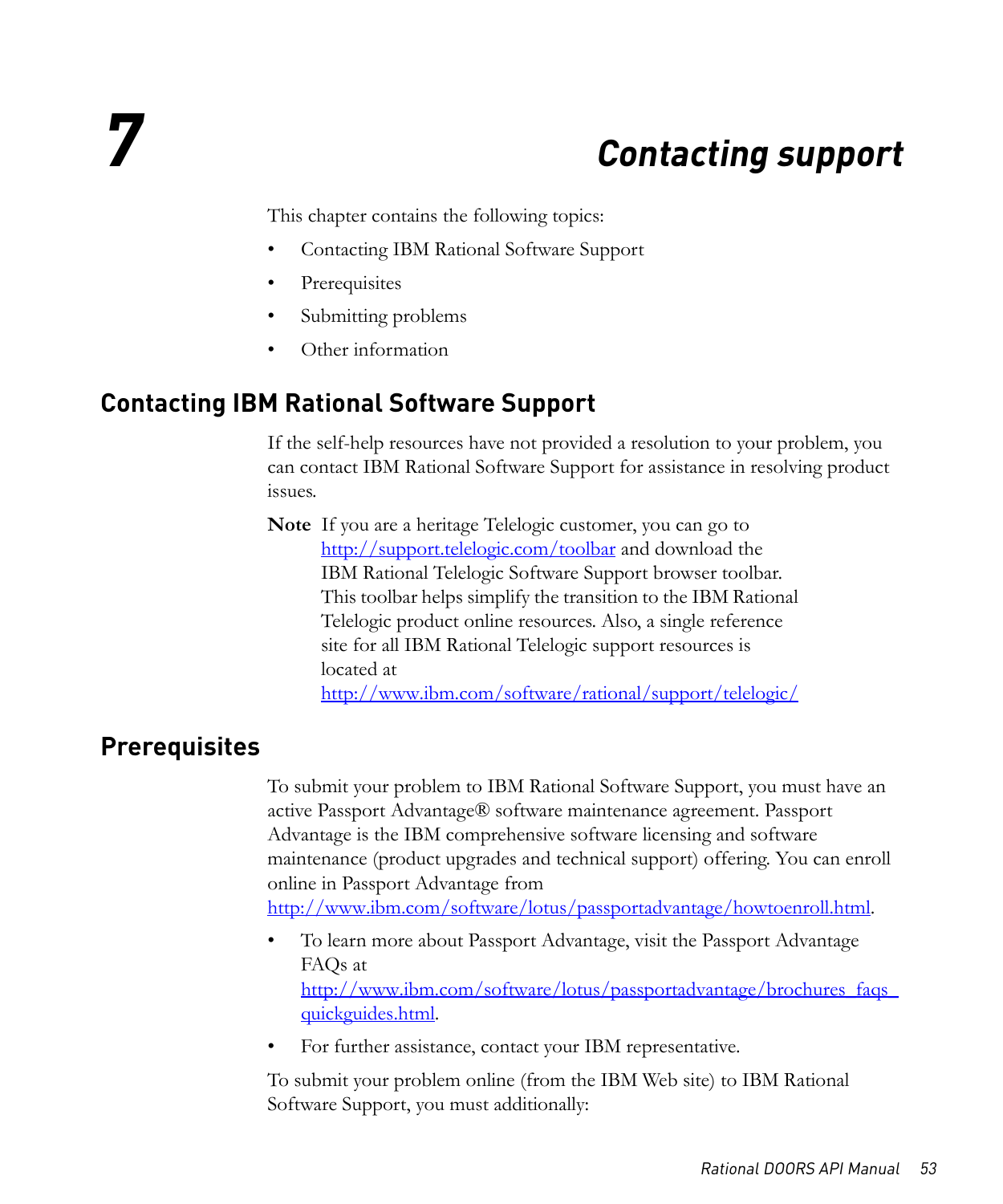- Be a registered user on the IBM Rational Software Support Web site. For details about registering, go to http://www-01.ibm.com/software/support/.
- Be listed as an authorized caller in the service request tool.

#### <span id="page-61-0"></span>**Submitting problems**

To submit your problem to IBM Rational Software Support:

**1.** Determine the business impact of your problem. When you report a problem to IBM, you are asked to supply a severity level. Therefore, you need to understand and assess the business impact of the problem that you are reporting.

Use the following table to determine the severity level.

| <b>Severity</b> | <b>Description</b>                                                                                                                                                                       |
|-----------------|------------------------------------------------------------------------------------------------------------------------------------------------------------------------------------------|
| 1               | The problem has a <i>critical</i> business impact: You are unable to<br>use the program, resulting in a critical impact on operations.<br>This condition requires an immediate solution. |
| $\mathfrak{D}$  | This problem has a <i>significant</i> business impact: The program<br>is usable, but it is severely limited.                                                                             |
| 3               | The problem has <i>some</i> business impact: The program is<br>usable, but less significant features (not critical to<br>operations) are unavailable.                                    |
|                 | The problem has <i>minimal</i> business impact: The problem<br>causes little impact on operations or a reasonable<br>circumvention to the problem was implemented.                       |

- **2.** Describe your problem and gather background information, When describing a problem to IBM, be as specific as possible. Include all relevant background information so that IBM Rational Software Support specialists can help you solve the problem efficiently. To save time, know the answers to these questions:
	- What software versions were you running when the problem occurred?

To determine the exact product name and version, use the option applicable to you: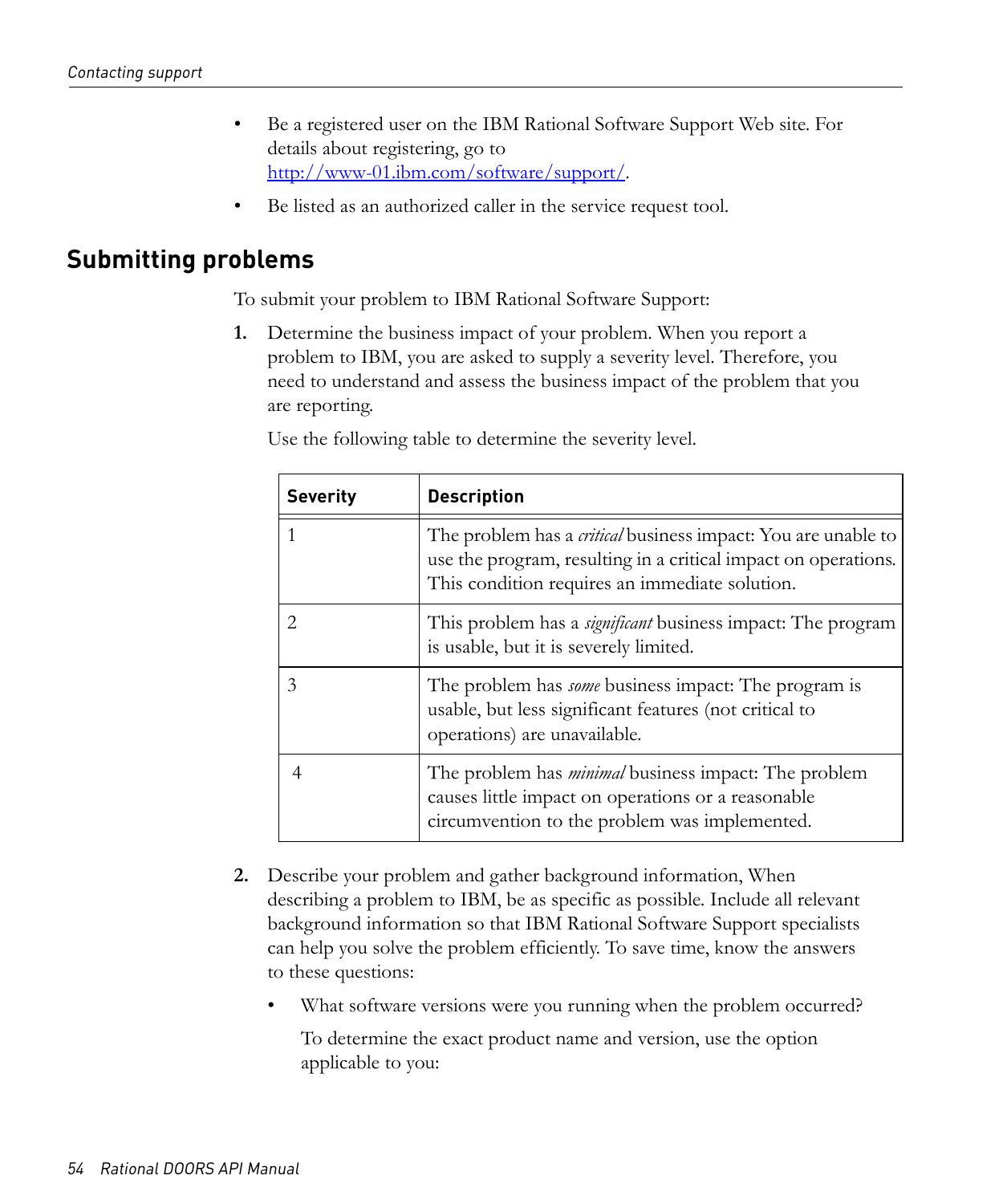- Start the IBM Installation Manager and select **File** > **View Installed Packages**. Expand a package group and select a package to see the package name and version number.
- Start your product, and click **Help** > **About** to see the offering name and version number.
- What is your operating system and version number (including any service packs or patches)?
- Do you have logs, traces, and messages that are related to the problem symptoms?
- Can you recreate the problem? If so, what steps do you perform to recreate the problem?
- Did you make any changes to the system? For example, did you make changes to the hardware, operating system, networking software, or other system components?
- Are you currently using a workaround for the problem? If so, be prepared to describe the workaround when you report the problem.
- **3.** Submit your problem to IBM Rational Software Support. You can submit your problem to IBM Rational Software Support in the following ways:
	- **Online**: Go to the IBM Rational Software Support Web site at https://www.ibm.com/software/rational/support/ and in the Rational support task navigator, click **Open Service Request.** Select the electronic problem reporting tool, and open a Problem Management Record (PMR), describing the problem accurately in your own words.

For more information about opening a service request, go to http://www.ibm.com/software/support/help.html

You can also open an online service request using the IBM Support Assistant. For more information, go to http://www-01.ibm.com/software/support/isa/faq.html.

- **By phone**: For the phone number to call in your country or region, go to the IBM directory of worldwide contacts at http://www.ibm.com/planetwide/ and click the name of your country or geographic region.
- **Through your IBM Representative:** If you cannot access IBM Rational Software Support online or by phone, contact your IBM Representative. If necessary, your IBM Representative can open a service request for you. You can find complete contact information for each country at http://www.ibm.com/planetwide/.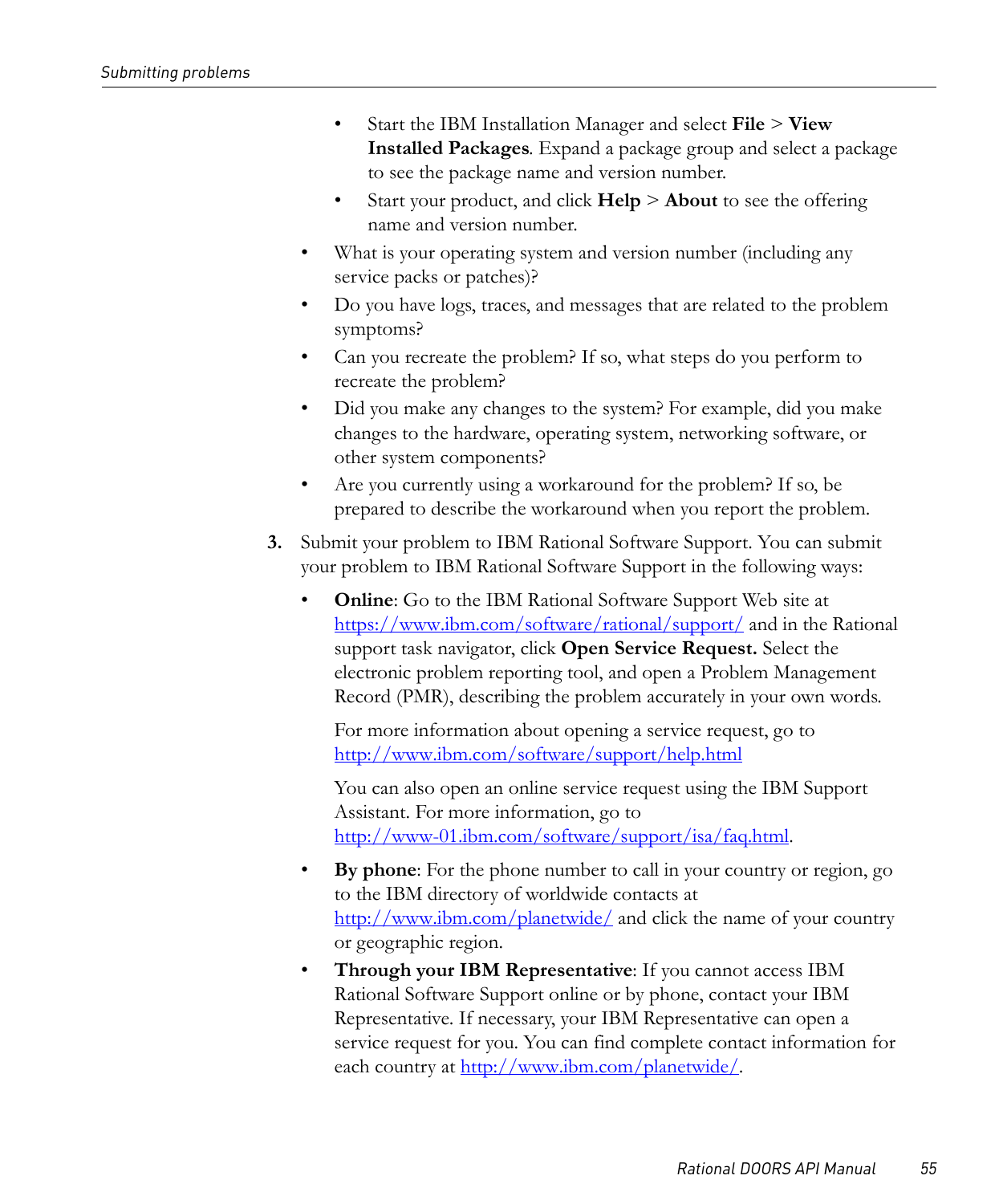If the problem you submit is for a software defect or for missing or inaccurate documentation, IBM Rational Software Support creates an Authorized Program Analysis Report (APAR). The APAR describes the problem in detail. Whenever possible, IBM Rational Software Support provides a workaround that you can implement until the APAR is resolved and a fix is delivered. IBM publishes resolved APARs on the IBM Rational Software Support Web site daily, so that other users who experience the same problem can benefit from the same resolution.

## <span id="page-63-0"></span>**Other information**

For Rational software product news, events, and other information, visit the IBM Rational Software Web site on http://www.ibm.com/software/rational/.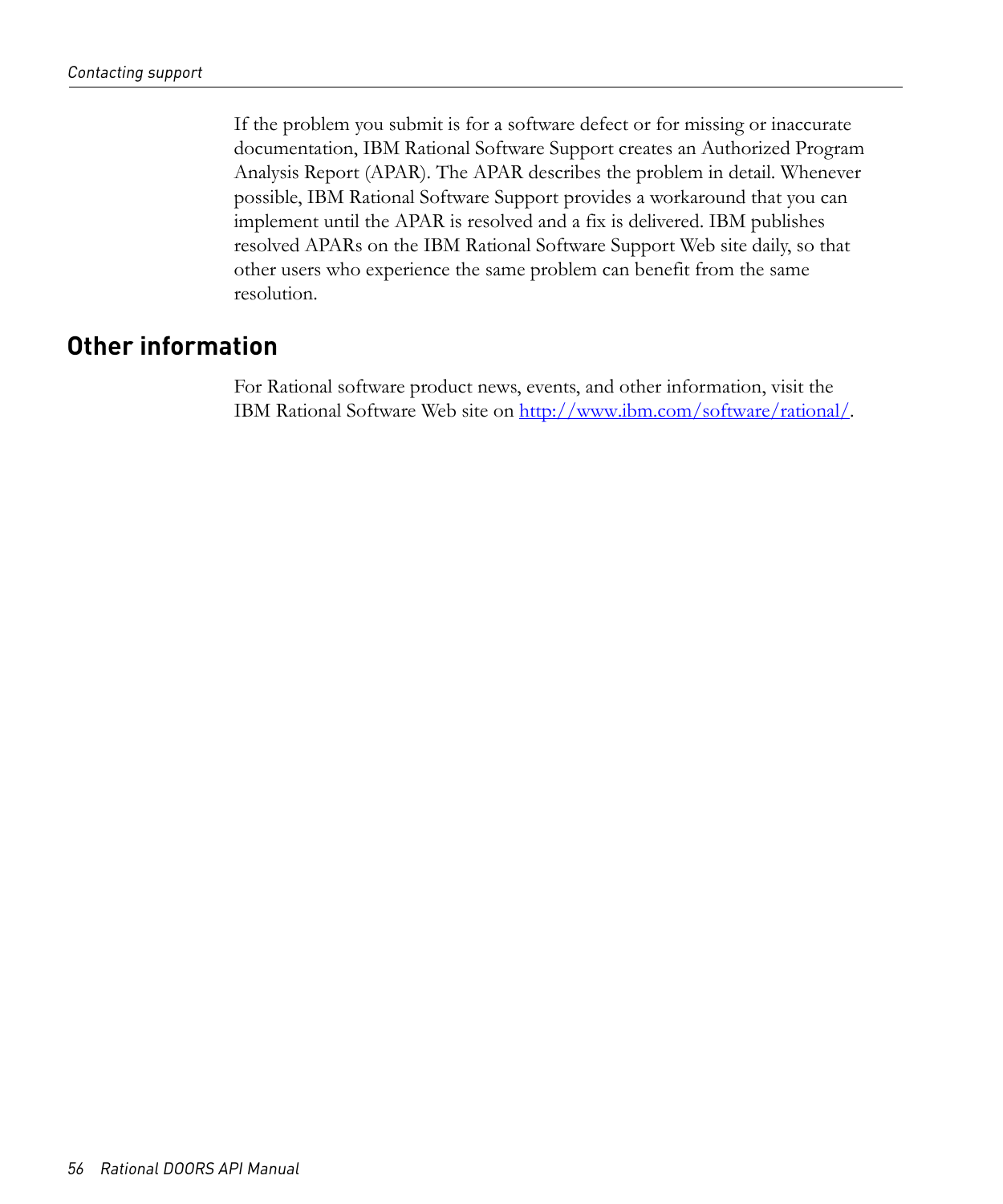#### <span id="page-64-1"></span><span id="page-64-0"></span>© Copyright IBM Corporation 1993, 2009

US Government Users Restricted Rights - Use, duplication, or disclosure restricted by GSA ADP Schedule Contract with IBM Corp.

This information was developed for products and services offered in the U.S.A. IBM may not offer the products, services, or features discussed in this document in other countries. Consult your local IBM representative for information on the products and services currently available in your area. Any reference to an IBM product, program, or service is not intended to state or imply that only that IBM product, program, or service may be used. Any functionally equivalent product, program, or service that does not infringe any IBM intellectual property right may be used instead. However, it is the user's responsibility to evaluate and verify the operation of any non-IBM product, program, or service.

IBM may have patents or pending patent applications covering subject matter described in this document. The furnishing of this document does not grant you any license to these patents. You can send written license inquiries to:

IBM Director of Licensing IBM Corporation North Castle Drive Armonk, NY 10504-1785 U.S.A.

For license inquiries regarding double-byte character set (DBCS) information, contact the IBM Intellectual Property Department in your country or send written inquiries to:

IBM World Trade Asia Corporation Licensing 2-31 Roppongi 3-chome, Minato-ku Tokyo 106-0032, Japan

**The following paragraph does not apply to the United Kingdom or any other country where such provisions are inconsistent with local law:** INTERNATIONAL BUSINESS MACHINES CORPORATION PROVIDES THIS PUBLICATION "AS IS" WITHOUT WARRANTY OF ANY KIND, EITHER EXPRESS OR IMPLIED, INCLUDING, BUT NOT LIMITED TO,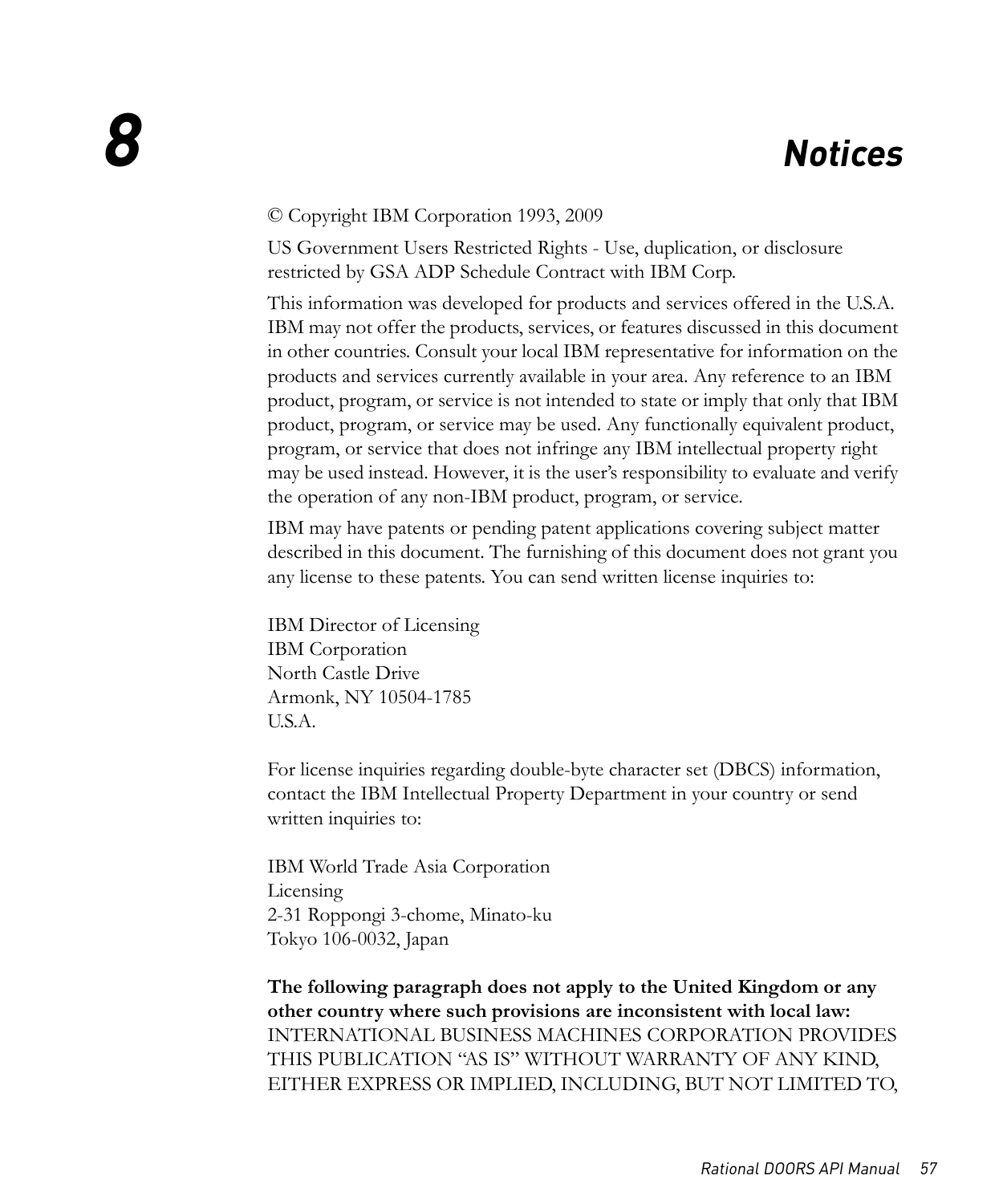## THE IMPLIED WARRANTIES OF NON-INFRINGEMENT, MERCHANTABILITY OR FITNESS FOR A PARTICULAR PURPOSE.

Some states do not allow disclaimer of express or implied warranties in certain transactions. Therefore, this statement may not apply to you.

This information could include technical inaccuracies or typographical errors. Changes are periodically made to the information herein; these changes will be incorporated in new editions of the publication. IBM may make improvements and/or changes in the product(s) and/or the program(s) described in this publication at any time without notice.

Any references in this information to non-IBM Web sites are provided for convenience only and do not in any manner serve as an endorsement of those Web sites. The materials at those Web sites are not part of the materials for this IBM product and use of those Web sites is at your own risk.

IBM may use or distribute any of the information you supply in any way it believes appropriate without incurring any obligation to you.

Licensees of this program who wish to have information about it for the purpose of enabling: (i) the exchange of information between independently created programs and other programs (including this one) and (ii) the mutual use of the information which has been exchanged, should contact:

Intellectual Property Dept. for Rational Software IBM Corporation 1 Rogers Street Cambridge, Massachusetts 02142 U.S.A.

Such information may be available, subject to appropriate terms and conditions, including in some cases, payment of a fee.

The licensed program described in this document and all licensed material available for it are provided by IBM under terms of the IBM Customer Agreement, IBM International Program License Agreement or any equivalent agreement between us.

Any performance data contained herein was determined in a controlled environment. Therefore, the results obtained in other operating environments may vary significantly. Some measurements may have been made on development-level systems and there is no guarantee that these measurements will be the same on generally available systems. Furthermore, some measurements may have been estimated through extrapolation. Actual results